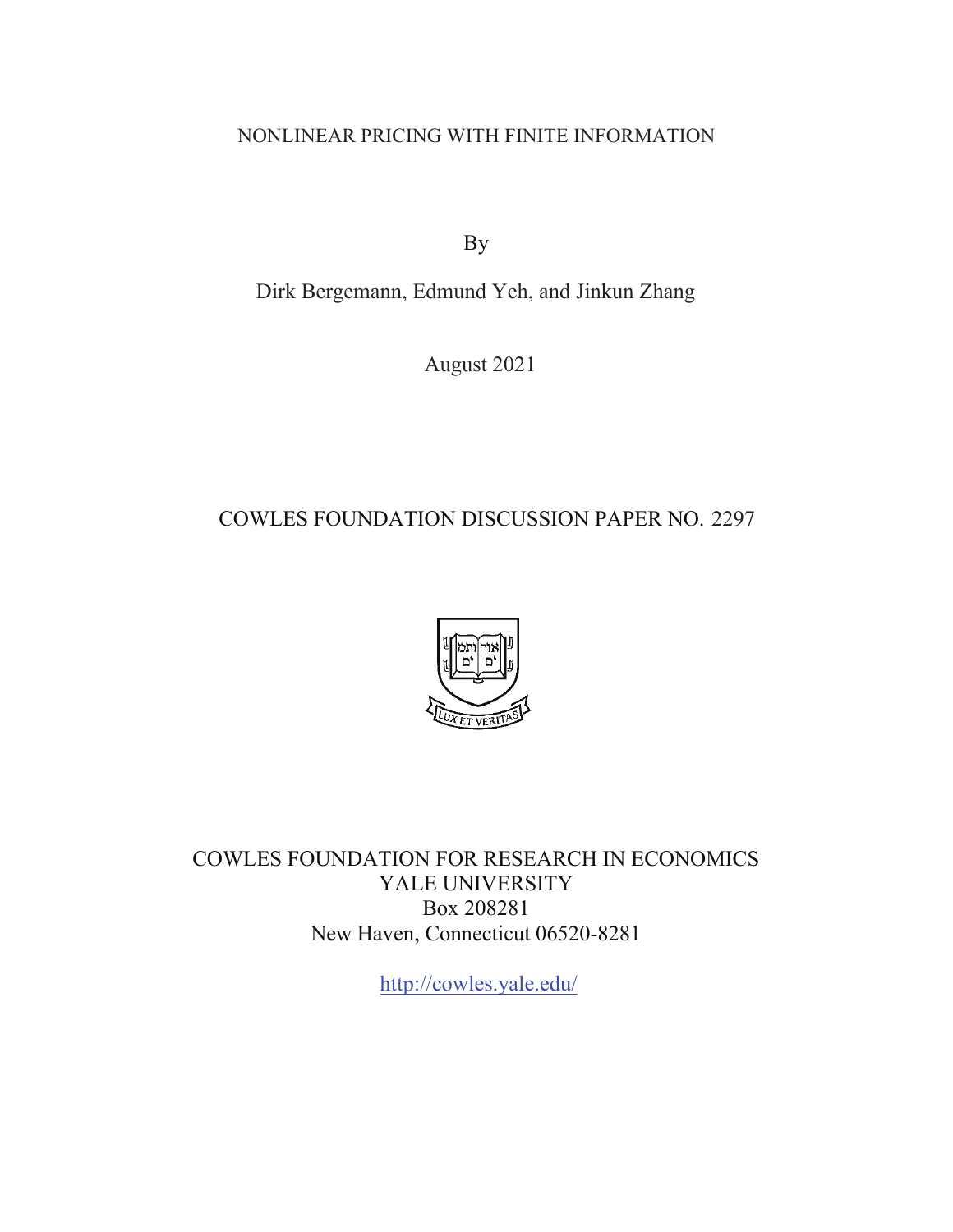# Nonlinear Pricing with Finite Information

Dirk Bergemann<sup>†</sup> Edmund Yeh<sup>‡</sup> Jinkun Zhang<sup>§</sup>

August 6, 2021

#### Abstract

We analyze nonlinear pricing with finite information. We consider a multi-product environment where each buyer has preferences over a d-dimensional variety of goods. The seller is limited to offering a finite number n of d-dimensional choices. The limited menu reflects a finite communication capacity between the buyer and seller.

We identify necessary conditions that the optimal finite menu must satisfy, for either the socially efficient or the revenue-maximizing mechanism. These conditions require that information be bundled, or "quantized," optimally.

We introduce vector quantization and establish that the losses due to finite menus converge to zero at a rate of  $1/n^{2/d}$ . In the canonical model with one-dimensional products and preferences, this establishes that the loss resulting from using the n-item menu converges to zero at a rate proportional to  $1/n^2$ .

Keywords: Mechanism Design, Nonlinear Pricing, Multi-Dimension, Multi-Product, Private Information, Limited Information, Quantization, Information Theory. JEL CLASSIFICATION: D82, D83, D86.

<sup>\*</sup>Dirk Bergemann acknowledges financial support through NSF Grant SES 1948336. We would like to thank the Co-Editor, David Parkes, an anonymous Associate Editor and two referees for many productive suggestions. The current version is a substantial expansion of earlier results reported in Bergemann, Shen, Xun, and Yeh (2015), which is entirely subsumed by this version. We would like to thank Shawn Thacker and Fred Zhang for valuable research assistance.

<sup>&</sup>lt;sup>†</sup>Department of Economics, Yale University, New Haven, CT 06511

<sup>&</sup>lt;sup>‡</sup>Department of Electrical and Computer Engineering, Northeastern University, Boston, MA 02115

 $\S$ Department of Electrical and Computer Engineering, Northeastern University, Boston, MA 02115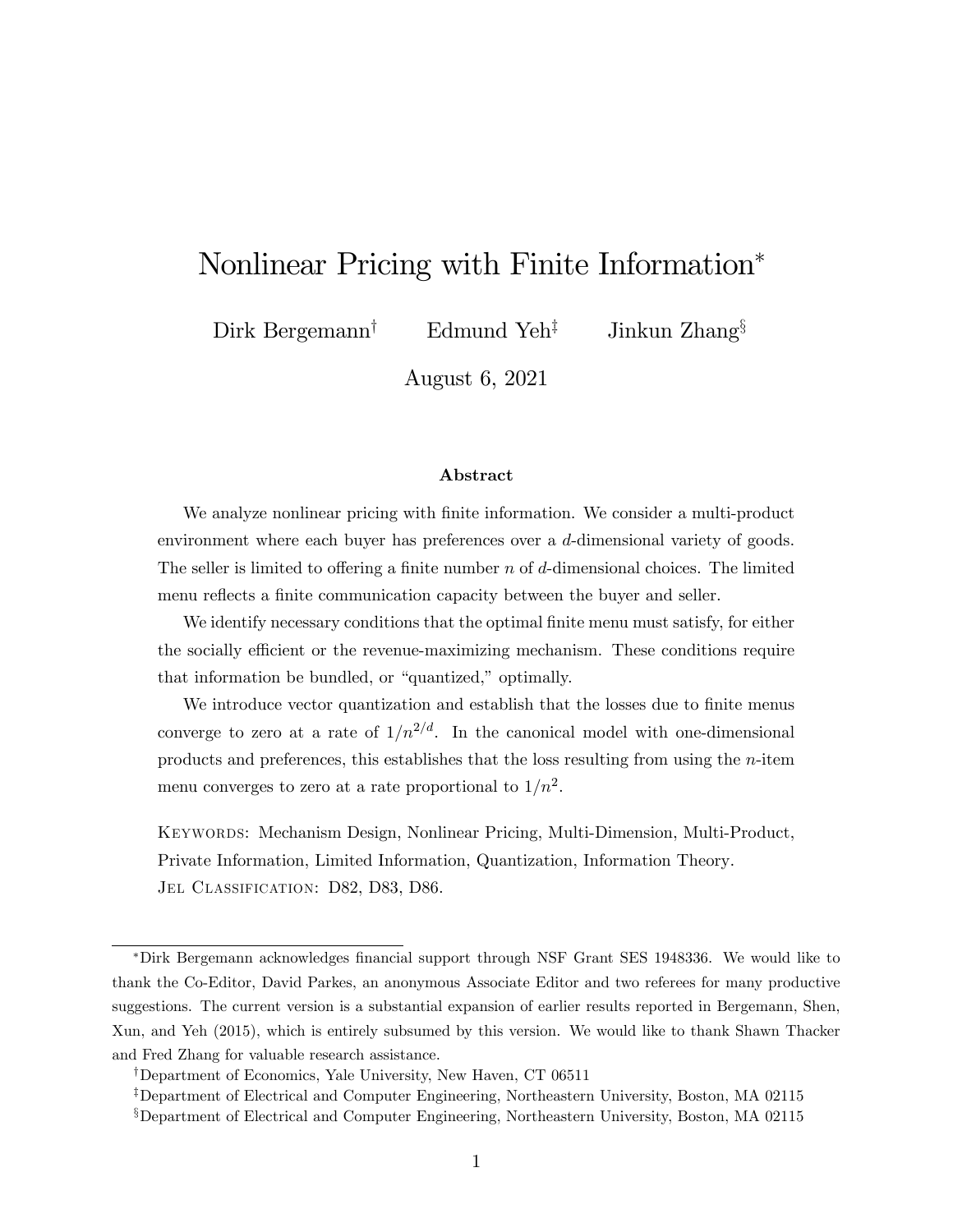## 1 Introduction

The theory of mechanism design addresses a wide set of questions, ranging from the design of markets and exchanges to the design of constitutions and political institutions. A central result in the theory of mechanism design is the "revelation principle," which establishes that if an allocation can be implemented incentive-compatible in any mechanism, then it can be truthfully implemented in the direct revelation mechanism, whereby every agent reports his private information, or type, truthfully. Yet, when the amount of private information (the type space) of the agents is large, the direct revelation mechanism requires both the agents to have abundant capacity to communicate with the principal and the principal to have abundant capacity to process information. By contrast, the objective of this paper is to study the performance of optimal mechanisms, when the agents can communicate only limited information, and/or the principal can process only limited information. We pursue our analysis in the context of a representative, but suitably tractable, mechanism design environment: namely, the canonical problem of nonlinear pricing. Here, the principal (seller) is offering a variety of choices to the agent (buyer), who has private information about his own willingness-to-pay (preference or type) for the product.

Our distinct point of view, relative to the seminal analysis by Mussa and Rosen (1978) and Maskin and Riley (1984), is that the information conveyed by the agents, and subsequently the menu of possible choices offered by the seller, is finite, rather than uncountable as in the earlier analysis. The limits to information may arise for various reasons, direct or indirect. On the demand side, it may be too difficult or complex for the buyer, or consumer, to communicate his exact preferences and resulting willingness-to-pay to the seller. On the supply side, it may be too time-consuming for the seller to process the fine details of the buyer's preferences, or to identify the buyer's preferences across many goods with close attributes and only subtle differences.

Our analysis adopts a linear-quadratic specification (analogous to that of Mussa and Rosen (1978) and Maskin and Riley (1984)) in which the buyer's gross utility is the product of his willingness-to-pay (or type)  $\theta$  and the consumed quantity (or quality) q of the product, whereas the cost of production is quadratic in the quantity (or quality). We reveal a fundamental connection between the problem of optimal nonlinear pricing with limited information and the problem of optimally quantizing a source signal by using a finite number of representation levels in information theory. In our setting, the socially efficient quantity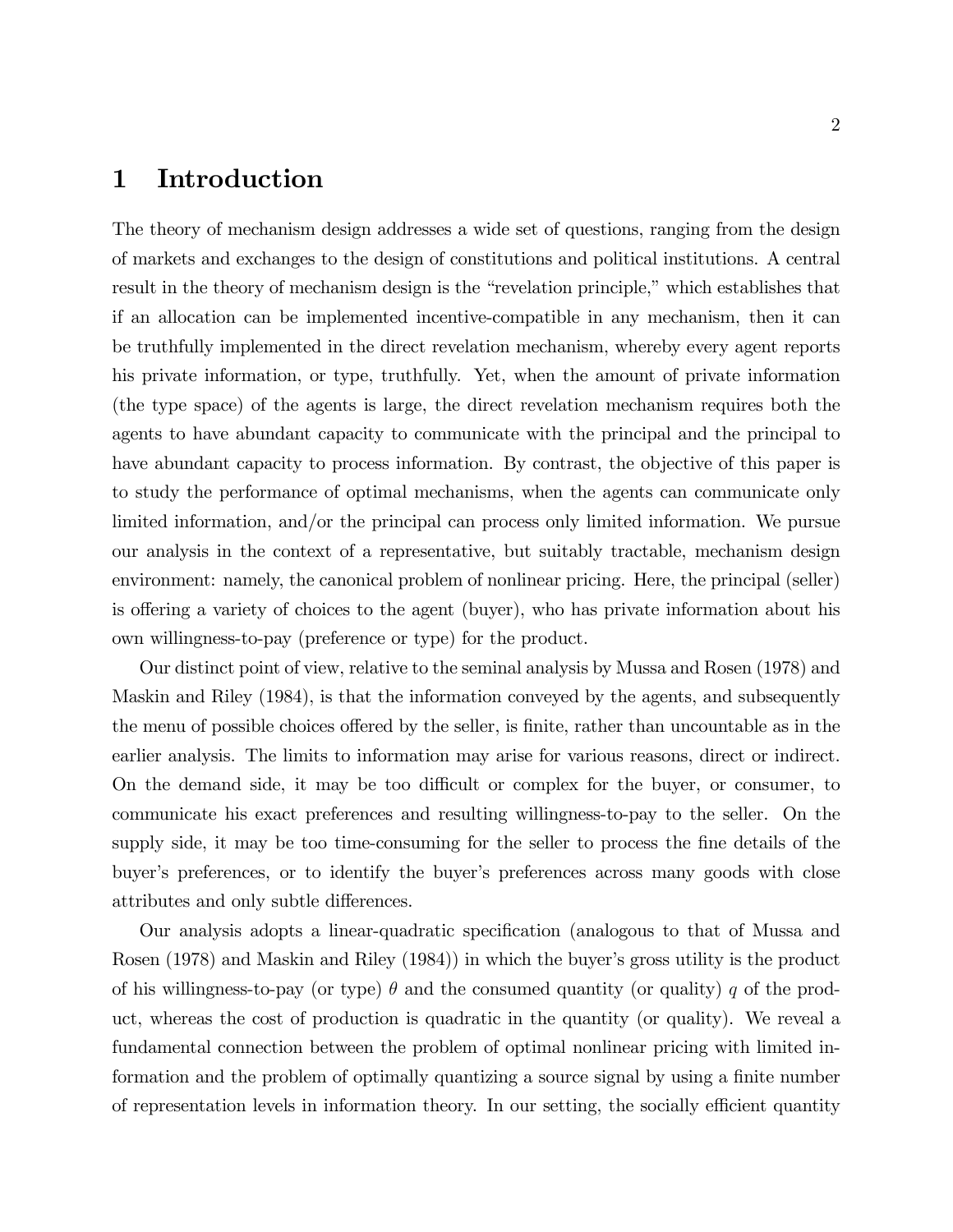(quality) q for a buyer should be equated to his valuation  $\theta$  if a continuum of choices were available. In the case where a finite number of choices are accessible,  $q$  can take on only a finite number of values. If we interpret  $\theta$  as the source signal and q as the representation level, then the total social welfare can be written in terms of the mean square error between the source signal and the representation signal. Thus, the social welfare maximization problem can be characterized by the Lloyd-Max optimality conditions, a well-established result in the theory of quantization. Furthermore, we can extend this analysis to the revenue maximization problem after replacing the buyer's true valuation with the corresponding virtual valuation. We estimate the welfare and revenue loss resulting from the use of a finite  $n$ -item menu (relative to the continuum menu). In particular, we characterize the rate of convergence for the welfare and revenue loss as a function of n. First, we examine this problem for a given distribution on the buyer's type, and then over all possible type distributions with finite support.

We establish that the maximum welfare loss and the maximum revenue loss shrink towards zero at a rate proportional to  $1/n^2$ . We thus use quantization theory to approach a problem of mechanism design with limited information transmission.

Our approach extends naturally via vector quantization to the multidimensional nonlinear pricing problem. Here, the seller is offering a variety of heterogeneous products to the buyer, who has private information about his preferences (types) for these products. We maintain a linear-quadratic specification in multiple dimensions as in Armstrong (1996). The advantage of the linear-quadratic model in one or many dimensions is its tractability. In particular, we can frequently compute the lower and upper bounds explicitly. We briefly discuss in the Conclusion how existing results in information theory would allow us to provide results for general non-linear environments as long as certain regularity conditions, such as concavity or convexity of the optimization program are maintained. In the multidimensional environment we require an additional separability condition regarding the type distribution. This condition was introduced earlier by Armstrong (1996) to guarantee the incentive-compatibility of the menu in the continuous multi-dimensional setting.

We interpret the private information (the preference or type vector) as the signal vector and the choice (quantity or quality vector) as the representation vector. The social welfare maximization problem and the revenue maximization problem can still be characterized by the Lloyd-Max optimality conditions for vector quantization. We estimate the welfare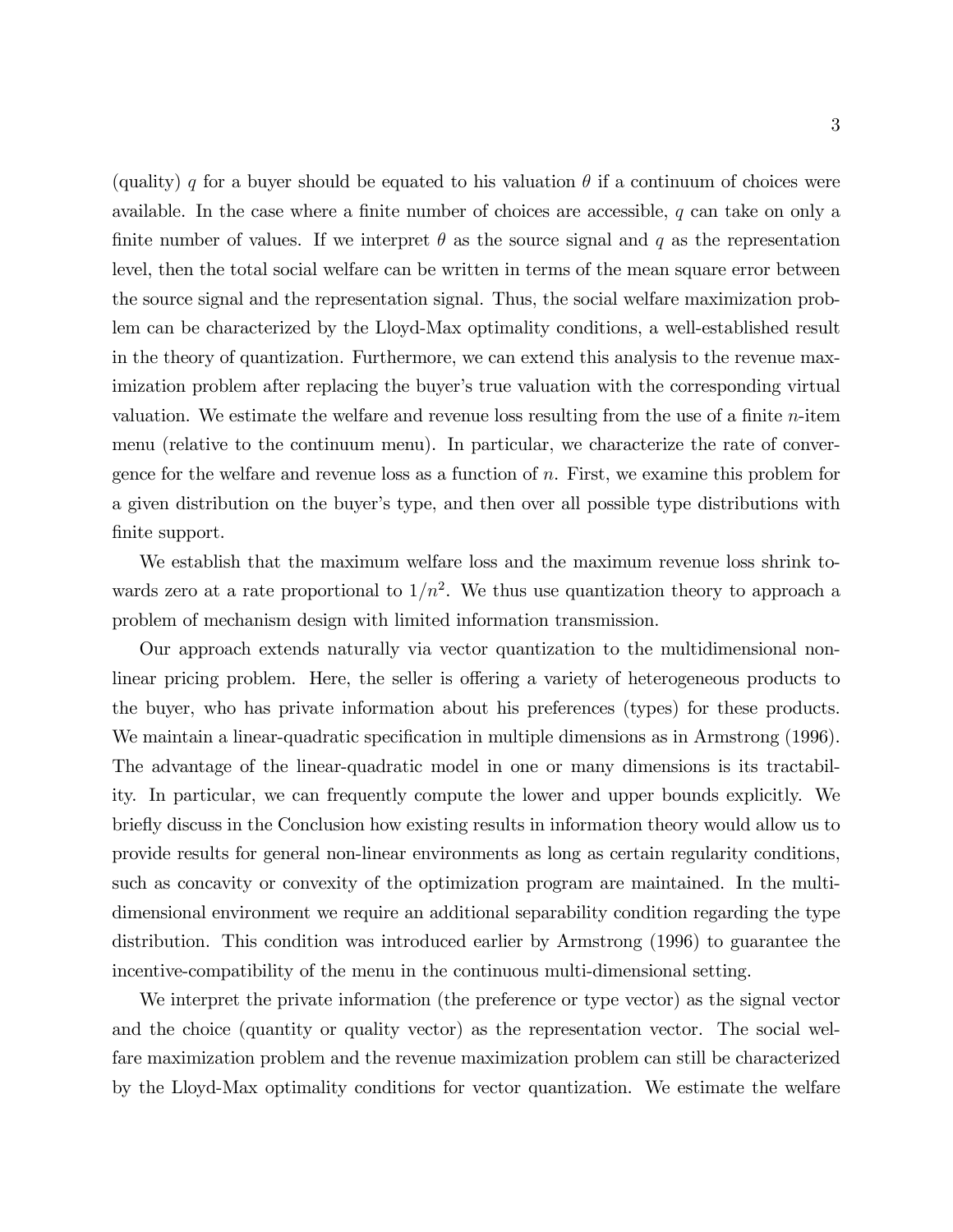and revenue loss resulting from the use of a  $d$ -dimensional finite menu with n choices. We establish an upper bound on the welfare loss by appealing to decomposition result, see Lookabaugh and Gray (1989a). The upper bound uses subtle vector quantization methods to design the multi-product Önite menus over the entire type space. The gain from vector quantization consists of three components: space-Ölling advantage, shape advantage, and dependence advantage. Most notably, even in the extreme case when the types are distributed independently and uniformly across all dimensions, the vector quantization method can still reduce the welfare loss and the revenue loss due to the space-Ölling advantage. This is the main reason why we bundle the buyer's preferences over multiple goods as a vector instead of viewing them separately as independent dimensions. We then establish the vectorquantization-based upper bound and the lower bounds on the welfare loss and the revenue loss.

The role of limited information in mechanism design has recently attracted increased attention. McAfee (2002) phrases the priority rationing problem as a two-sided matching problem (between the buyer and services) and shows that a binary priority contract ("coarse matchingî) can already achieve at least half of the social welfare that could be generated by a continuum of priorities. Hoppe, Moldovanu, and Ozdenoren (2010) extend the matching analysis and explicitly consider monetary transfers between the agents. In particular, they present lower bounds on the revenue which can be achieved with specific, but not necessarily optimal, binary contracts. By contrast, Madarasz and Prat (2017) suggest a specific allocation—the "profit-participation" mechanism—to establish approximation results, rather than finite optimality results, in the nonlinear pricing environment. While the above contributions are concerned with single agent environments, there have been a number of contributions to multi-agent mechanisms—specifically single-item auctions among many bidders. Blumrosen, Nisan, and Segal (2007) consider the effect of restricted communication in auctions with either two agents or binary messages for every agent. Kos (2012) generalizes the analysis by allowing for a finite number of messages and agents. In turn, their equilibrium characterization in terms of partitions shares features with the optimal information structures in auctions as derived by Bergemann and Pesendorfer (2007).

Closer to our approach is Wilson (1989), who considers the impact of a finite number of priority classes on the efficient rationing of services. His analysis is less concerned with the optimal priority ranking for a given finite class and more with the approximation properties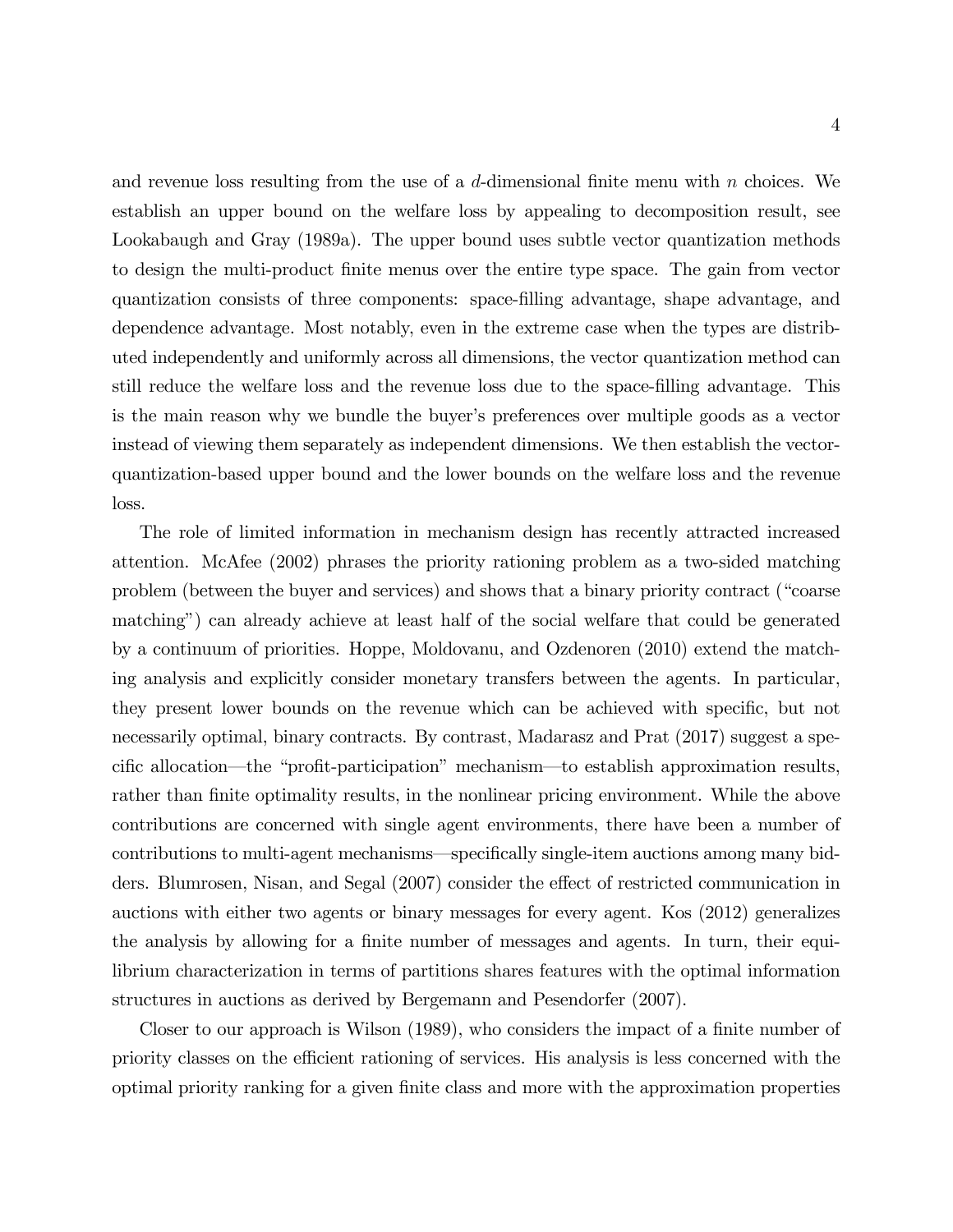of the Önite priority classes. Wilson (1989) shows that the social welfare loss due to the use of a finite number of priority classes converges to zero at a rate no faster than  $1/n^2$ , where  $n$  is the number of classes. The analysis in Wilson  $(1989)$ , however, is limited to one-dimensional social welfare maximization and is not easily generalizable to the multidimensional social welfare maximization problem or the revenue maximization problem. The latter problems have remained open in general. In earlier work, Bergemann, Shen, Xu, and Yeh (2012a), (2012b), some of use introduced the quantization technique to analyze an environment with limited information. Bergemann, Shen, Xu, and Yeh (2012a) focused entirely on the one-dimensional environment to obtain upper and lower bounds on worst-case welfare and revenue. Their main results had a gap between lower and upper bounds in either case. In the current work, Proposition 2 and 3 eliminate the gap by making use of the high rate quantization results. Bergemann, Shen, Xu, and Yeh (2012b) considers a multi-dimensional environment with some additional restrictions. In particular, the analysis is restricted to welfare maximization in the absence of incentive constraints. Using some foundational results in information theory, this paper represents the first systematic and comprehensive solution to these problems in many dimensions,

Even in the absence of communication constraints, the multidimensional mechanism design does not represent a trivial generalization of its one-dimensional counterpart. In many environments of interest, the preferences of an individual agent cannot be summarized by a mere scalar, but are more suitably represented as a vector. A real-life example would be a buyer who has to make choices in a supermarket where a large variety of commodities are available. Hence, designing a smart pricing strategy (e.g., product bundling by offering a combination of several distinct products for joint sale, rather than selling each item separately) is of first-order concern in practice. In this respect, Wilson (1993) and Armstrong  $(1996)$  provide two notable early contributions, with explicit solutions to specific multidimensional screening problems. Rochet and Chone (1998) develop a systematic approach, dubbed the dual approach, for a general class of environments, and pointed to the prevalence of bunching (agents with different type profiles making the same choices). We refer readers to Rochet and Stole (2003) for a detailed survey of multidimensional screening problems.

The rest of the paper is organized as follows. First, we introduce the basic nonlinear pricing model in the following section. Then, in Section 3, we establish the link to the quantization problem in information theory in the one-dimensional product space. Moreover,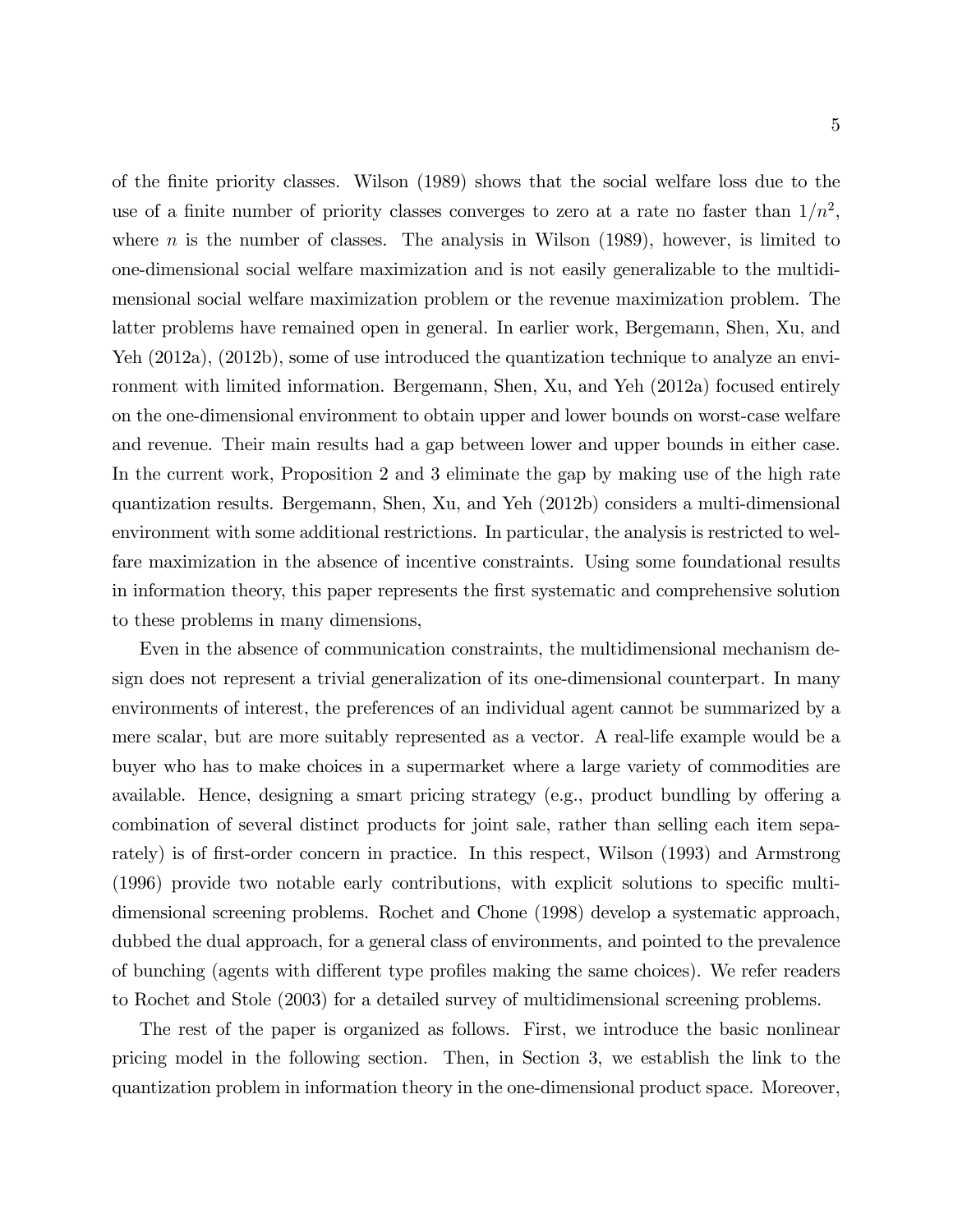we introduce the Lloyd-Max conditions that the optimal finite menu must satisfy. In Section 4, we generalize our approach to the multi-product environment by using vector quantization. In Section 5, we conclude with a brief summary and note some open issues for our future research. The Appendix collects all proofs not presented in the main body of the paper.

## 2 Model

We consider a seller (she) who is providing d heterogeneous goods to a buyer (he) with a continuum of possible preferences. Each buyer's preferences over these goods is characterized by a d-dimensional vector  $\theta = (\theta_1, \dots, \theta_d) \in \mathbb{R}^d_+$ , called the buyer's type vector, where for  $1 \leq l \leq d$ ,  $\theta_l$  represents his preference (type) for good l. Let  $\Theta = [0, 1]^d$ , where the unit hypercube is without loss of generality as long as we consider a compact d-dimensional type space. The joint probability distribution of  $\theta$ , denoted by  $F(\theta)$ , is assumed to be commonly known. We denote by  $F_l$  the marginal distribution function of type  $\theta_l$ . We assume that the joint density function f is continuous almost everywhere  $(a.e.)$  in the support  $(i.e., the type$ space):

$$
\Theta = \left\{\theta \in \mathbb{R}_{+}^{d} : f(\theta) > 0\right\}.
$$

We further assume that the buyer's preferences over d products,  $\theta_1, \ldots, \theta_d$ , are identically, but not necessarily independently, distributed.

A buyer with type  $\theta$  who receives a quantity (or quality) vector  $q = (q_1, \ldots, q_d) \in \mathbb{R}^d_+$ and makes a monetary payment  $t$  receives the following net utility:

$$
U(\theta, q, t) = \theta^T \Phi q - t,\tag{1}
$$

where  $\Phi = (\phi_{ij})_{d \times d}$  is a  $d \times d$  symmetric matrix which captures the interactions among different goods. We assume that  $\phi_{ii} > 0$  for all *i*.

The firm has a quadratic cost function for providing the vector  $q$ :

$$
c(q) = \frac{1}{2}q^T \Sigma q.
$$
 (2)

The matrix  $\Sigma = (\sigma_{ij})_{d \times d}$  is a  $d \times d$  symmetric positive-definite matrix which characterizes the interactions in the production cost of multiple products. All of its diagonal elements are assumed to be positive:  $\sigma_{ii} > 0$  for all i. The seller's profit is given by:

$$
R(q,t) = t - c(q) = t - \frac{1}{2}q^{T}\Sigma q.
$$
\n(3)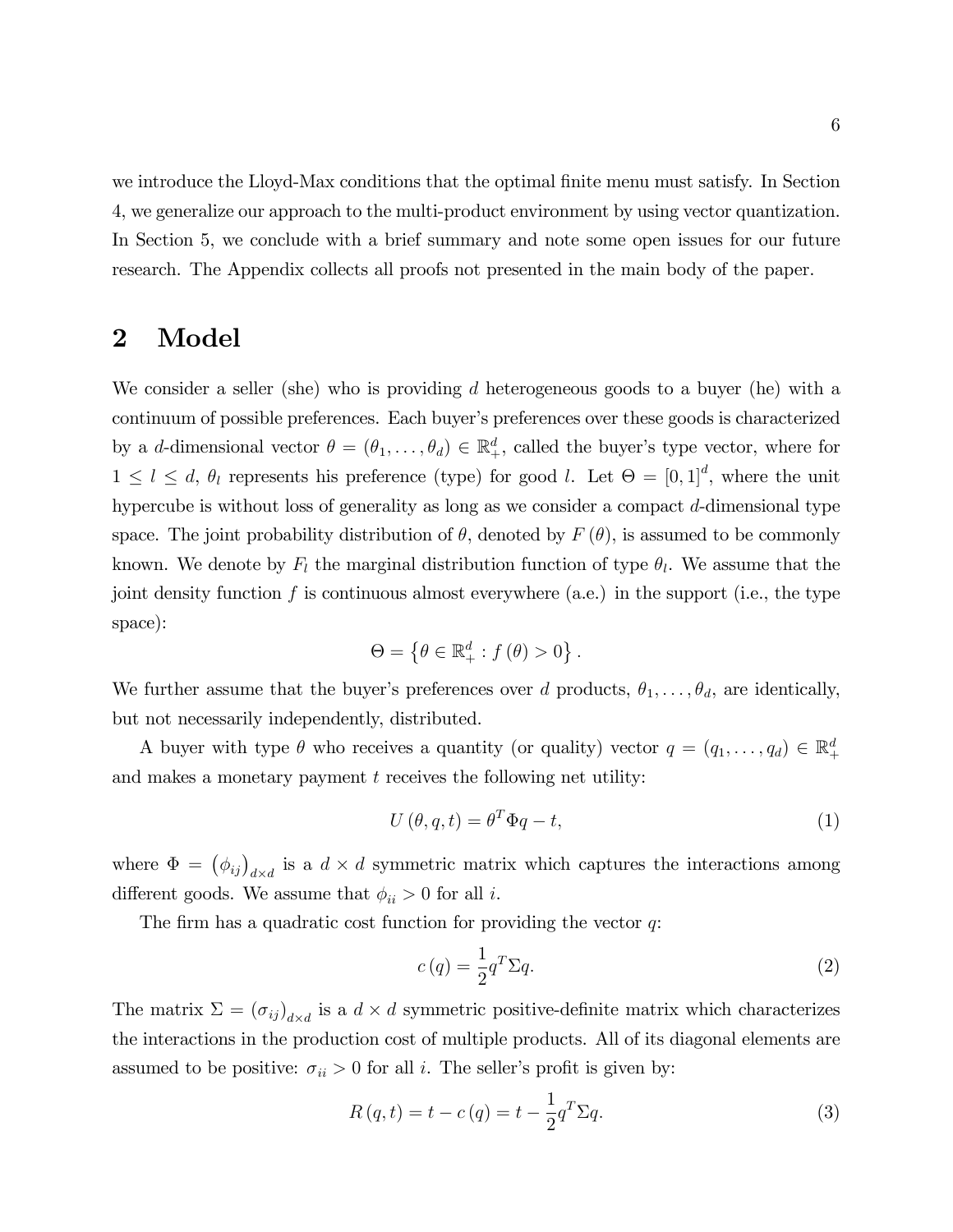This setting, usually called the linear-quadratic model, has been used extensively in the literature (see the seminal analysis of Mussa and Rosen (1978) for the one-dimensional case and Armstrong (1996) for the multidimensional model). For the multidimensional model, it is helpful to notice that we can always rewrite the above model by a standard change of basis argument in the "standard form," with

$$
\Phi = \Sigma = \mathbb{I}_d,\tag{4}
$$

where  $\mathbb{I}_d$  is the  $d \times d$  identity matrix (see Lemma 2 in the Appendix).

## 3 One-Dimensional Product Space

We begin the analysis with the one-dimensional version of the model; thus,  $d = 1$ . This will allow us to introduce some key notions in the classic setting of nonlinear pricing, first analyzed by Mussa and Rosen (1978). We begin with the social welfare maximization problem and then proceed to the revenue maximization problem.

### 3.1 Welfare Maximization

In the presence of private information, the socially efficient allocation can be implemented by a direct mechanism  $(q(\theta), t(\theta))$ . In the efficient direct mechanism the buyer is offered a menu  $\{q(\theta)\}_{\theta\in[0,1]}$  in which type  $\theta$  is allocated the quantity (quality)  $q(\theta)$  against a (monetary) transfer  $t(\theta)$ . An efficient mechanism maximizes the expected social welfare as the sum of the buyer's net utility and the seller's profit:

$$
\mathbb{E}_{\theta}\left[\theta q\left(\theta\right)-\frac{1}{2}q\left(\theta\right)^{2}\right].
$$

For a buyer with type  $\theta$ , it is socially optimal to provide a production level equal to his type:  $q^*(\theta) = \theta$ . The maximized social welfare for a given distribution F is:

$$
W_F \triangleq \mathbb{E}_{\theta} \left[ \theta q^* \left( \theta \right) - \frac{1}{2} q^* \left( \theta \right)^2 \right] = \frac{1}{2} \mathbb{E} \left[ \theta^2 \right]. \tag{5}
$$

The socially optimal menu thus requires an uncountable infinity, or continuum, of reports  $\theta \in [0, 1]$  and a corresponding continuum of allocations, hence our definition of  $W_F$ .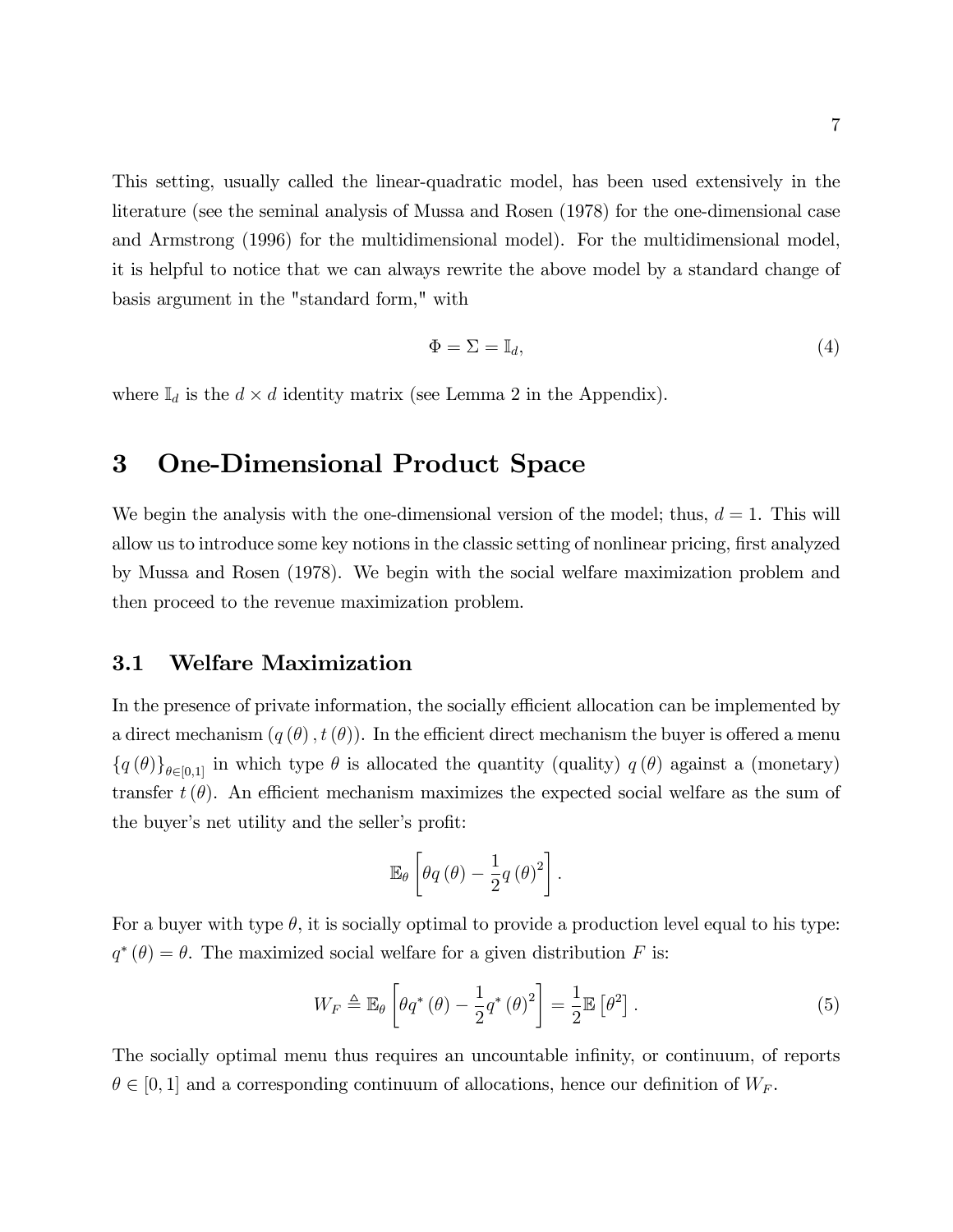The mechanism, as a special case of the Vickrey-Clark-Groves mechanism, must satisfy two sets of constraints: the individual rationality (or participation) constraint,  $\theta q(\theta) - t(\theta) \geq$ 0, for all  $\theta \in [0, 1]$ ; and the incentive constraint,  $\theta q(\theta) - t(\theta) \ge \theta q(\theta') - t(\theta')$ , for all  $\theta, \theta' \in \Theta$ .

By contrast, we are interested in finding the optimal menu when the buyer can communicate his type only in a finite language; or equivalently, when the seller can process only finitely many different messages; or equivalently, when the seller can produce only finitely many alternative versions of her product.

An *n*-item menu is composed of  $n < \infty$  different allocations  $\{q_k\}, k = 1, \ldots, n$ , where  $q_k$ is the quantity (quality) of the k-th item of the menu. Let  $\{P_k = [\theta_{k-1}, \theta_k]\}_{k=1}^n$  represent a corresponding partition of the set of buyer types, [0, 1], where  $0 = \theta_0 \le \theta_1 \le \ldots \le \theta_n = 1$ .<sup>1</sup> A buyer with type  $\theta \in P_k$  is assigned quantity  $q(\theta) = q_k$ . A finite menu (and its associated assignments) given by  $\{P_k, q_k\}_{k=1}^n$  is called an *n*-item menu henceforth. We shall refer to menu as the partition of the type space and the allocation. At this stage, we omit the transfers  $\{t_k\}_{k=1}^n$  which follow directly from incentive compatibility. Let M be the set of all n-item menus:

$$
M \triangleq \left\{ \left\{ P_k, q_k \right\}_{k=1}^n : P_k = \left[ \theta_{k-1}, \theta_k \right], 0 = \theta_0 \le \theta_1 \le \ldots \le \theta_n = 1 \right\}.
$$
 (6)

We choose a finite menu  ${P_k, q_k}_{k=1}^n$  from M to maximize the expected social welfare for a given distribution  $F$ :

$$
W_F(n) \triangleq \max_{\{P_k, q_k\}_{k=1}^n \in M} \left\{ \mathbb{E}_{\theta} \left[ \theta q - \frac{1}{2} q^2 \right] \right\}.
$$
 (7)

We ask how well the optimal *n*-item menu  ${P_k^*, q_k^*}_{k=1}^n$  can approximate the performance of the optimal continuous menu  $\{q^*(\theta)\}_{\theta \in [0,1]}$  as measured by the welfare loss:  $W_F - W_F(n)$ .

It is easy to see that a tight lower bound on the welfare loss over all distributions is zero, i.e.,  $\inf_F \{W_F - W_F(n)\} = 0$ . This can be achieved by the discrete uniform distribution  $\Pr\left[\theta=\frac{k}{n}\right]$  $\frac{k}{n}$  =  $\frac{1}{n}$  $\frac{1}{n}$  for  $k = 1, ..., n$ . In what follows we will therefore focus on the upper bound on the welfare loss over all distributions with finite support. Thus, let  $\mathcal F$  be the set of all distribution functions on  $[0, 1]$ . Our main task is to estimate the worst-case behavior of the welfare loss over all distributions  $F \in \mathcal{F}$ .

<sup>&</sup>lt;sup>1</sup>In general, a partition need not consist of intervals (only) due to the nature of the optimization problem in (7); however, it can be shown that the optimal partition consists of intervals.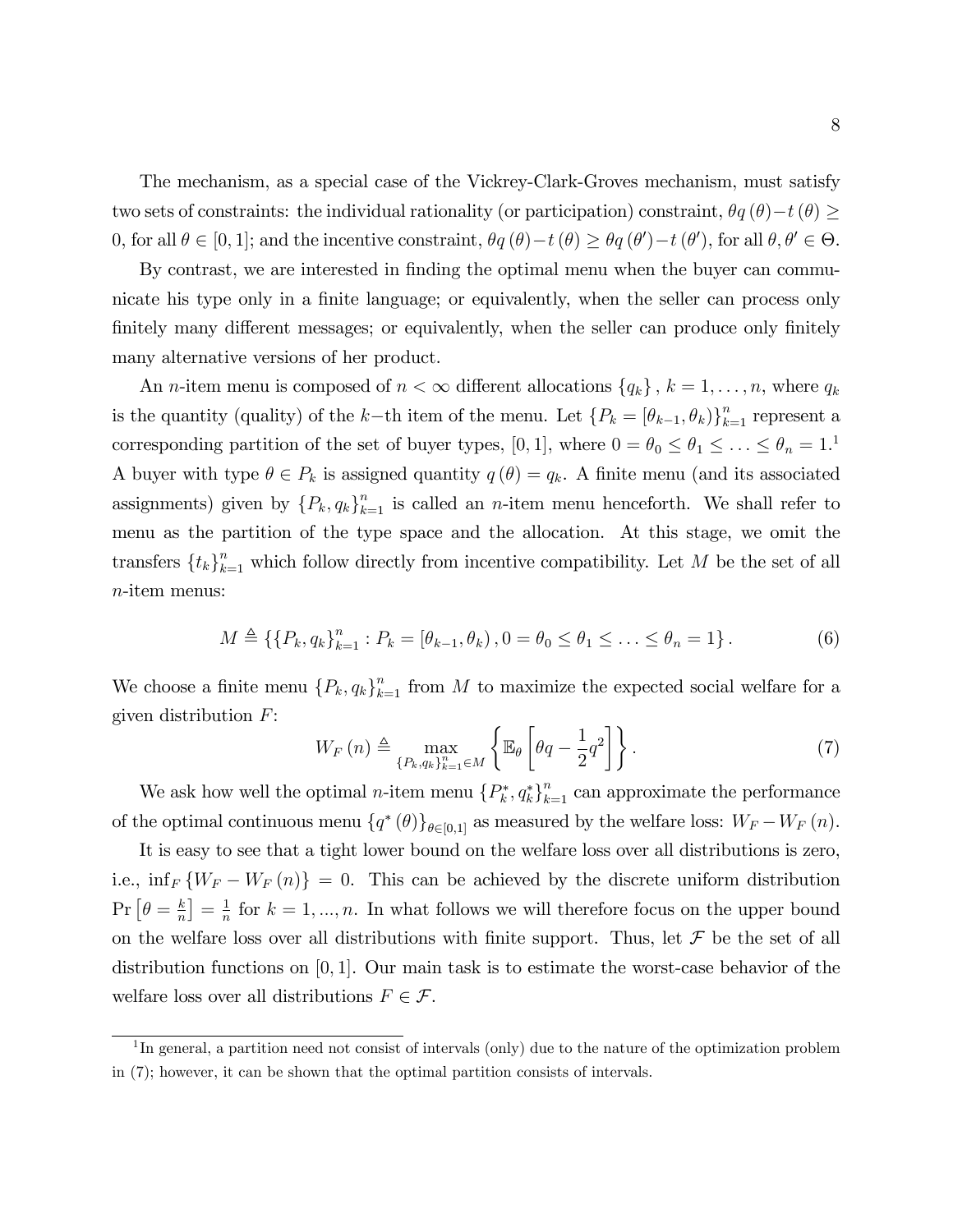#### Definition 1 (Welfare Loss)

For a given distribution  $F$ , the welfare loss of the optimal n-item menu relative to the continuous menu given is:

$$
L_{F}\left( n\right) \triangleq W_{F}-W_{F}\left( n\right) ;
$$

and across all distributions  $F \in \mathcal{F}$  the maximum welfare loss is:

$$
L(n) \triangleq \sup_{F \in \mathcal{F}} L_F(n).
$$

If we view  $\theta$  as a continuous signal that must be represented by a representation point  $q_k$ in the interval  $P_k$ , then this is an instance of the *quantization problem* in information theory. The intervals  ${P_k}_{k=1}^n$  and the corresponding representation points  ${q_k}_{k=1}^n$  are jointly chosen to minimize the mean square error when we view the quantity q as the predictor of type  $\theta$ . In information theory, this error is often referred to as the *distortion*  $D$  due to the quantization:

$$
D \triangleq \min_{\{P_k, q_k\}_{k=1}^n \in M} \left\{ \mathbb{E}_{\theta} \left[ \left( \theta - q \right)^2 \right] \right\}.
$$
 (8)

Given the distribution F, the distortion D is equivalent to the welfare  $W_F(n)$  as defined above in (7). With this perspective, we can interpret the finite menu  ${P_k^*, q_k^*}_{k=1}^n$  as the solution to a scalar quantization problem. Henceforth, we use the terms quantizer and finite menu interchangeably.

The optimal scalar quantizer  $\{P_k^*, q_k^*\}_{k=1}^n$  must satisfy the following optimality conditions:

$$
\theta_k^* = \frac{1}{2} \left( q_k^* + q_{k+1}^* \right), \qquad q_k^* = \mathbb{E} \left[ \theta | \theta \in P_k^* \right], \qquad k = 1, \dots, n; \tag{9}
$$

with  $\theta_0^* = 0$  and  $\theta_n^* = 1$ . Thus,  $\theta_k^*$ , which separates two neighboring intervals  $P_k^*$  and  $P_{k+1}^*$ , must be the arithmetic average of  $q_k^*$  and  $q_{k+1}^*$ . At the same time,  $q_k^*$ , the representation level for the interval  $P_k^* = [\theta_{k-1}^*, \theta_k^*],$  must be the conditional mean for  $\theta$ , given that  $\theta$ falls in this interval. These two necessary conditions are often referred to as *Lloyd-Max* optimality conditions as they were independently established by Lloyd (1957) (and published in 1982) and later by Max (1960). The Lloyd-Max optimality conditions remain valid in many dimensions. In Section 4, we therefore interpret  ${P_k^*}_{k=1}^n$  as a Voronoi partition (a set of the nearest-neighbor regions) with respect to  $\{q_k^*\}_{k=1}^n$ , and  $q_k^*$  is chosen as the conditional mean of  $\theta$ , given that  $\theta$  lies in the region  $P_k^*$  (see Lloyd (1982)).<sup>2</sup>

<sup>&</sup>lt;sup>2</sup>The optimality conditions  $(9)$  are not sufficient conditions, and Lloyd  $(1957)$  provides counterexamples. Trushkin (1982) provides general conditions on the probability density function, in particular that the density is logconcave, for the necessary conditions to lead to a unique solution.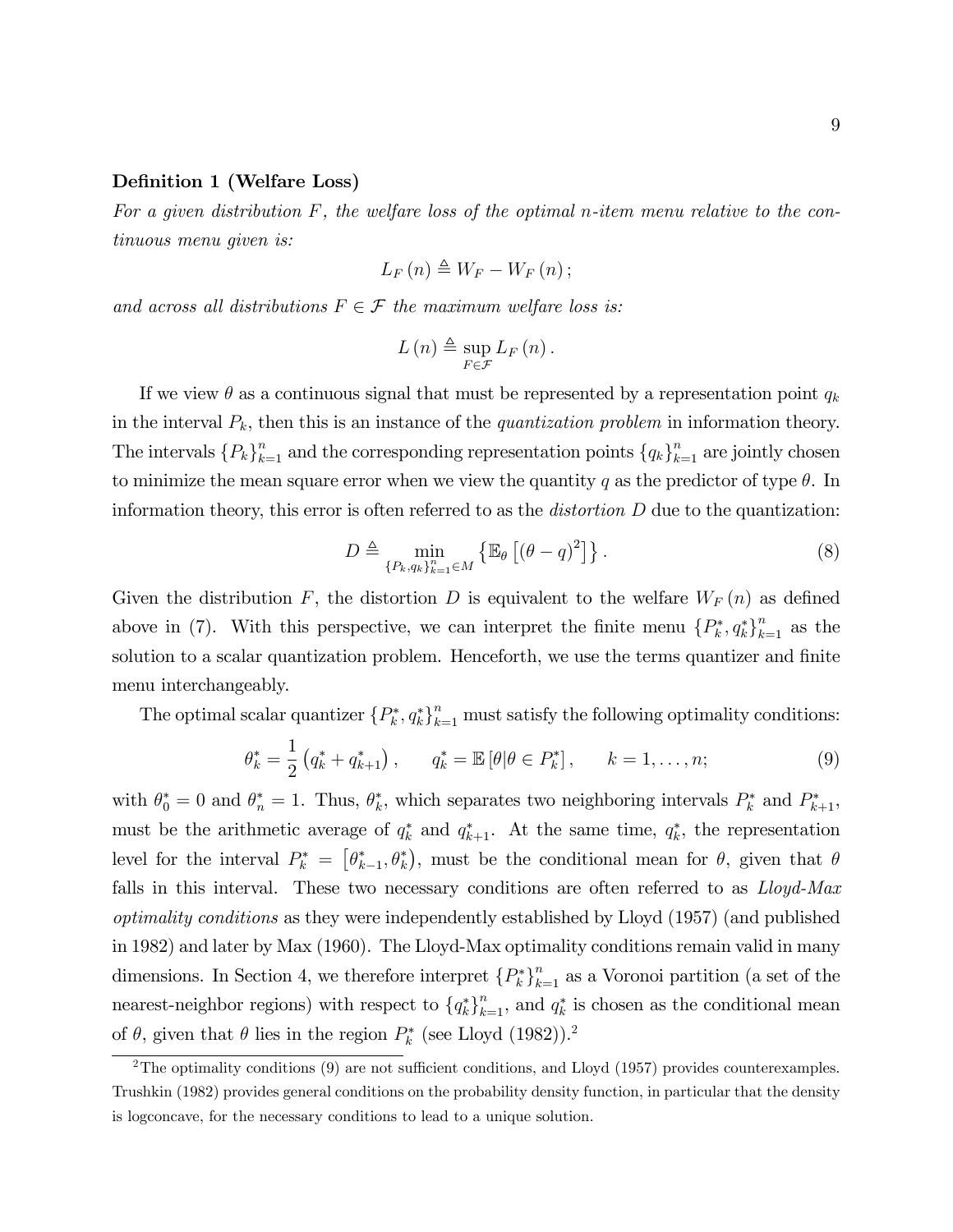

Figure 1: Quantizer and representation points for welfare maximization with uniform distribution and  $n = 5$ .

A commonly used scalar quantizer is the uniform quantizer, by which is meant that (i) the boundary points are equally spaced,  $\theta_k - \theta_{k-1} = \Delta$ , and (ii) the representation points are the midpoints of the quantization interval. For specific distributions it is possible to obtain the closed form of the optimal Önite menus from the Lloyd-Max conditions. Here we consider the uniform distribution  $\theta \sim \mathcal{U}[0,1]$ , for which the welfare loss can be exactly established, and a fortiori the resulting convergence rate as  $n$  increases.

#### Proposition 1 (Welfare Loss for Uniform Distribution)

The optimal n-item menu  $\{P_k^*, q_k^*\}_{k=1}^n$ ,  $P_k^* = [\theta_{k-1}^*, \theta_k^*)$  is given by:

$$
\theta_k^* = \frac{k}{n}, \qquad q_k^* = \frac{k - \frac{1}{2}}{n}, \qquad k = 0, \dots, n; \tag{10}
$$

and the associated welfare loss is  $L_{\mathcal{U}}(n) = 1/24n^2$ .

The optimal scalar quantization for the uniform distribution illustrates how the Lloyd-Max conditions are used to obtain the optimal finite menu. The resulting boundary points  $\{\theta_k^*\}_{k=0}^n$ , as well as the representation points  $\{q_k^*\}_{k=0}^n$ , share the uniformity with the underlying distribution of the values. In particular, the optimal quantizer is a uniform quantizer. The partition point  $\{\theta_k^*\}$  and the probability weight of the representation points are illustrated in Figure 1 for the uniform distribution with  $n = 5$ .

The uniform distribution intuitively makes quantization difficult as (i) the uncertainty is uniformly spread and (ii) the optimal allocation is a uniform response to the true underlying state. We now show that this intuition can be made precise in the sense that the welfare loss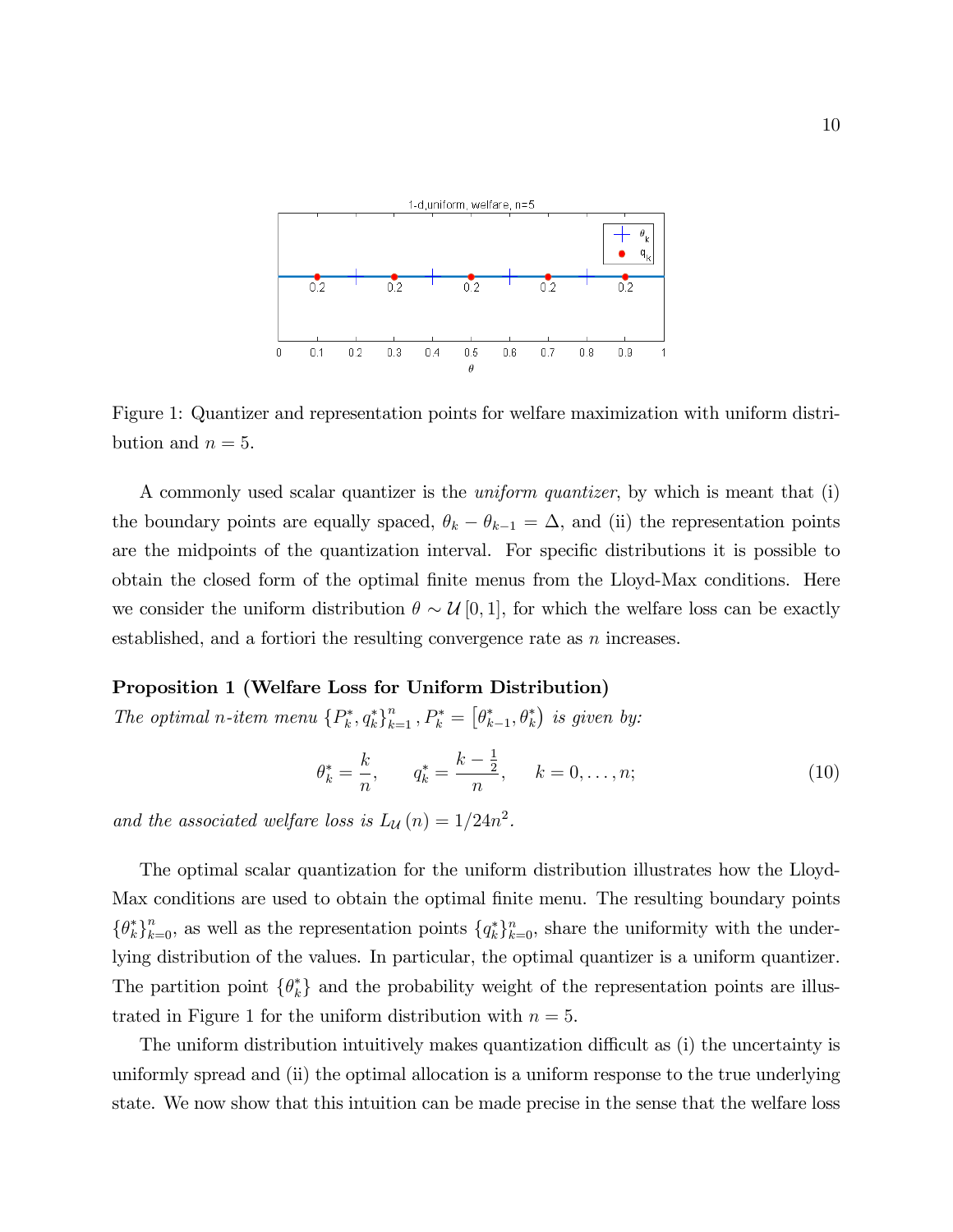associated with the uniform distribution is indeed an upper bound on welfare loss across all possible distributions as  $n$  becomes large. The asymptotic results in quantization theory are often referred to as high-rate quantization, as the number of representation points is allowed to become large.

### 3.2 High-Rate Quantization

For a general class of distributions, analytical solutions to the Lloyd-Max conditions are not available. We therefore design a sequence of finite menus to obtain an upper bound on the welfare loss. In these menus the quantities  $\{q_k\}$  are consistent with the Lloyd-Max conditions (9). This construction estimates how fast the maximum welfare loss converges to zero as the number of classes  $n$  tends to infinity.

We first introduce the so-called *high-rate non-uniform* quantizing scheme, which provides an asymptotic optimal quantization result (see Gersho and Gray  $(2007)$ ). Specifically, consider a distribution  $f(\theta)$  on [0, 1] and define the overall quantization distortion, namely the mean square error due to the quantization, to be

$$
D = \sum_{k=1}^{n} \int_{\theta_{k-1}}^{\theta_k} (\theta - q_k)^2 f(\theta) d\theta,
$$

where  $\theta_0 = 0$  and  $\theta_n = 1$ . When (a) *n* is sufficiently large and (b) the input distribution f is sufficiently smooth, the conditional type distribution in each quantization interval is approximately uniform. In turn, the distortion can be approximated by:

$$
D \approx \sum_{k=1}^{n} f(\theta_k) \frac{(\theta_k - \theta_{k-1})^2}{12}.
$$

Meanwhile, when *n* is sufficiently large, we denote by  $N(\theta)\Delta_{\theta}$  the number of quantization levels that lie between  $\theta$  and  $\theta + \Delta_{\theta}$  for a small increment  $\Delta_{\theta}$ , where  $\Delta_{\theta}$  is larger than any quantization interval length  $(\theta_k - \theta_{k-1})$ , and the term  $\lambda(\theta) = N(\theta)/n$  is referred to as the point density of the quantizer. When  $\Delta_{\theta}$  is sufficiently small, the quantizer density integral satisfies

$$
\int_0^1 \lambda(\theta) d\theta = \frac{\int_0^1 N(\theta) d\theta}{n} = 1.
$$

It follows that there are approximately  $n\lambda(\theta)\Delta_{\theta}$  uniformly spaced intervals between  $\theta_k$  and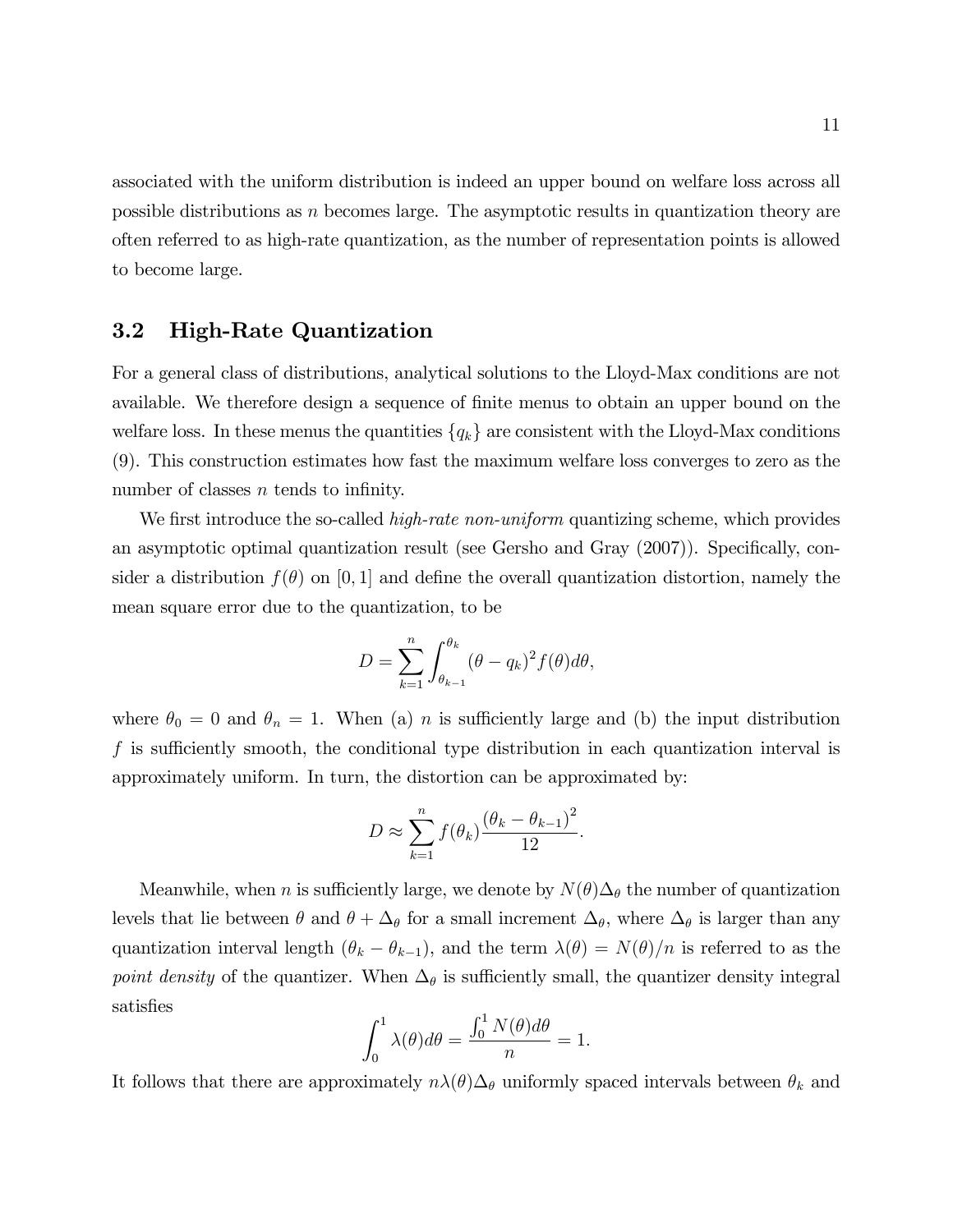$$
\theta_k - \theta_{k-1} \approx \frac{\text{length of increment } \Delta_\theta}{\text{number of intervals between } \theta_k \text{ and } \theta_k + \Delta_\theta}
$$

$$
\approx \frac{\Delta_\theta}{n\lambda(\theta_k)\Delta_\theta} = \frac{1}{n\lambda(\theta_k)}.
$$

Therefore, an approximation of the total distortion can be given as:

$$
D \approx \frac{1}{12} \sum_{k=1}^{n} f(\theta_k) \left( \frac{1}{n \lambda(\theta_k)} \right)^2,
$$

which can be further approximated by an integral, as  $n$  is large:

$$
D \approx \frac{1}{12n^2} \int_0^1 \frac{f(\theta)}{\lambda^2(\theta)} d\theta.
$$

By applying Hölder's inequality, this distortion integral can be further lower-bounded (see Theorem 2 in Zador (1982)):

$$
\liminf_{n \to \infty} n^2 D \ge \frac{1}{12} \left( \int_0^1 f(\theta)^{1/3} d\theta \right)^3,\tag{11}
$$

and the equality holds with the optimal quantizer density distribution, given by:

$$
\lambda^*(\theta) = \frac{f(\theta)^{1/3}}{\int_0^1 f(t)^{1/3} dt}.
$$

Under the assumption that n is sufficiently large, the high-rate non-uniform distortion (11) provides a lower bound of the quantization distortion, thus:

$$
D \approx \frac{1}{12n^2} \left( \int_0^1 f(\theta)^{1/3} d\theta \right)^3.
$$

Note that the *high-rate non-uniform* quantizing above assumes a sufficiently large  $n$ , yielding an arbitrarily high quantization rate, and quantizing points  $\{\theta_k\}$  that are not necessarily uniformly distributed in the whole region  $[0, 1]$ . We then derive an asymptotic bound for welfare loss using the high-rate non-uniform quantizing result.

### Proposition 2 (Bound on Welfare Loss)

If n is sufficiently large, then

$$
L\left(n\right) \le \frac{1}{24n^2}.\tag{12}
$$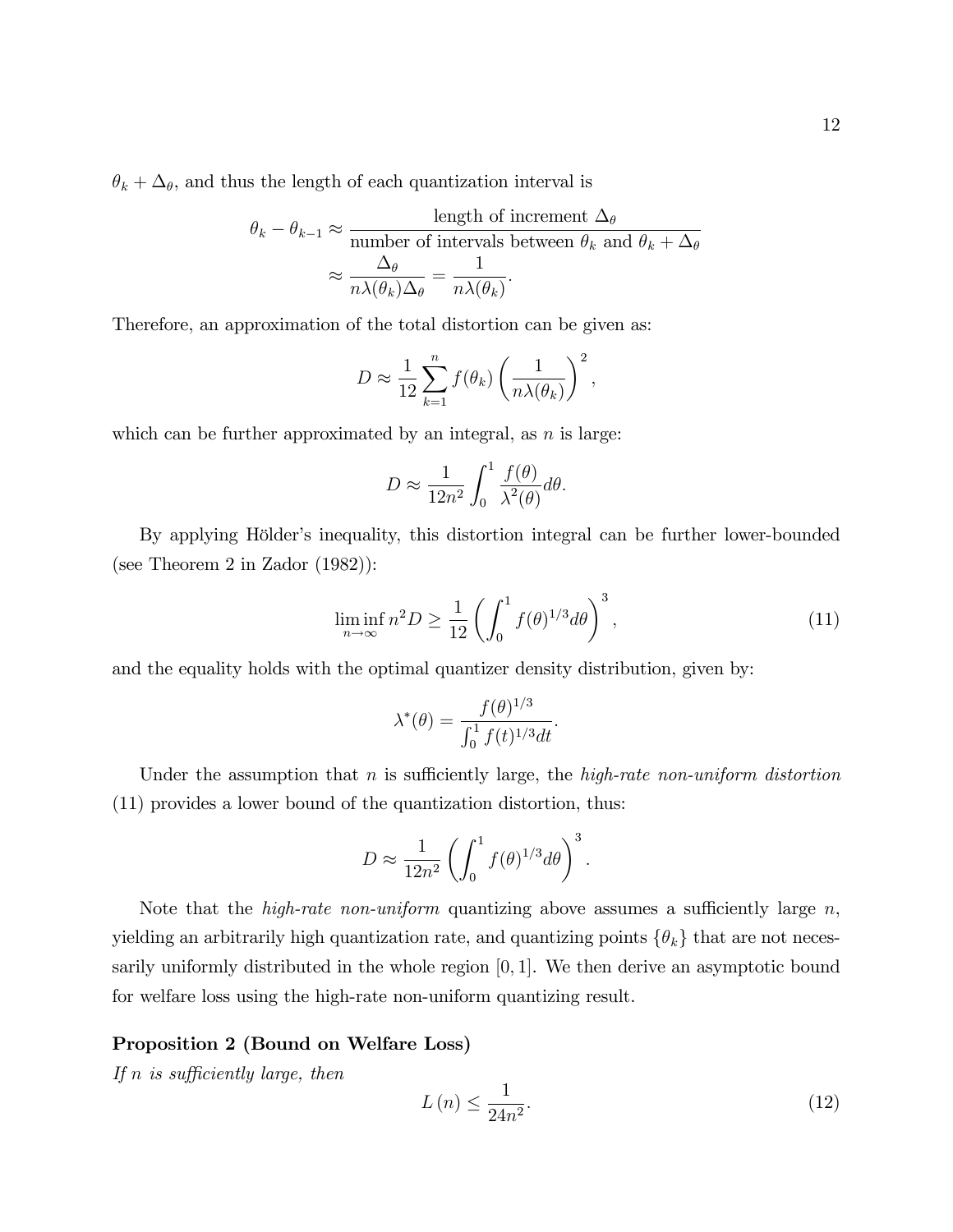Combining the above result with Proposition 1, we obtain a sharp characterization of the asymptotic behavior of  $L(n)$ . A version of the one-dimensional social welfare maximization problem in (7) was considered earlier in Wilson (1989) and in Bergemann, Shen, Xu, and Yeh (2012a). Wilson (1989) obtained an approximate solution to (7) by a version of a uniform quantizer of the distribution function of  $\theta$ , and then by expanding the social welfare on each quantization interval by the Taylor series around zero up to the order of  $1/n^3$ , where n is the total number of intervals. His version of the uniform quantizer requires that each element of the partition contains the same probability (rather than maintaining the distance between the partition points). Proposition 3 in Wilson (1989) establishes that the efficiency loss resulting from an *n*-item menu is of an order no more than  $1/n^2$ ; i.e.,  $W_F(n) \ge W_F - O(1/n^2)$ . In Bergemann, Shen, Xu, and Yeh (2012a), Proposition 3 obtains a larger, and a fortiori weaker, upper bound on the welfare loss by also relying on a uniform quantizer.

### 3.3 Revenue Maximization

We now analyze the problem of revenue maximization. In contrast to the social welfare problem, here, the seller wishes to design a menu  $\{q(\theta), t(\theta)\}_{\theta \in [0,1]}$  to maximize her expected net revenue, i.e., the difference between the gross revenue that she receives from the buyer minus the cost of providing the demanded quantity (quality) for given distribution  $F$ :

$$
R_F = \max_{\{q(\theta), t(\theta)\}} \left\{ \mathbb{E}_{\theta} \left[ t(\theta) - \frac{1}{2} q(\theta)^2 \right] \right\}.
$$

As before, the contract offered has to satisfy two sets of constraints, namely the incentive constraints and the individual rationality (or participation) constraints. The revenue maximization problem is transformed into a welfare maximization problem (without incentive constraints) after replacing the valuation  $\theta$  with the corresponding virtual valuation:

$$
\psi(\theta) \triangleq \theta - \frac{1 - F(\theta)}{f(\theta)}.
$$
\n(13)

The virtual valuation is below the true valuation, and the inverse of the hazard rate  $(1 F(\theta)/f(\theta)$  accounts for the information rent. This problem has been analyzed first by Mussa and Rosen (1978) and Maskin and Riley (1984). The expected revenue of the seller (without communication constraints) is then:

$$
R_F^* \triangleq \mathbb{E}_{\theta} \left[ q^* \left( \theta \right) \psi \left( \theta \right) - \frac{1}{2} \left( q^* \left( \theta \right) \right)^2 \right],
$$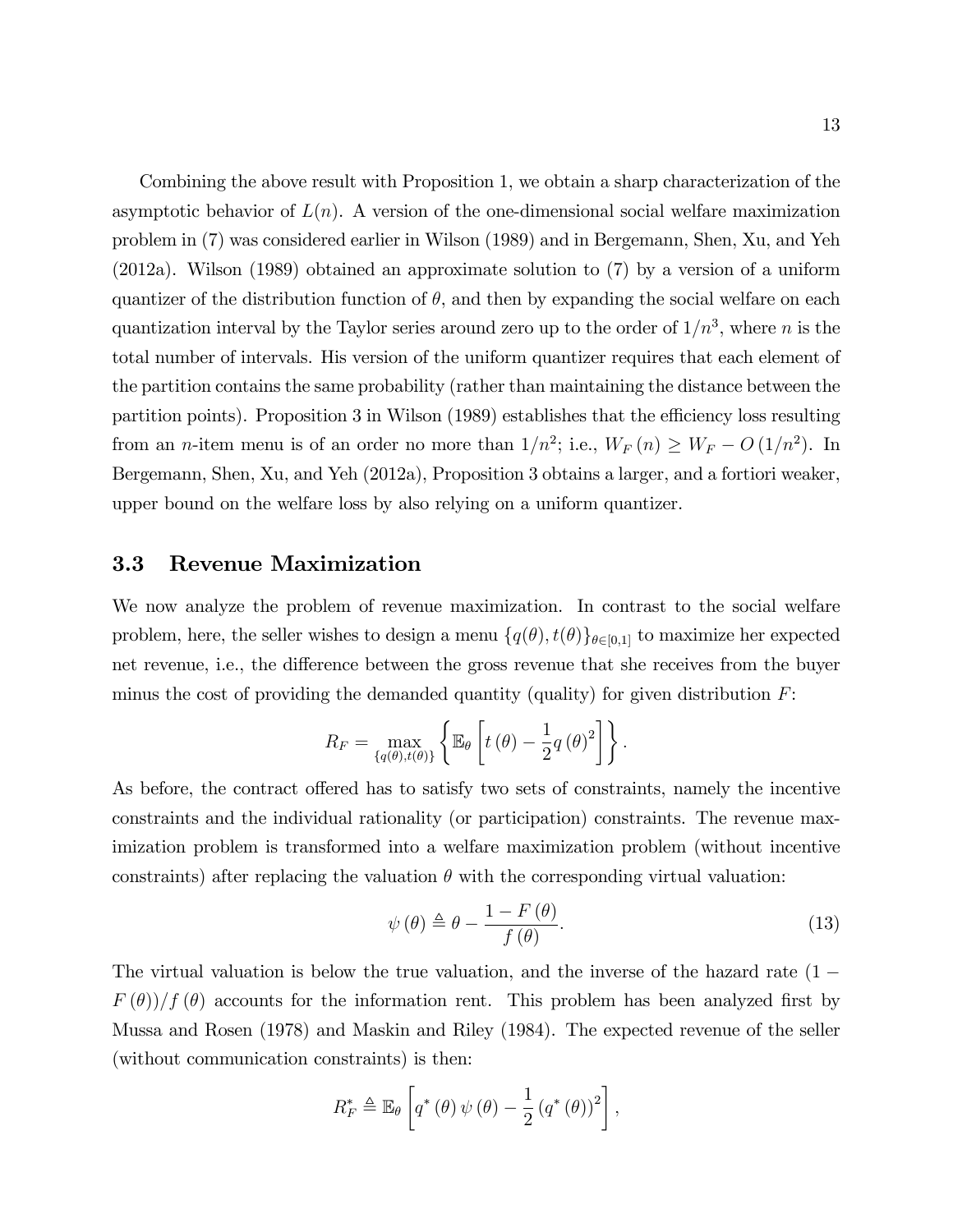and the resulting optimal contract exhibits:

$$
q^*(\theta) \triangleq \max \{ \psi(\theta), 0 \}.
$$
 (14)

We identify the lowest value  $\theta$  at which the virtual valuation attains a nonnegative value as  $\underline{\theta} \triangleq \min \{ \theta | \psi(\theta) \geq 0 \}$  and hence the corresponding revenue is

$$
R_F = \mathbb{E}_{\theta} \left[ q^* \left( \theta \right) \psi \left( \theta \right) - \frac{1}{2} q^* \left( \theta \right)^2 \right] = \frac{1}{2} \int_{\underline{\theta}}^1 \psi^2 \left( \theta \right) dF \left( \theta \right). \tag{15}
$$

With the monotonicity of  $\psi(\theta)$ , we can relabel the type  $\theta$  directly in terms of the corresponding virtual valuation  $\widehat{\theta}$ :  $\widehat{\theta} \triangleq \psi(\theta)$ , and define the associated intervals  ${P_k}_{k=1}^n$  directly in terms of the new variable  $\hat{\theta}$ :

$$
\theta \in P_k = [\theta_{k-1}, \theta_k) \Leftrightarrow \widehat{\theta} \in \widehat{P}_k = \left[\widehat{\theta}_{k-1}, \widehat{\theta}_k\right], 1 \le k \le n,
$$

where  $\widehat{\theta}_k = \psi(\theta_k), 1 \leq k \leq n$ . After this change of variable, we define a distribution function  $G(\hat{\theta})$  in terms of the original distribution function  $F(\theta)$ :  $G(\hat{\theta}) = G(\psi(\theta)) \triangleq F(\theta)$ .<sup>3</sup> Then, the revenue of an *n*-item menu can be written in terms of the virtual type  $\hat{\theta}$ :

$$
R_F(n) = \mathbb{E}_{\theta} \left[ q\psi(\theta) - \frac{1}{2}q^2 \right] = \mathbb{E}_{\hat{\theta}} \left[ q\hat{\theta} - \frac{1}{2}q^2 \right].
$$
 (16)

#### Definition 2 (Revenue Loss)

For a given distribution  $F$ , the revenue loss of the optimal n-item menu relative to the continuous menu is:

$$
\widehat{L}_F(n) \triangleq R_F - R_F(n);
$$

and across all distributions  $F \in \mathcal{F}$  the maximum revenue is:

$$
\widehat{L}(n) \triangleq \sup_{F \in \mathcal{F}} \widehat{L}_F(n).
$$

We can now give the worst-case distribution for one-dimensional revenue maximization with the asymptotic upper bound for revenue loss.

<sup>3</sup>We note that the critical bounds are established by distributions that generate monotone virtual valuations. Thus the restriction to monotone, or "regular environments" in the language of Myerson (1979), is without loss of generality.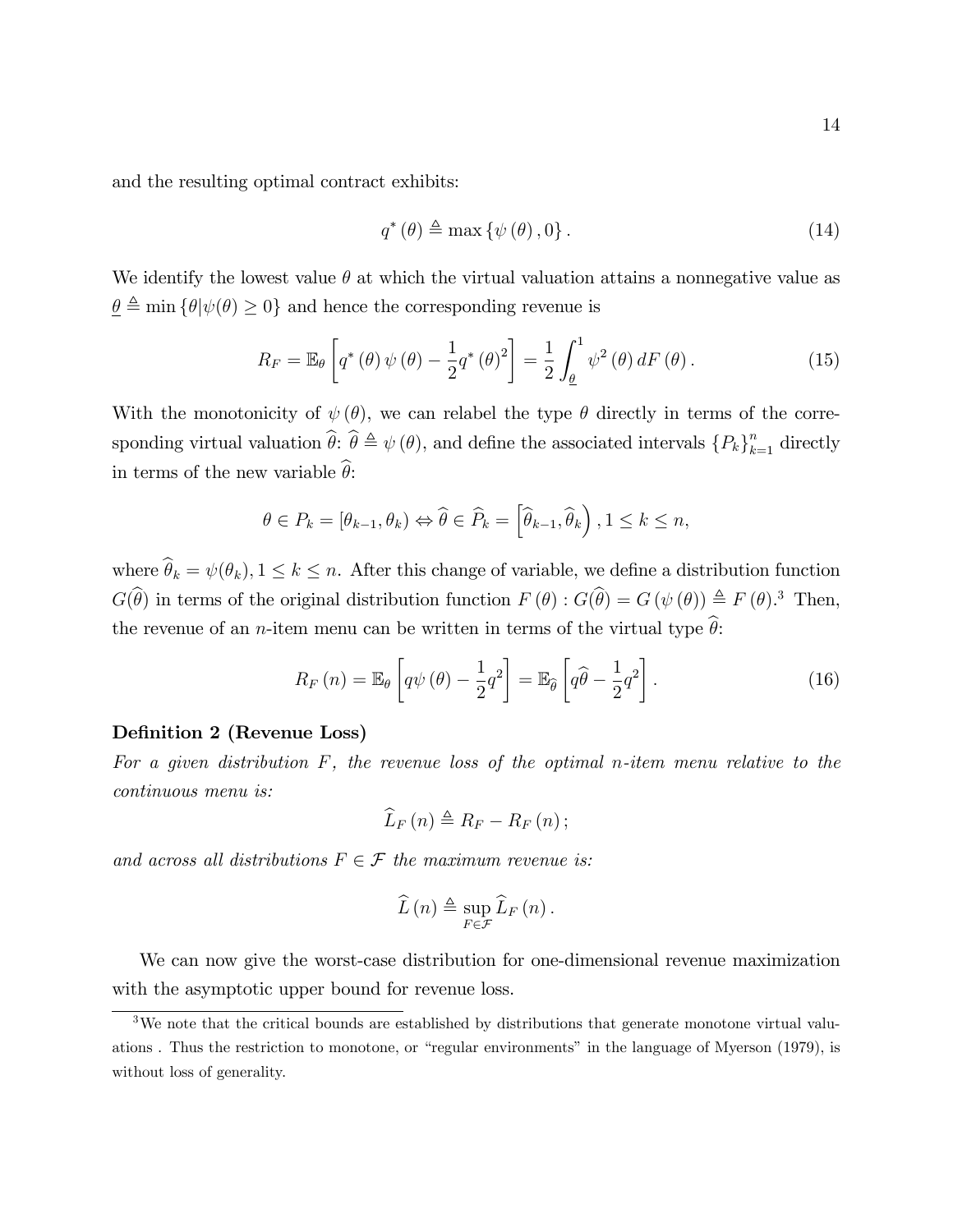#### Proposition 3 (One-dimensional Revenue Bound)

If n is sufficiently large, then

$$
\widehat{L}\left(n\right) \le \frac{1}{24n^2}.\tag{17}
$$

Similar to the welfare maximization case, the above upper bound is indeed attained by a specific distribution, namely the uniform distribution. But in contrast to the welfare maximization problem, it is the *uniform distribution* on the upper half of the unit interval; thus,  $[1/2, 1]$ . In this interval, the virtual utility is guaranteed to be positive everywhere.

Thus, the convergence rate of the revenue loss induced by the optimal  $n$ -item menu for the uniform distribution is of order  $1/n^2$ . It follows that the convergence rate for revenue maximization is identical to the one we established for the social welfare maximization environment in Proposition 2.

### Proposition 4 (One-dimensional Revenue Loss)

If n is sufficiently large, then

$$
\widehat{L}(n) = \frac{1}{24n^2}.
$$

Additionally, we find that for any finite menu the seller tends to serve fewer consumers when compared to the case of a continuous menu. Thus, for example, the Lloyd-Max optimality conditions in the case of the uniform distribution yield that

$$
\theta_0^*(n) = \frac{n+1}{2n+1} > \frac{1}{2} = \theta_0^*.
$$

The difference  $\theta_0^*(n) - \theta_0^*$  shrinks to 0 as n goes to infinity. This is a consequence of the fact that the seller's ability to extract revenue is more limited in the case of finite menus. To compensate, the seller would like to reduce the service coverage in order to pursue higher profits. This is illustrated in Figure 2 below.

## 4 Multidimensional Product Space

In this section, we consider the multidimensional version of the nonlinear pricing problem, which leads to the design of finite menus over multiple products. We demonstrate that our quantization view generalizes to the multidimensional environment. The optimal design of finite menus requires the technique of vector quantization. We present bounds on the welfare and revenue loss arising from the communication constraints. In particular, we show that in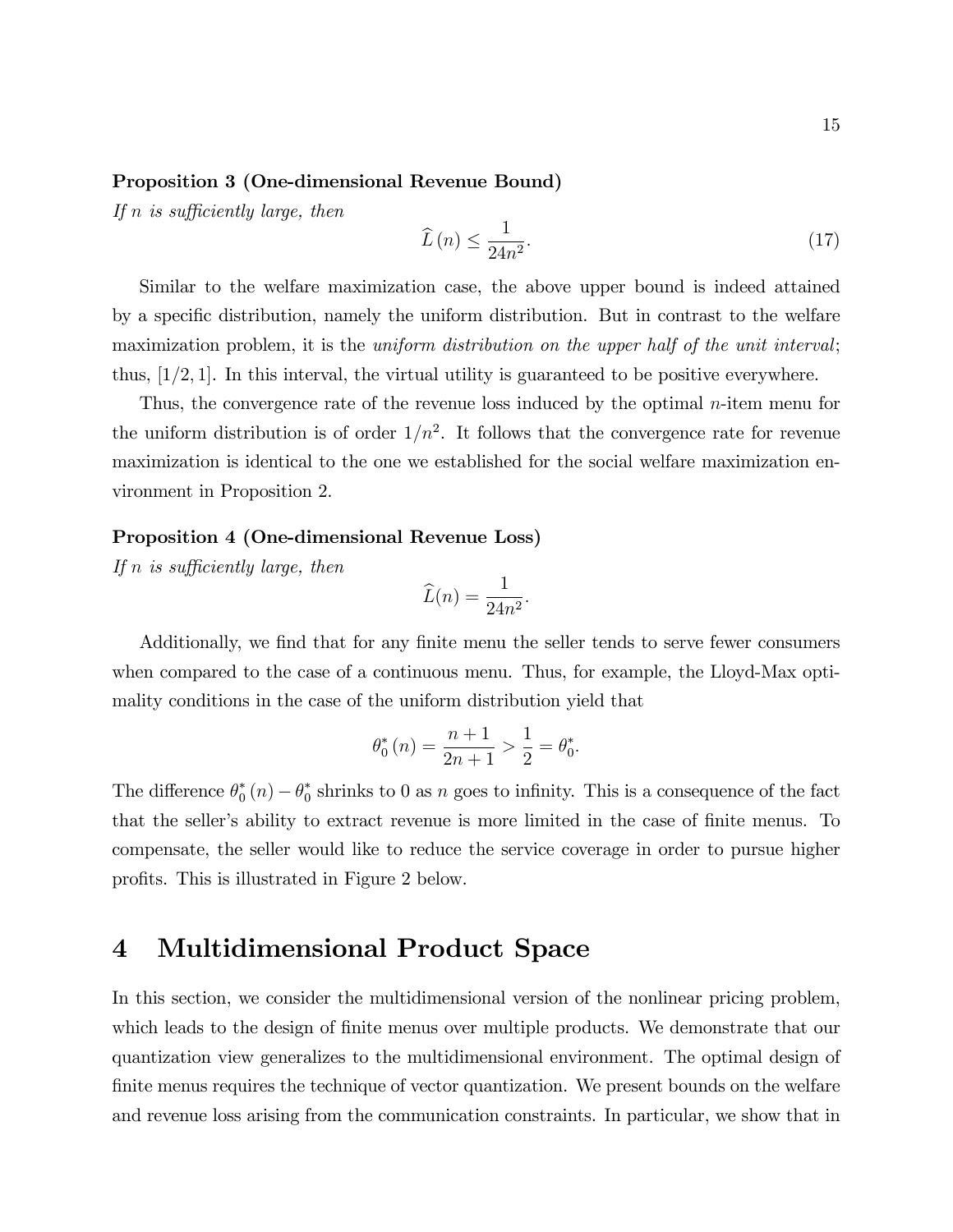

Figure 2: Quantizer and representation points for revenue maximization with uniform distribution on [0, 1] and  $n = 5$ .

many cases it is beneficial to bundle the buyer's preferences over multiple goods as a vector, instead of treating them separately as independent quantities as repeated scalar quantization would suggest, thereby enabling the true joint design of finite menus over multiple goods.

### 4.1 Multidimensional Welfare Maximization

With a continuous menu, the social welfare of  $(1)-(3)$  is maximized by solving the d-dimensional linear-quadratic program:

$$
W_F = \max_{q(\theta)} \mathbb{E}_{\theta} \left[ \theta^T q - \frac{1}{2} q^T q \right];
$$

and it is socially optimal to provide a quantity (quality) vector equal to the type vector  $q^*(\theta) = \theta$ . The maximal social welfare for a given distribution F therefore equals:

$$
W_F = \mathbb{E}_{\theta} \left[ \theta^T q^* \left( \theta \right) - \frac{1}{2} q^* \left( \theta \right)^T q^* \left( \theta \right) \right] = \frac{1}{2} \mathbb{E}_{\theta} \left[ \theta^T \theta \right]. \tag{18}
$$

Any finite menu is now defined as a partition of the  $d$ -dimensional buyer's type space  $\Theta$ , i.e.,  $P_i \cap P_j = \emptyset$  if  $i \neq j$ , and  $\bigcup_{k=1}^n P_k = \Theta$ . All consumers with type vector  $\theta \in P_k$  will be allocated the kth quantity (quality) vector  $q_k$ . Now,  $\{P_k, q_k\}_{k=1}^n$  describes a finite multiproduct menu, called the *n*-item menu. If we view  $\theta$  as the signal vector and  $q_k$  as the representation vector of  $\theta$  in the region  $P_k$ , then this becomes the d-dimensional n-region vector quantization problem, where the partition  ${P_k}_{k=1}^n$  and the set of representation points  ${q_k}_{k=1}^n$  are jointly chosen to minimize the mean square error or distortion:

$$
\min_{\{P_k, q_k\}_{k=1}^n \in M} \left\{ \mathbb{E}_{\theta} \left[ \|\theta - q\|^2 \right] \right\}.
$$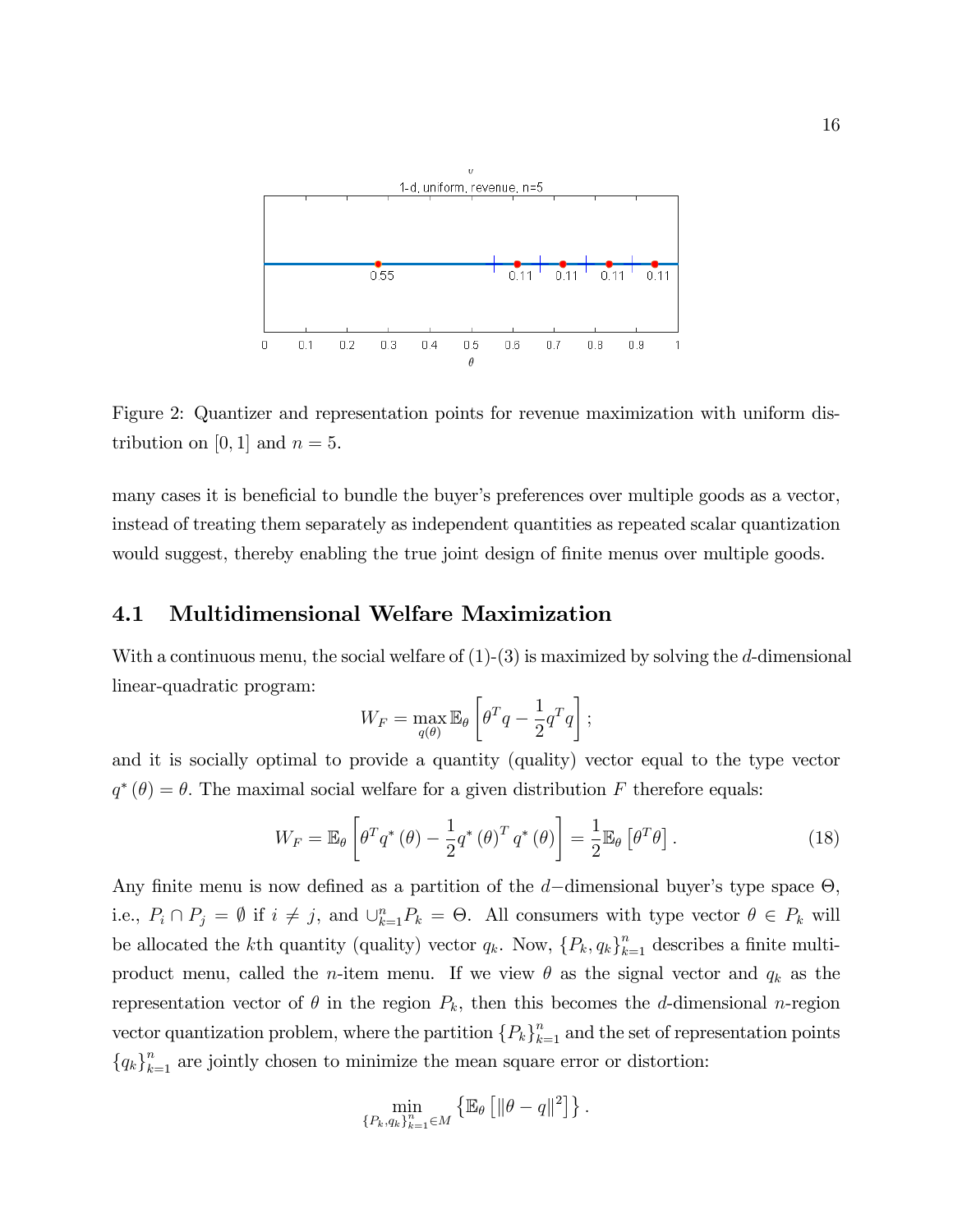In this manner, any multi-product finite menu  ${P_k, q_k}_{k=1}^n$  can be viewed as a vector quantizer. We can therefore use the two terms "vector quantizer" and "finite multi-product menu" interchangeably.

As in the scalar case, we need to guarantee that the allocations are incentive compatible. With multiple dimensions, this requirement is much more complex than the monotonicity condition in the scalar case. There, the monotonicity condition is a necessary and sufficient condition for incentive compatibility. In the following we will follow the approach introduced by Armstrong (1996) and require a separability condition of the type distribution.

Armstrong (1996) introduced a multiplicative separability condition in the analysis of many-item nonlinear pricing. This condition allows him to establish the incentive compatibility of the menu which is an intractable problem in more general environments. This condition states that the "average taste" across all dimensions—in our context  $L_2$  norm of the taste vector  $\|\theta\|_2$  of a consumer—does not provide any additional information about which of her taste parameters  $\theta_i$ , are likely to be greater than others, for any one of the dimensions,  $i = 1, ..., d$ . Thus, the value of the average states does not convey any information on which the ray from the origin the vector  $\theta$  lies.

### Definition 3 (Separability Condition)

A joint distribution  $F$  is separable if the density  $f$  satisfies:

$$
f(\theta) = f_1(||\theta||_2) \times f_2(\theta)
$$

and  $f_2$  is homogeneous of degree zero in  $\theta$ .

We denote the class of separable density functions by  $\mathcal{F}_S$ . The above separability condition implies that we can write the density in terms of polar coordinates  $f = f(r, \phi)$ , where  $r = ||\theta||_2$  and  $\phi$  is the vector of angles with respect to the given orthonormal basis. We describe this more formally in (25) further down.

A second implication of the separability condition is that for a distribution F to belong to  $\mathcal{F}_S$  it has to have support on the positive orthant of the d-dimension unit ball rather than the d-dimensional unit cube.

Since the separability condition requires the distribution to be supported on a  $d$ -dimensional ball, our main task is to quantify the worst-case behavior of the welfare loss, given earlier in Definition 1 and now augmented by the dimension d, namely  $L_F(n,d)$ , over all separable distributions  $F \in \mathcal{F}_S$ . Given the separability condition, a natural generalization of the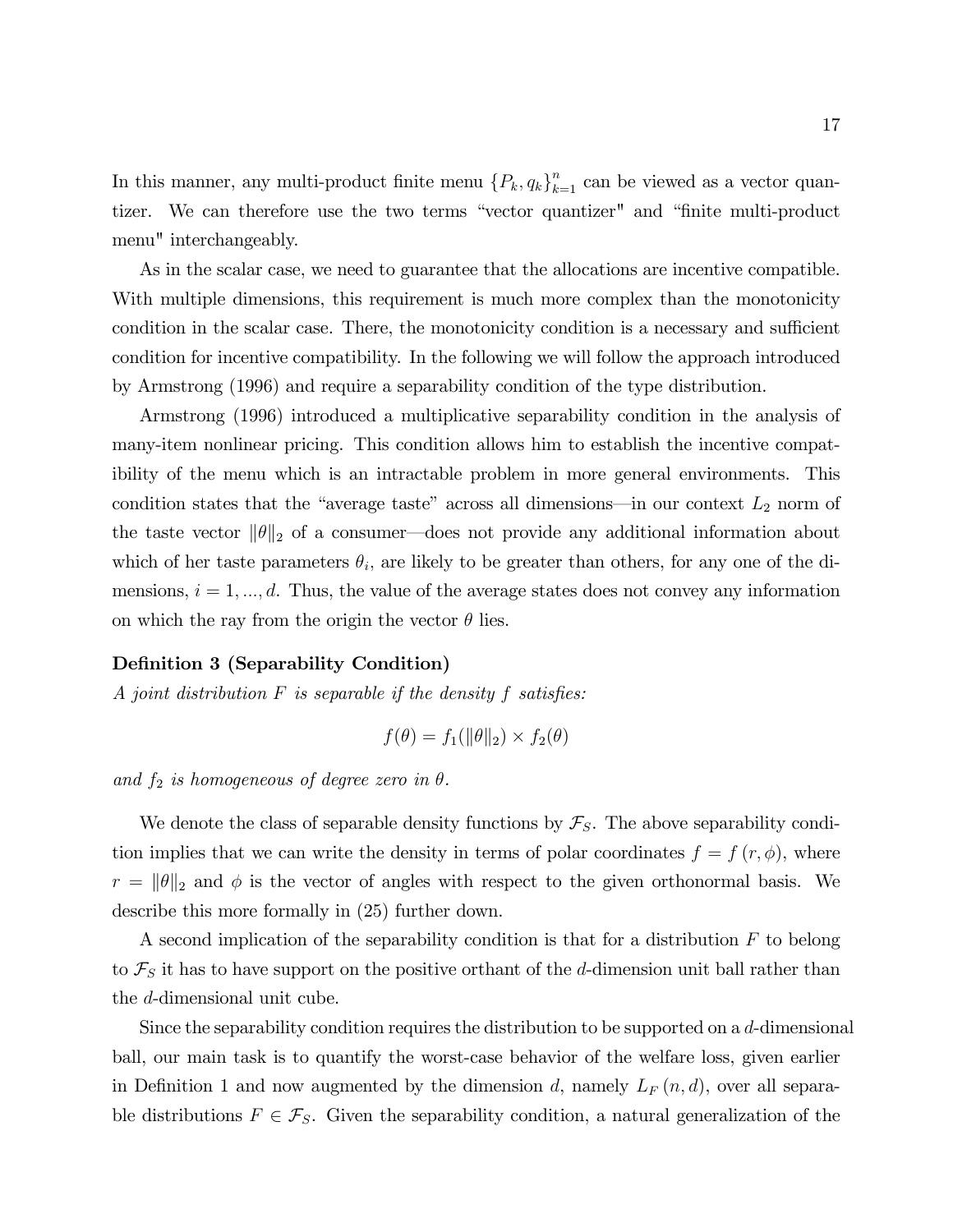uniform distribution in the multidimensional type space is the uniform distribution on the positive orthant of the d-dimensional unit ball, denoted as the *uniball* distribution (or  $\mathcal{U}_b$ ), namely  $\mathcal{U}_b(\theta) = 1/V_+(d)$ , where

$$
V_{+}(d) = \frac{1}{2^{d}} \frac{\pi^{\frac{d}{2}}}{\Gamma(\frac{d}{2} + 1)}
$$

is the volume of the positive orthant of the d-dimension unit ball and  $\Gamma(\cdot)$  is the gamma function.

A possible quantization scheme in the multidimensional environment would be to separately and repeatedly perform the scalar quantization we investigated in the previous section in every dimension. Such repeated scalar quantization would create a set of regions that are orthotopes, i.e., the Cartesian product of intervals in d dimensions.

However, as one might have anticipated, in general repeated scalar quantization does not result in the optimal *n*-item menu. Indeed, in higher dimensions, we can use more subtle vector quantization methods to design better Önite menus. To achieve this, we bundle the buyer's preferences over multiple goods as a vector, instead of viewing them separately as independent choices.

For an arbitrary multidimensional distribution  $F$ , the optimal vector quantization typically cannot be established explicitly. In some special cases it can be iteratively approximated with the multidimensional version of the Lloyd-Max optimality condition.

Nevertheless, Lookabaugh and Gray (1989a) establish that when the number of items per dimension is sufficiently large, then the gain from vector quantization gain can be decomposed into three distinct terms that allow for an explicit calculation of the loss. We use this decomposition approach in the next result.

### Proposition 5 (Welfare Loss for Uniball Distribution)

For the uniball distribution, assuming d and  $n^{\frac{1}{d}}$  are sufficiently large, then

$$
L_{\mathcal{U}_b}(n,d) = \frac{1}{8n^{\frac{2}{d}}}.
$$

We illustrate the optimal vector quantization for the case of the uniform distribution on the unit-ball in Figure 3. By contrast, in Figure 4 we display the solution for the repeated scalar quantization. The vector quantization bundles across the dimensions, whereas the scalar quantization creates orthotopes of varying size along each dimension.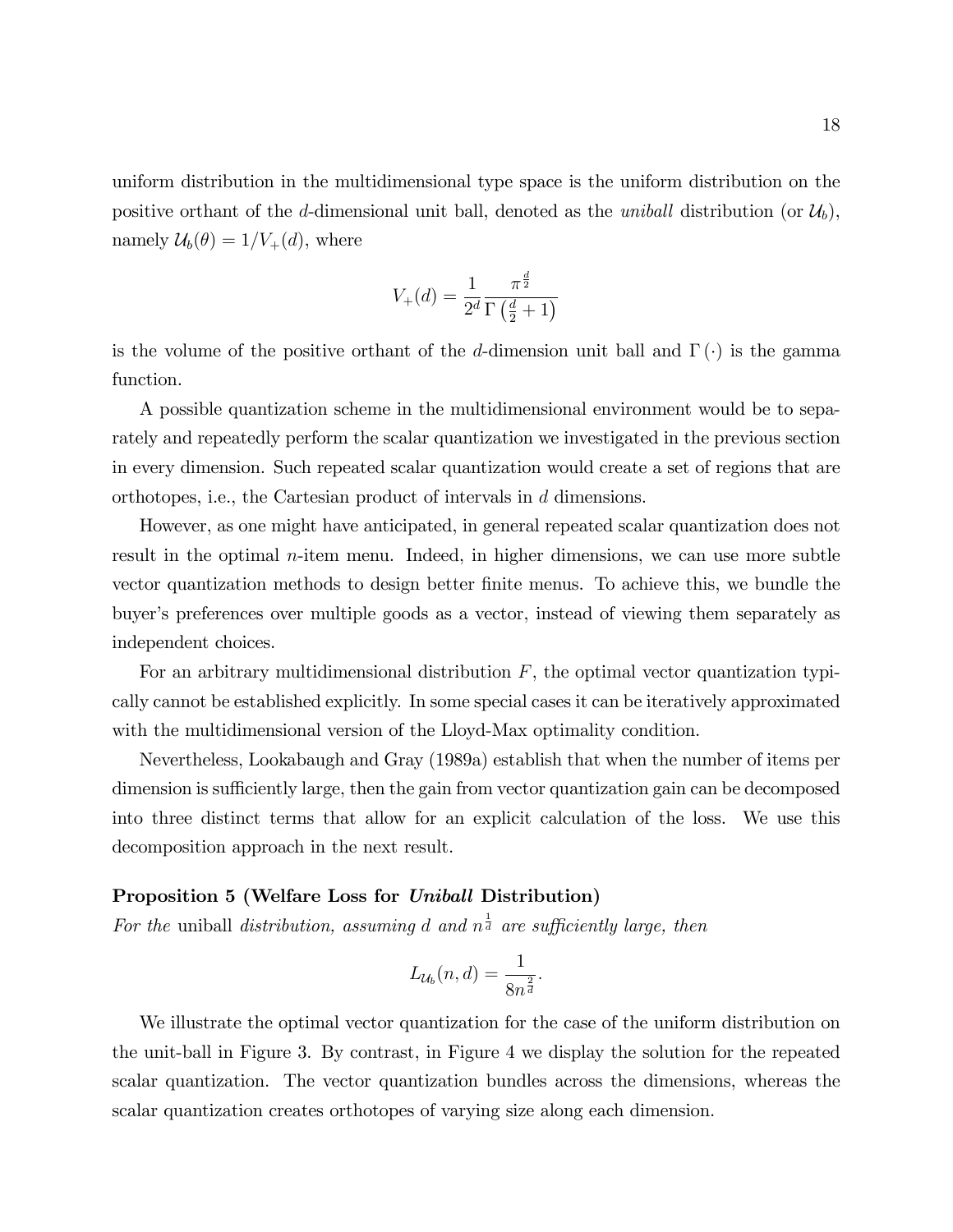

Figure 3: Quantizer and representation points for welfare maximization with uniball distribution for  $d = 2$ ,  $n = 16$ .

As we consider the optimal quantization in the positive orthant, one might guess that the "worst scenario" (i.e., achieving the largest welfare loss) would be the case when the type probability is equally distributed in the  $d$ -dimensional unit ball—thus, the uniball distribution. In fact, we now show that the uniball case gives an asymptotic upper bound of the welfare loss in the presence of the separability condition.

#### Proposition 6 (Multidimensional Welfare Loss Bound)

Given both d and  $n^{\frac{1}{d}}$  are sufficiently large, for any distribution  $F \in \mathcal{F}_S$ 

$$
L(n,d) \le \frac{1}{8n^{\frac{2}{d}}}.\tag{19}
$$

Combining Proposition 5 and Proposition 6, establishes the asymptotic behavior of the welfare loss  $L(n, d)$ . We note that our analysis here assumed the separability condition (see Definition 3). We have separately developed a similar analysis for multidimensional welfare loss in the absence of the separability condition. The upper bound for the welfare loss without the separability condition is a fortiori larger than the bound with the separability condition. The details are presented in Proposition 9 in the Appendix. Proposition 9 presents the corresponding result to Proposition 5 in the absence of the separability condition. We show that the upper bound in then attained by the multidimensional uniform distribution on the unit cube. Now, the quantization region is not restricted anymore to the positive orthant of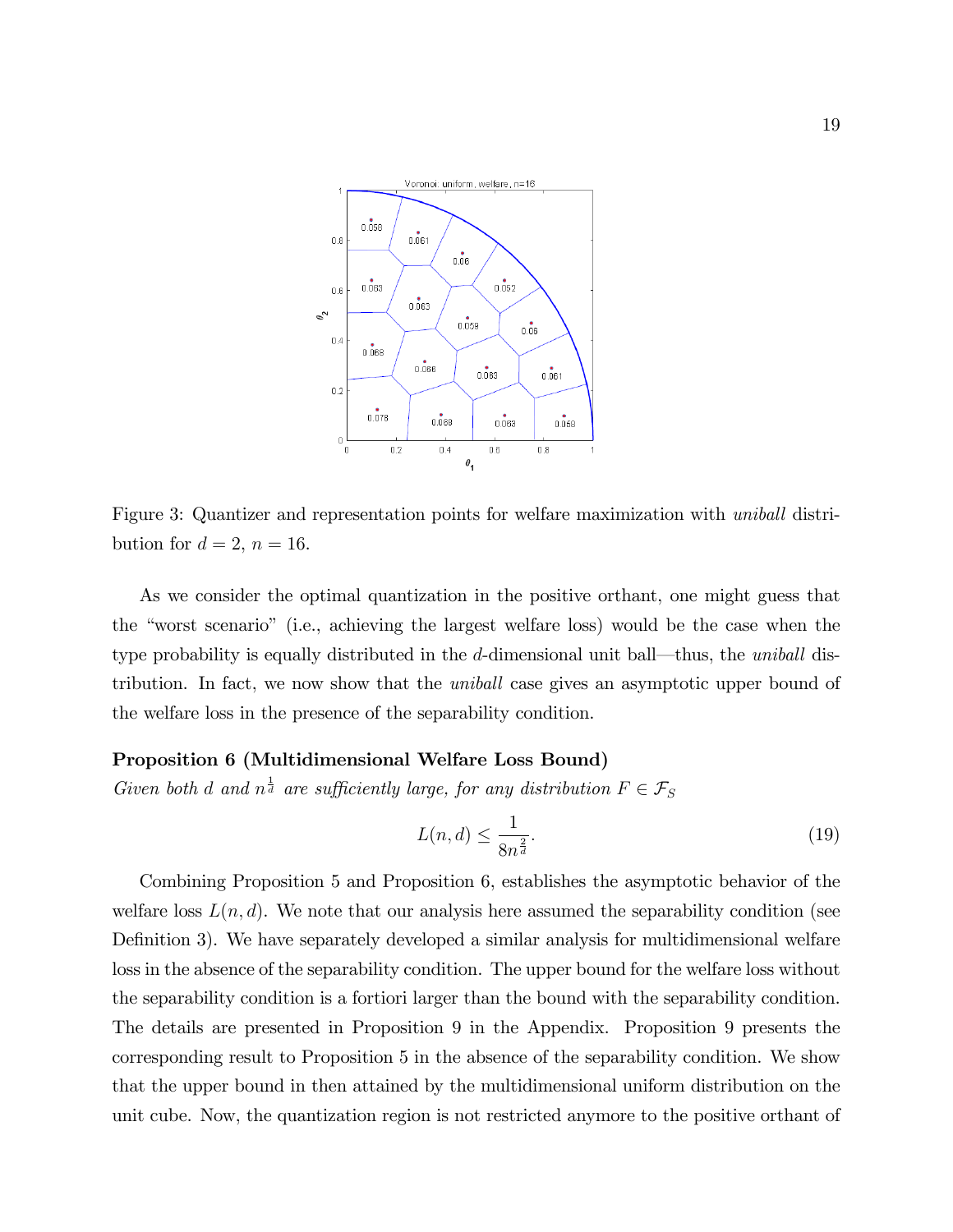

Figure 4: Repeated scalar quantizer and representation points for welfare maximization with uniball distribution and  $d = 2$ ,  $n = 16$ .

the unit ball, and given instead by the unit cube. Without the restriction to the separability condition, the bound shows a linear degradation in the dimensionality  $d$  of the allocation problem, namely  $d/n^{2/d}$ .

### 4.2 Multidimensional Revenue Maximization

We complete our analysis by considering the revenue maximization problem in many dimensions. The problem for the seller in the direct mechanism without communication constraints is given by maximizing

$$
R_F = \max_{\{q(\theta), t(\theta)\}} \mathbb{E}_{\theta} \left[ t(\theta) - \frac{1}{2} q(\theta)^T q(\theta) \right],
$$

subject to the individual rationality and incentive constraints.

In an important contribution, Armstrong  $(1996)$  shows that the firm's revenue—given the separability condition (see Definition  $3$ )  $\sim$  can be written as:

$$
R_F = \mathbb{E}_{\theta} \left[ \psi (\theta)^T q (\theta) - \frac{1}{2} q (\theta)^T q (\theta) \right],
$$

where

$$
\psi(\theta) = h(\theta)\theta, \quad h(\theta) = 1 - \frac{\beta(\theta)}{f(\theta)}, \quad \beta(\theta) = \int_{1}^{+\infty} f(r\theta) r^{d-1} dr. \tag{20}
$$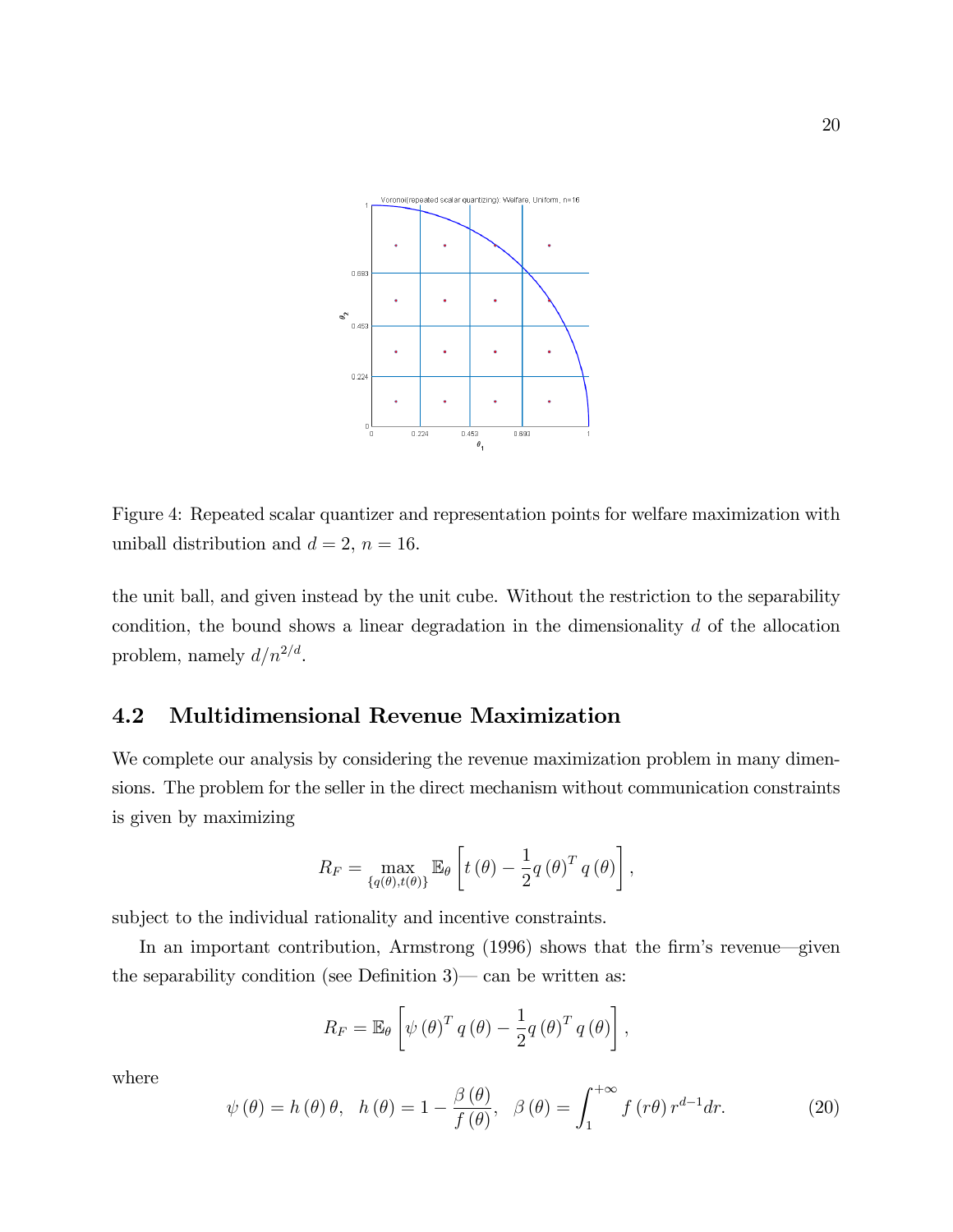The optimal continuous menu satisfies:

$$
q^{\ast}(\theta) = \begin{cases} \psi(\theta) & \text{if } \theta \in \Theta^{+} \\ 0 & \text{if } \theta \in \Theta \backslash \Theta^{+} \end{cases}
$$

where  $\Theta^+ = \{ \theta \in \Theta : h(\theta) \ge 0 \}$  is the active type space. The maximum revenue can therefore be expressed as:

$$
R_F = \mathbb{E}_{\theta} \left[ \psi \left( \theta \right)^T q^* \left( \theta \right) - \frac{1}{2} q^* \left( \theta \right)^T q^* \left( \theta \right) \right] = \frac{1}{2} \int_{\Theta} \psi \left( \theta \right)^T \psi \left( \theta \right) dF \left( \theta \right). \tag{21}
$$

The finite version of the revenue maximization problem specifies a menu which contains  $n < \infty$  different items. Armstrong (1996) already observed that some consumers with low type vectors in the active type space  $\Theta$  will leave the market when a finite menu is offered. Thus, there exists a region  $P_0 \subseteq \Theta$ , determined endogenously, such that all consumers with  $\theta \in P_0$  will choose  $q_0 = 0, t_0 = 0$ . The seller chooses  $\{P_k, q_k\}_{k=0}^n$  to maximize the expected revenue:

$$
R_F(n) = \max_{\{P_k, q_k\}_{k=0}^n \in M} \left\{ \mathbb{E}_{\theta} \left[ \psi \left( \theta \right)^T q - \frac{1}{2} q^T q \right] \right\}.
$$
 (22)

**Virtual Type Space** Define for  $\theta \in \Theta$ , the virtual type vector

$$
\hat{\theta} = \psi(\theta) = h(\theta)\theta.
$$
\n(23)

As in the one-dimensional analysis, we can transform the partition  ${P_k}_{k=0}^n$  of the active type space into a partition  $\left\{\widehat{P}_k\right\}_k^n$ of the virtual type space  $\Theta$  as follows:

$$
\theta \in P_k \Leftrightarrow \widehat{\theta} \in \widehat{P}_k = \{ \psi(\theta) : \theta \in P_k \}.
$$

In the virtual space, the expected revenue for an  $n$ -item menu can be written as:

$$
\mathbb{E}_{\theta}\left[\psi(\theta)^{T} q - \frac{1}{2}q^{T}q\right] = \mathbb{E}_{\widehat{\theta}}\left[\widehat{\theta}^{T} q - \frac{1}{2}q^{T}q\right],
$$

and the expected revenue of the optimal  $n$ -item menu is given as:

$$
R_F(n) = \max_{\left\{\widehat{P}_k, q_k\right\}_{k=0}^n \in M} \mathbb{E}_{\widehat{\theta}}\left[\widehat{\theta}^T q - \frac{1}{2} q^T q\right].
$$

The problem is now formally equivalent to the earlier multidimensional welfare maximization problem (7). We now consider how well the optimal n-item menu can approximate the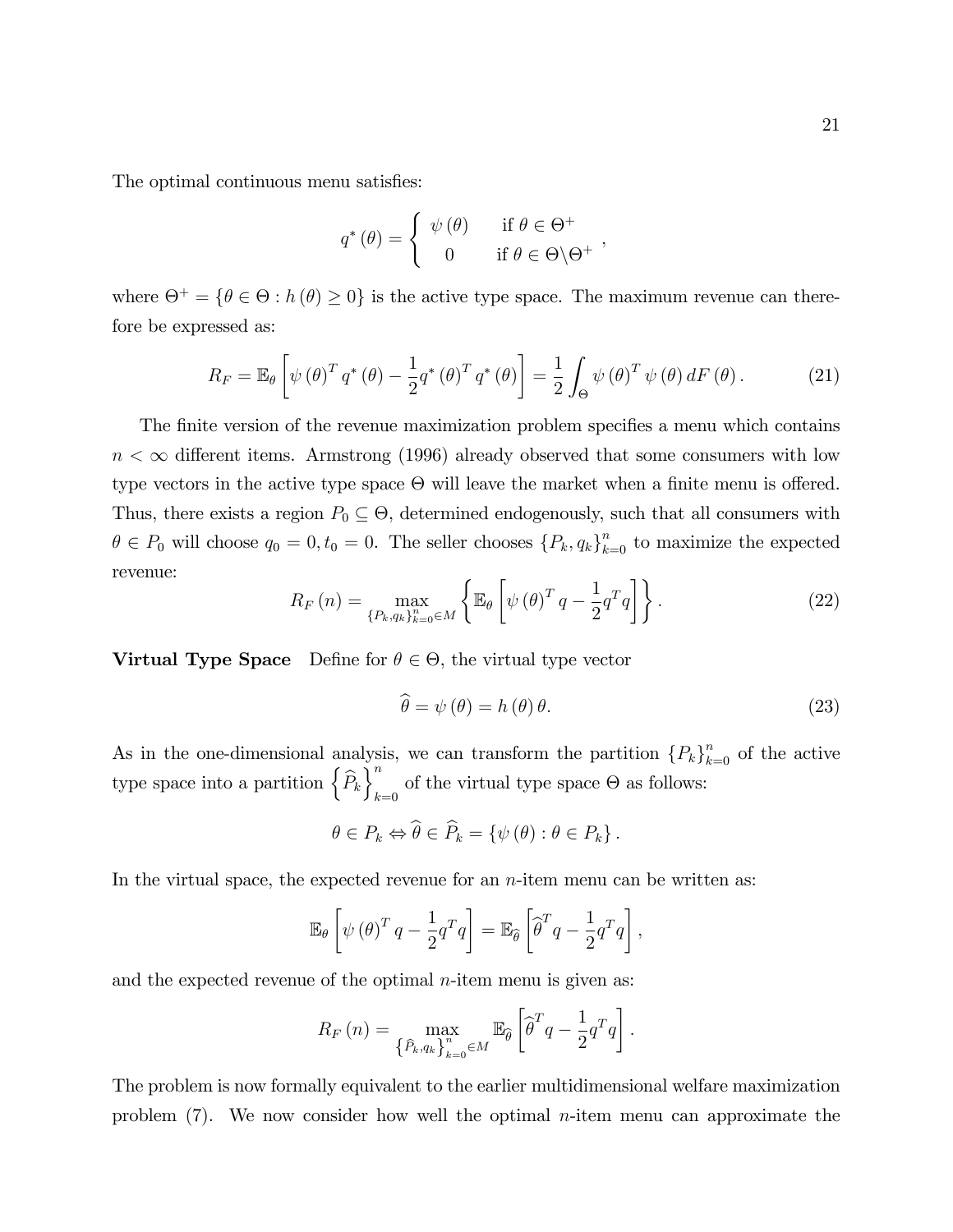$$
\widehat{L}_{F}(n,d) \triangleq \frac{1}{2} \mathbb{E}_{\widehat{\theta}} \left[ \left( \widehat{\theta} - q \right)^{T} \left( \widehat{\theta} - q \right) \right],
$$

where we extend the expression  $\widehat{L}_F(n)$  given by the earlier Definition 2 to account for the dimension d.

One can see that the above expression is indeed the multidimensional welfare loss in terms of the virtual type  $\widehat{\theta}$ . Let  $G\left(\psi\left(\widehat{\theta}\right)\right) = F\left(\theta\right)$  denote the virtual type distribution and  $g(\cdot)$  denote the density function; then,

$$
\widehat{L}_F(n,d) = L_G(n,d). \tag{24}
$$

Similar to the case for welfare maximization, we are interested in the worst-case behavior of the revenue loss over all joint distributions with a  $d$ -dimensional support set (i.e., the type space) with positive and finite volume, and with the separability condition, thus

$$
\widehat{L}(n,d) \triangleq \sup_{F \in \mathcal{F}_S} \widehat{L}_F(n,d).
$$

Bounds on Revenue Loss Using the relationship between the revenue maximization problem and the vector quantization problem, we can obtain upper and lower bounds on the revenue loss, as in the social welfare case.

Before investigating the multidimensional revenue loss upper and lower bounds, one may ask the following question: given that the original type distribution  $F$  satisfies the separability condition, does the virtual type distribution G also satisfy it? The answer is positive and we will show this important property in the following lemmas, which describe the behavior of the virtual type under the separability condition.

The separability condition requires the independence of the angle and the norm of the type distribution. A hyperspherical coordinate system, (see Blumenson (1960)) naturally captures this property. In this way, the type distribution can be written in the product form as follows. We first introduce the hyperspherical coordinate transformation to the type vector space. Namely, for a *d*-dimensional type  $\theta \in [0,1]^d$ , let  $r \in [0,1]$  and  $\phi \in [0,\frac{\pi}{2}]$  $\frac{\pi}{2}]^{d-1},$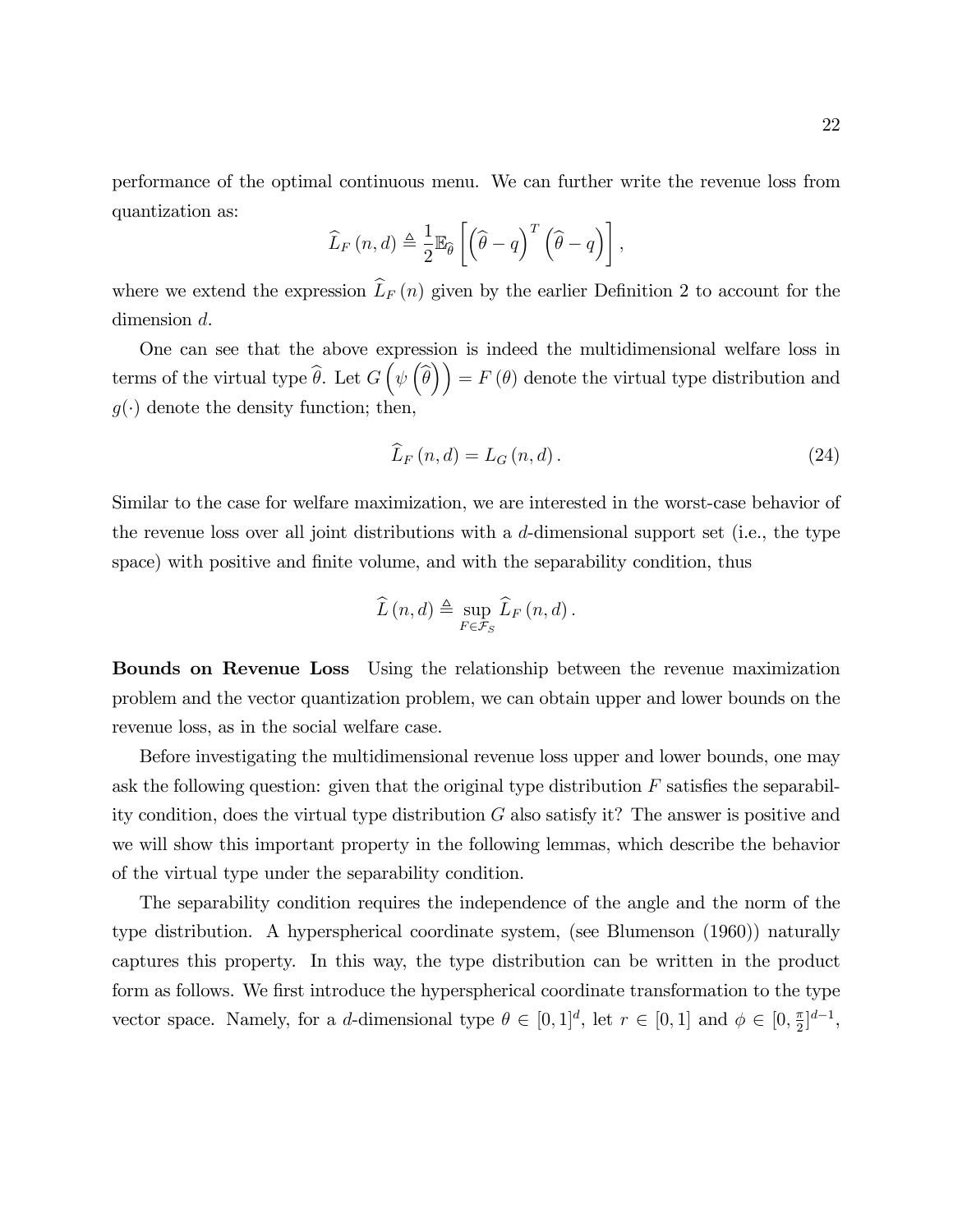such that:

$$
\theta_1 = r \cos(\phi_1),
$$
  
\n
$$
\theta_2 = r \sin(\phi_1) \cos(\phi_2),
$$
  
\n...  
\n
$$
\theta_{d-2} = r \sin(\phi_1) \cdots \sin(\phi_{d-3}) \cos(\phi_{d-2}),
$$
  
\n
$$
\theta_{d-1} = r \sin(\phi_1) \cdots \sin(\phi_{d-2}) \cos(\phi_{d-1}).
$$
\n(25)

We then denote the type distribution density function after the coordinate transformation as  $f_T(r, \phi)$ ; i.e.  $f(\theta) = f_T(r, \phi)$ . The separability condition (3) can then equivalently be written as:

$$
f(\theta) = f_T(r, \phi) = f_r(r) \times f_\phi(\phi).
$$
 (26)

We can similarly transform the density of the virtual utility as the next lemma establishes.

#### Lemma 1 (Separability of Virtual Utility Function)

Let  $g(\cdot)$  be the probability density function of the virtual type vector distribution. If  $g(\theta)$  is transformed to  $g_T(r, \phi)$  with the hyperspherical coordinate transformation, then

$$
g_T(r,\phi) = g_r(r) \times g_{\phi}(\phi).
$$

Lemma 1 shows that the distribution after the virtual valuation transformation (namely  $G(\cdot)$  also satisfies the separability condition, and thus the *active type space*  $\Theta$  to be quantized is essentially the area between the positive orthant of a d-dimensional sphere with unit radius and a d-dimensional sphere with radius r, where  $r \in (0, 1)$ —both centered at 0. Our previous analysis of multidimensional welfare maximization therefore applies to  $G(\cdot)$ .

### Proposition 7 (Upper Bound on Multidimensional Revenue Loss)

For any  $F \in \mathcal{F}_S$ , given both d and  $n^{\frac{1}{d}}$  are sufficiently large, the revenue loss satisfies

$$
\widehat{L}_F(n,d) \le \frac{1}{8n^{\frac{2}{d}}}.\tag{27}
$$

**Proof.** Given distribution  $F \in \mathcal{F}_S$ , by (24),  $\widehat{L}_F(n, d) = L_G(n, d)$ . By Lemma 1, it follows that the distribution  $G$  also satisfies the separability condition, and thus by Proposition 6:

$$
\widehat{L}_F(n,d) \le 1/8n^{\frac{2}{d}},
$$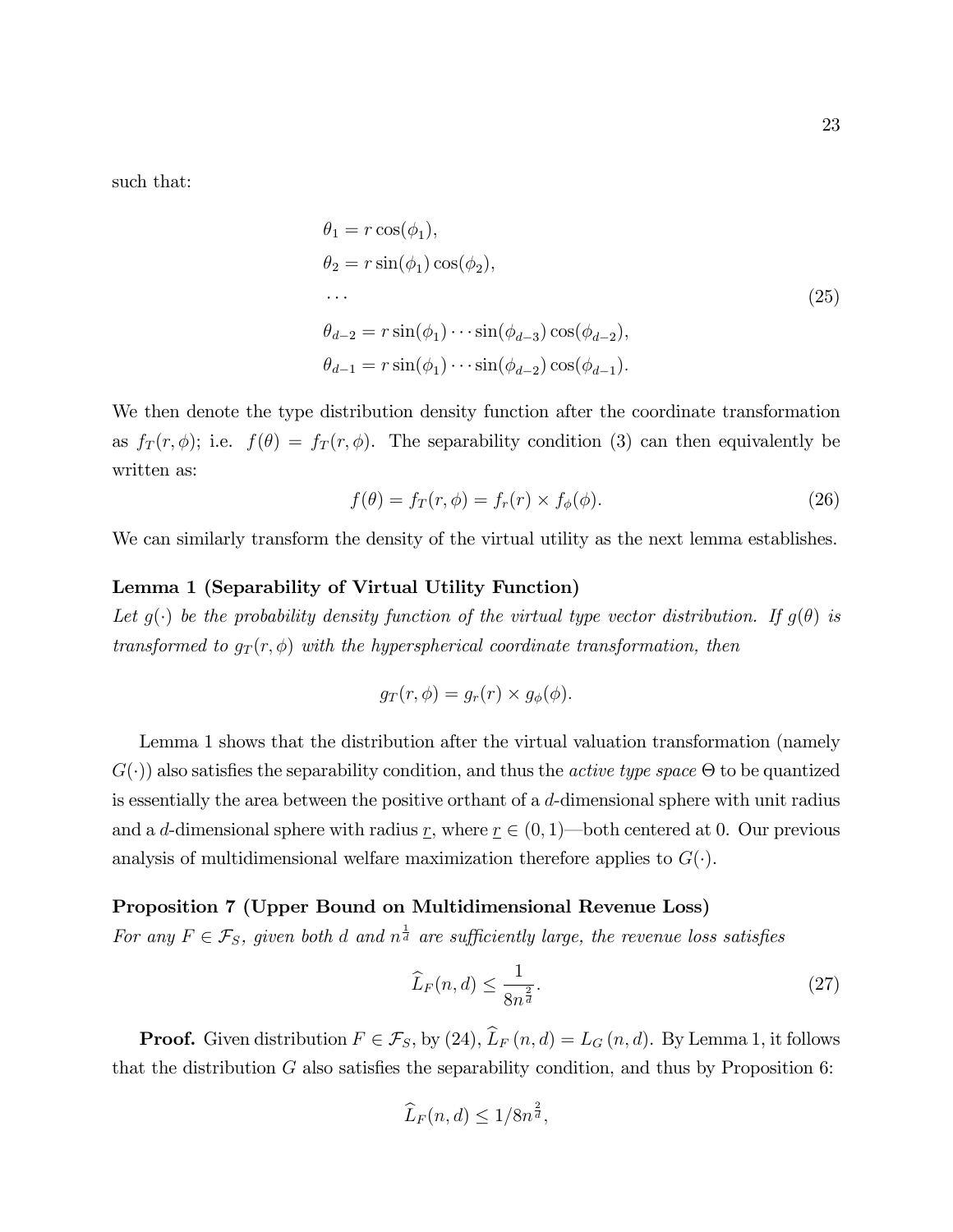which completes the proof.  $\blacksquare$ 

In the one-dimensional revenue maximization scenario, the upper bound of  $\widehat{L}(n)$  given by the high-rate non-uniform quantizer is indeed tight, since a type distribution that meets the bound is presented. However, in the multidimensional case a distribution that attains the upper bound in Proposition 7 may not exist, as Armstrong (1996) has shown that there always exist some customers that are not served by the finite menu when  $d \geq 2$ .

Nonetheless, we next show that the upper bound on the revenue loss is indeed achieved when the virtual type probability is equally distributed in the quantization area. While an explicit form of the original type distribution leading to a uniball-distributed virtual type is hard to find, we provide a family of special truncated beta distributions whose virtual type distribution asymptotically approaches the *uniball* distribution. Thus, the corresponding revenue loss asymptotically approximates the upper bound stated in Proposition 8.

#### Proposition 8 (Revenue Loss for Truncated Beta Distribution)

Let  $F_b$  be a special truncated beta distribution, specifically,

$$
f_b(\theta) = \begin{cases} \frac{(d+3)2^{d-1}\Gamma(d/2)}{2\pi^{d/2}} \|\theta\|^{\frac{1-d}{2}}, & \text{if } \left(\frac{2}{d+3}\right)^{\frac{2}{d+1}} \le \|\theta\| \le 1; \\ 0, & \text{otherwise.} \end{cases}
$$

Then, if d is sufficiently large, and  $n^{1/d}$  is sufficiently large, we have

$$
\widehat{L}_{F_b}\left(n,d\right) \approx \frac{1}{8n^{\frac{2}{d}}}.\tag{28}
$$

In Figure 5 we illustrate the resulting quantizer. Thus, by combining the results of Proposition 7 and 8, we have indeed obtained the following asymptotic bound on the multidimensional revenue loss, namely:

$$
\widehat{L}(n,d) \approx \frac{1}{8n^{\frac{2}{d}}}
$$

:

## 5 Conclusion

We explored the consequences of economic transactions with limited information within the concrete setting of the nonlinear pricing model. Using the linear-quadratic specification, we relate both social welfare maximization and revenue maximization to the quantization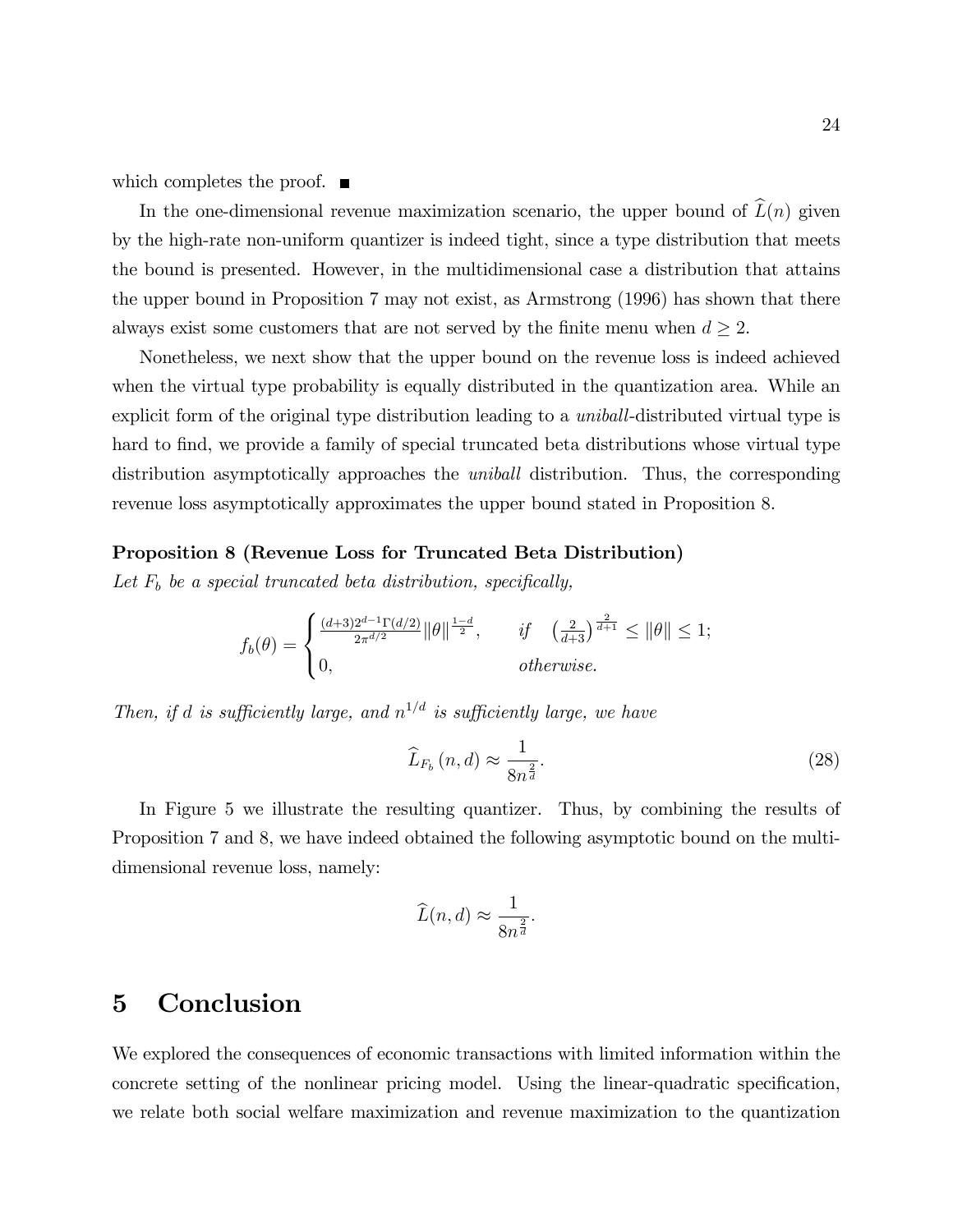

Figure 5: Quantizer and representation points for revenue maximzation with beta distribution and  $d = 2$ ,  $n = 16$ .

problem in information theory. Using this link, we introduce the Lloyd-Max conditions that the optimal finite menu for the socially efficient and the revenue-maximizing mechanism must satisfy. Additionally, we study the performance of the Önite menus relative to the optimal continuous menu. Our analysis shows that for both social welfare and the seller's revenue, the losses due to the usage of the *n*-item finite menu converge to zero at a rate proportional to  $1/n^2$ .

Based on the information-theoretic approach in the one-dimensional environment, we generalize our results to the multi-product environment. We introduce the vector quantization gain and a decomposition method, and obtain a vector-quantization-based upper bound and a lower bound on the welfare loss and the revenue loss. The vector-quantization-based upper bound is tighter than the repeated scalar upper bound, and the improvement becomes significant in higher dimensions, and/or when a correlation among the buyer's preferences over multiple products exists. This shows that it is beneficial to bundle the buyer's preferences over multiple goods, and then design the Önite menus jointly in multiple dimensions.

We restricted attention to a linear-quadratic payoff environment throughout. A natural question is therefore to what extent our results would generalize (or require modification) in a broader class of non-linear environments. We briefly discuss how existing results in information theory may assist us.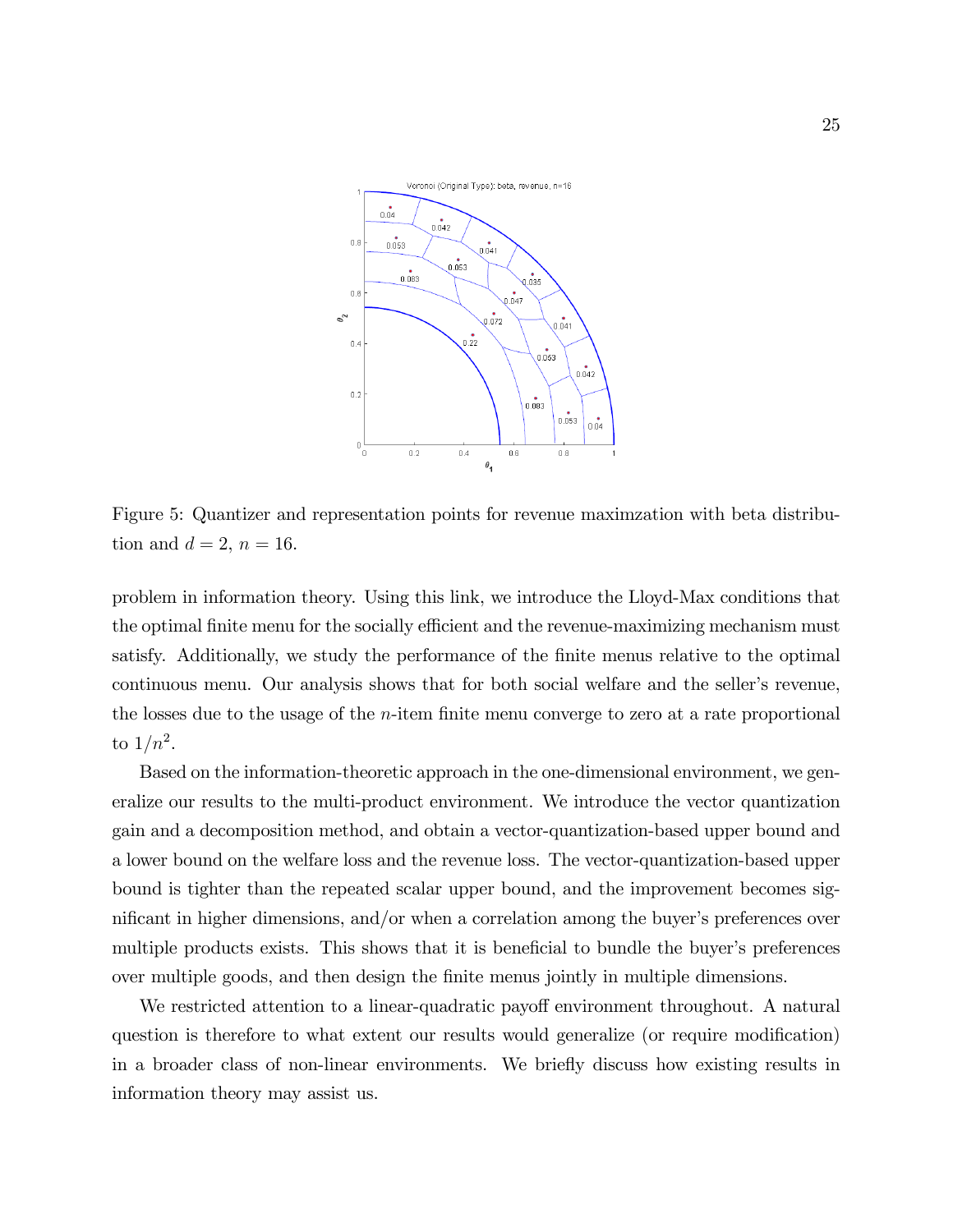A first observation is that given a general utility  $u(\theta, q)$  and cost function  $c(q)$ , the finite menu that maximizes social welfare:

$$
W = \mathbb{E}_{\theta}[u(\theta, q) - c(q)]
$$

is equivalent to the optimal quantizer for minimizing the expected distortion  $\mathbb{E}_{\theta}[d(\theta, q)],$ where

$$
d(\theta, q) = c(q) - u(\theta, q).
$$

Thus, a generalization to nonlinear payoff environments is equivalent to a distortion function different from the mean squared error used in this paper. Indeed, the high-rate non-uniform quantization results were generalized in various directions, for example to a locally quadratic distortion in Li, Chaddha, and Gray (1999), to the p-th power distortion  $d(x, y) = |x - y|^p$  in Zador (1982) and more recently to the Orlicz-norm distortion in Dereich and Vormoor (2011). In particular, Lookabaugh and Gray (1989b), developed an argument for vector quantization gain under the p-th power distortion which we could use to obtain approximation results similar to the ones obtained here. The information-theoretic arguments appear therefore portable to non-linear environments. It follows that the critical and open challenge would seem to be a general characterization of incentive compatible allocation in many dimensions.

While the nonlinear pricing environment is of interest by itself, it also represents an elementary instance of the general mechanism design environment. The simplicity of the nonlinear pricing problem arises from the fact that it can be viewed as a relationship between the principal (here, the seller) and a single agent (here, the buyer), even in the presence of many buyers. The reason for this simplicity is that the principal does not have to solve allocative externalities. By contrast, in auctions and other multi-agent allocation problems, the allocation (and hence the relevant information), with respect to a given agent, constrains and is constrained by the allocation to the other agents.

Finally, the current analysis focused on limited information and the ensuing problem of efficient source coding. But clearly, from an information-theoretic as well as an economic viewpoint, it is natural to augment the analysis to reliable communication between the agent and principal over noisy channels—the problem of channel coding—which we plan to address in future work.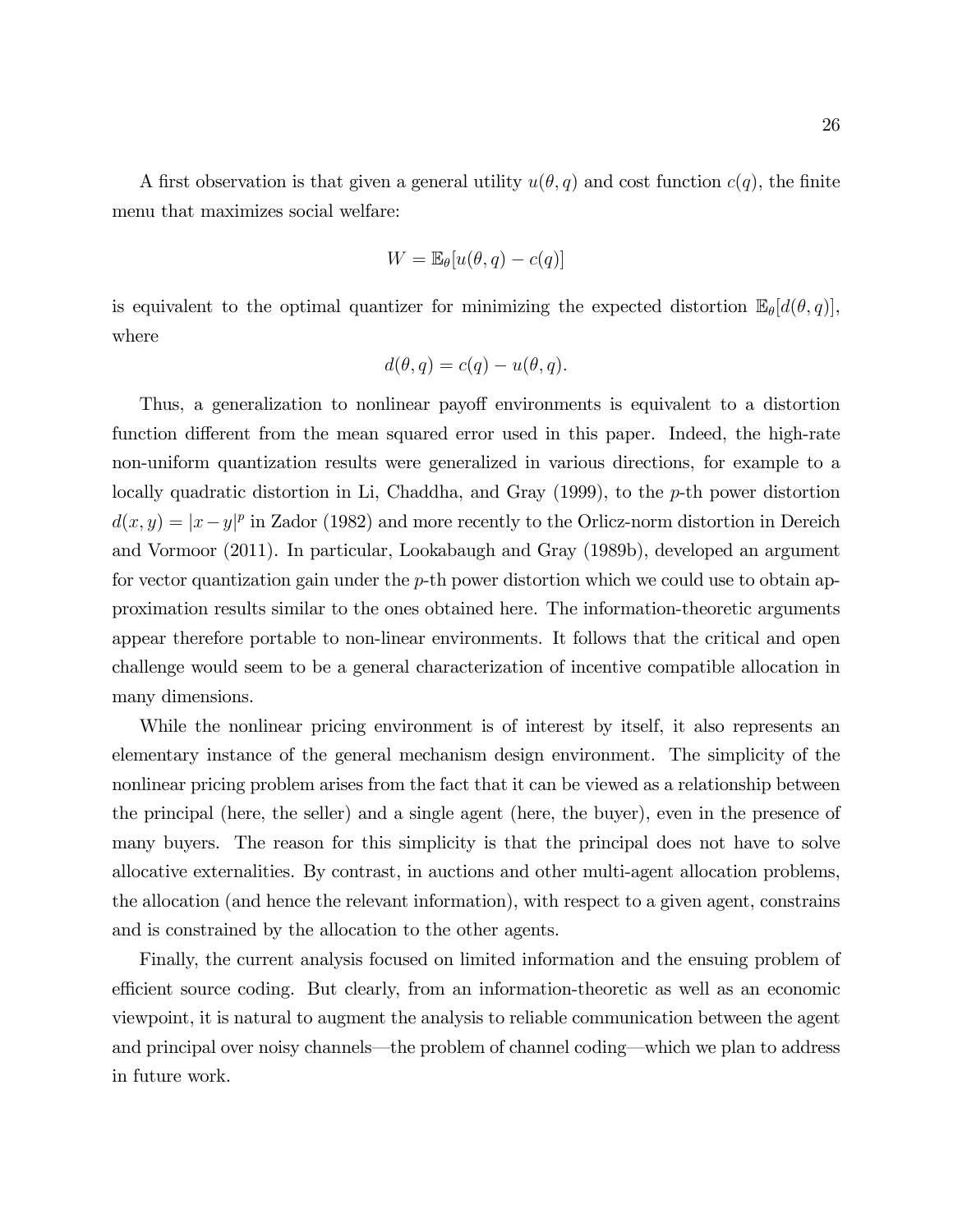## 6 Appendix

The appendix collects auxiliary results and the remaining proofs of the results in the main body of the text.

### Lemma 2 (Standard Form)

For every utility and revenue function given by  $(1)$  and  $(3)$  there is an equivalent standard form given by  $(4)$ .

**Proof.** We say that the utility and the cost function have the standard form if  $\Phi =$  $\Sigma = I_d$  (the  $d \times d$  identity matrix). We can transform the utility and the cost function into the standard form as follows: We diagonalize the symmetric positive-definite matrix  $\Sigma$ :  $\Sigma = P^T \Lambda P$ , where  $\Lambda = \text{diag}(\lambda_1, ..., \lambda_d), \lambda_i > 0$  is the *i*-th eigenvalue of  $\Sigma$ , and P is a unitary matrix (i.e.,  $P^T P = I_d$ ). Let  $B = \Lambda^{1/2} P$  and  $A = \Lambda^{-1/2} P \Phi^T$ , where  $\Lambda^i = \text{diag}(\lambda_1^i)$  $i, \ldots, \lambda_d^i),$  $i = \pm \frac{1}{2}$  $\frac{1}{2}$ . Then, it is easy to show that  $A^T B = \Phi$  and  $B^T B = \Sigma$ . If we introduce the new type vector  $\hat{\theta} = A\theta$  and the new quantity (quality) vector  $\hat{q} = Bq$ , then the buyer's net utility and the cost function can be written in the standard form in terms of  $\hat{\theta}$  and  $\hat{q}$ :

$$
u(\theta, q) = \theta^T \Phi q = \theta^T A^T B q = \hat{\theta}^T \hat{q},
$$
  

$$
c(q) = \frac{1}{2} q^T \Sigma q = \frac{1}{2} q^T B^T B q = \frac{1}{2} \hat{q}^T \hat{q}.
$$

Thus, without loss of generality, we focus on the standard form with  $\Phi = \Sigma = I_d$ .

**Proof of Proposition 1.** The conditional mean in any interval  $P_k$  is  $\mathbb{E}[\theta | \theta \in P_k] =$  $(\theta_k + \theta_{k-1})/2$ . From (9), the optimal menu  $\{P_k^*, q_k^*\}_{k=1}^n$  must satisfy:

$$
\theta_k^* = \frac{q_k^* + q_{k+1}^*}{2}, \quad q_k^* = \frac{\theta_{k-1}^* + \theta_k^*}{2}, \quad k = 1, \dots, n.
$$

Hence,  $\theta_{k+1}^* - 2\theta_k^* + \theta_{k-1}^* = 0$ . Note that  $\theta_0^* = 0$ ,  $\theta_n^* = 1$ , and thus we have a unique solution to the Lloyd-Max conditions given by (10). The expected social welfare is

$$
W_{\mathcal{U}}(n) = \mathbb{E}_{\theta} \left[ \theta q^* \left( \theta \right) - \frac{1}{2} q^* \left( \theta \right)^2 \right] = \sum_{k=1}^n \int_{\theta_{k-1}^*}^{\theta_k^*} \left[ \theta q_k^* - \frac{1}{2} q_k^{*2} \right] d\theta = \frac{1}{6} - \frac{1}{24n^2}.
$$

By contrast, the social welfare realized by the optimal continuous menu is  $W_{\mathcal{U}} = \frac{1}{2}$  $\frac{1}{2}\mathbb{E}\left[\theta^2\right] =$ 1/6, which yields as welfare loss:  $L_{\mathcal{U}}(n) = 1/24n^2$ .

**Proof of Proposition 2.** Let F denote the type distribution supported on  $[0, 1]$ , and  $f(\cdot)$  the density function. As n goes to infinity, by Gersho and Gray (2007), pp. 186,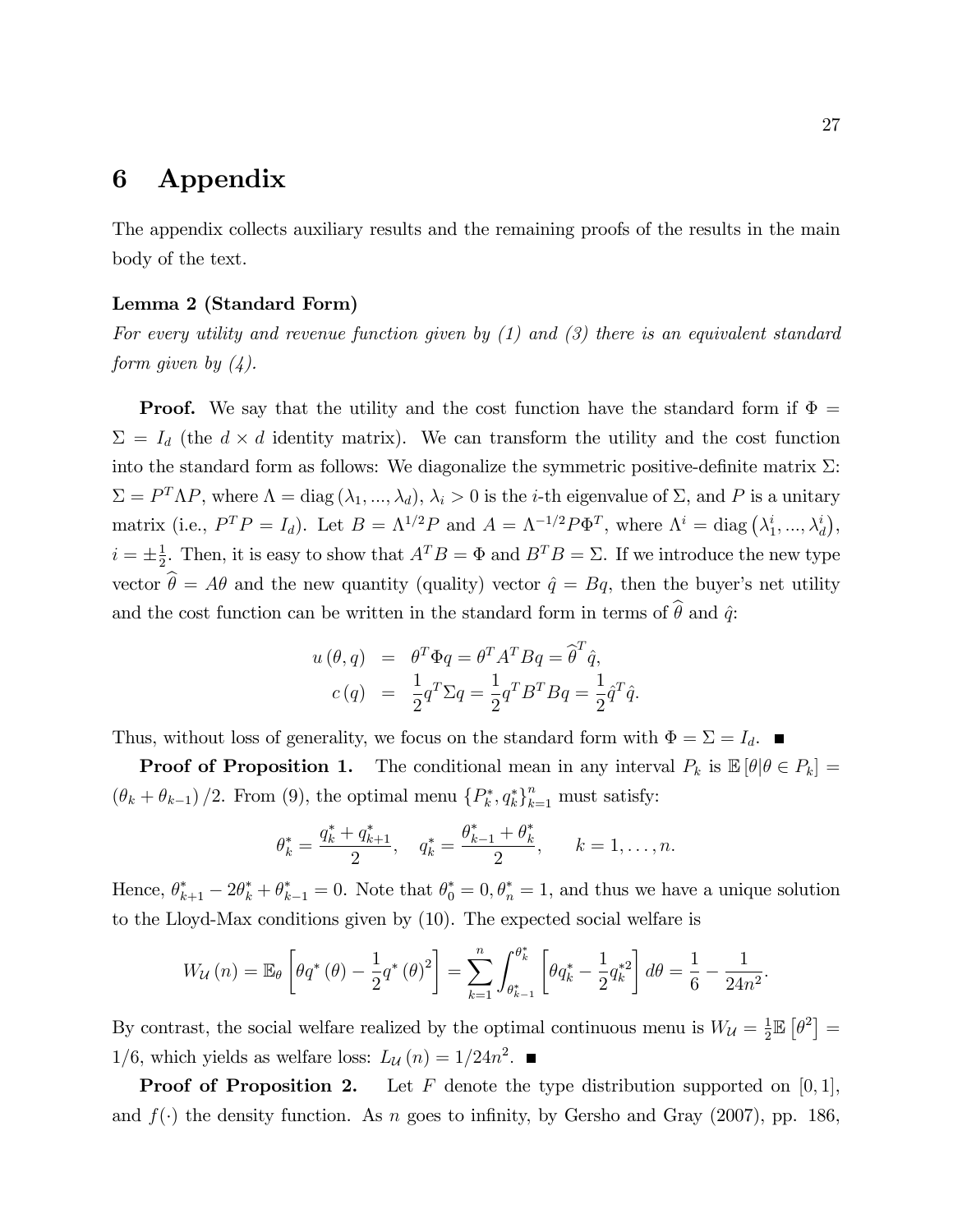the quantization loss of the Lloyd-Max quantizer is approached by a high-rate non-uniform quantizer. Specifically, the minimum quantization distortion is given by:

$$
\underline{D} = \frac{1}{12n^2} \left( \int_0^1 f(x)^{1/3} \right)^3.
$$

Thus, we have the corresponding welfare loss

$$
L_F(n) = \frac{1}{2} \underline{D} = \frac{1}{24n^2} \left( \int_0^1 f(x)^{1/3} dx \right)^3.
$$

Note that by Hölder's inequality, we have

$$
\int_0^1 f(x)^{1/3} dx \le \left[ \int_0^1 f(x) dx \right]^{\frac{1}{3}} \left[ \int_0^1 1 dx \right]^{\frac{2}{3}}
$$

$$
= \left[ \int_0^1 f(x) dx \right]^{\frac{1}{3}}
$$

$$
= 1,
$$

where the equality holds when  $f(x) = 1, x \in [0, 1]$ . We then arrive at the upper bound of welfare loss given  $n$  is large,

$$
L_F(n) \le \frac{1}{24n^2},
$$

which completes the proof.  $\blacksquare$ 

**Proof of Proposition 3.** Let  $g(\cdot)$  denote the virtual type distribution, and  $L_G(n)$ denote the quantization loss by the Lloyd-Max algorithm applied on the  $g(\cdot)$  distribution in interval  $[0, 1]$  with n quantizing levels (i.e., the Lloyd-Max applied on the virtual type), then we have  $\widehat{L}_F(n) = L_G(n)$ . Thus, as in the welfare maximization case, we have:

$$
L_G(n) = \frac{1}{24n^2} \left( \int_0^1 g(x)^{1/3} dx \right)^3.
$$

Evaluating the RHS, we have

$$
\int_0^1 g(x)^{1/3} dx \le \left[ \int_0^1 g(x) dx \right]^{\frac{1}{3}} \left[ \int_0^1 1 dx \right]^{\frac{2}{3}}
$$

$$
= \left[ \int_0^1 g(x) dx \right]^{\frac{1}{3}}
$$

$$
\le 1
$$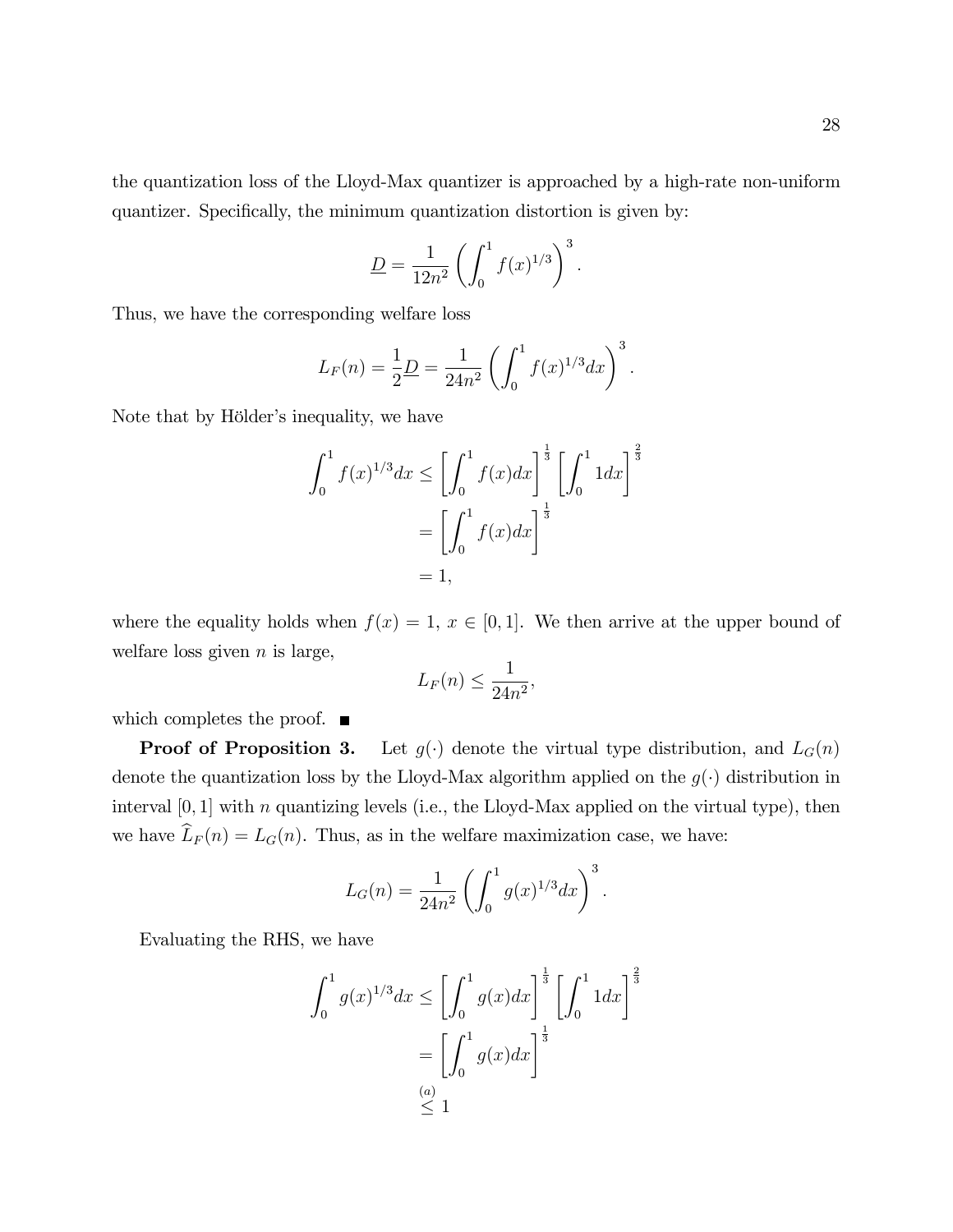where (a) holds since  $\int_0^1 g(x)dx \le \int_{-\infty}^1 g(x)dx = \int_0^1 f(x)dx = 1$ . Thus, we have the upper bound of revenue loss given  $n$  is large,

$$
\widehat{L}_F(n) \le \frac{1}{24n^2},
$$

which completes the proof.  $\blacksquare$ 

**Proof of Proposition 4.** Consider the uniform distribution with support on  $[1/2, 1]$ :

$$
F(\theta) = \begin{cases} 0 & \text{if } \theta \in [0, \frac{1}{2}).\\ 2, & \text{if } \theta \in [\frac{1}{2}, 1]. \end{cases}
$$

The virtual type is given by:

$$
\psi(\theta) \begin{cases} < 0 & \text{if } \theta \in [0, \frac{1}{2}); \\ = 2\theta - 1 & \text{if } \theta \in [\frac{1}{2}, 1], \end{cases}
$$

with its inverse function for the positive input:

$$
\psi^{-1}(\widehat{\theta}) = \frac{\widehat{\theta} + 1}{2}, \widehat{\theta} \in [0, 1]
$$

and the virtual type distribution

$$
g(\widehat{\theta}) = f(\psi^{-1}(\widehat{\theta}))(\psi^{-1})'(\widehat{\theta}) = 1 \quad , \widehat{\theta} \in [0, 1].
$$

Thus,

$$
\widehat{L}(\mathcal{U}_p, n) = \frac{1}{24n^2} \left( \int_0^1 g(x)^{1/3} dx \right)^3 = \frac{1}{24n^2}.
$$

The revenue loss for distribution  $\mathcal{U}_p$  thus attains the bound exactly:

$$
\widehat{L}(n) = \frac{1}{24n^2},
$$

which completes the proof.  $\blacksquare$ 

Given the joint distribution  $F \in \mathcal{F}$ , for each dimension  $\theta_l$ ,  $1 \leq l \leq d$ , consider a K-level scalar quantizer  ${P_{l,k}, q_{l,k}}_{k=1}^K \in M$  on [0, 1] where M is the set of all scalar quantizers for the marginal distribution  $F_l$ :

$$
M = \left\{ \{P_{l,k}, q_{l,k} \}_{k=1}^K : P_{l,k} = [\theta_{l,k-1}, \theta_{l,k}), 0 = \theta_{l,0} \le \theta_{l,1} \le \ldots \le \theta_{l,n} = 1 \right\}.
$$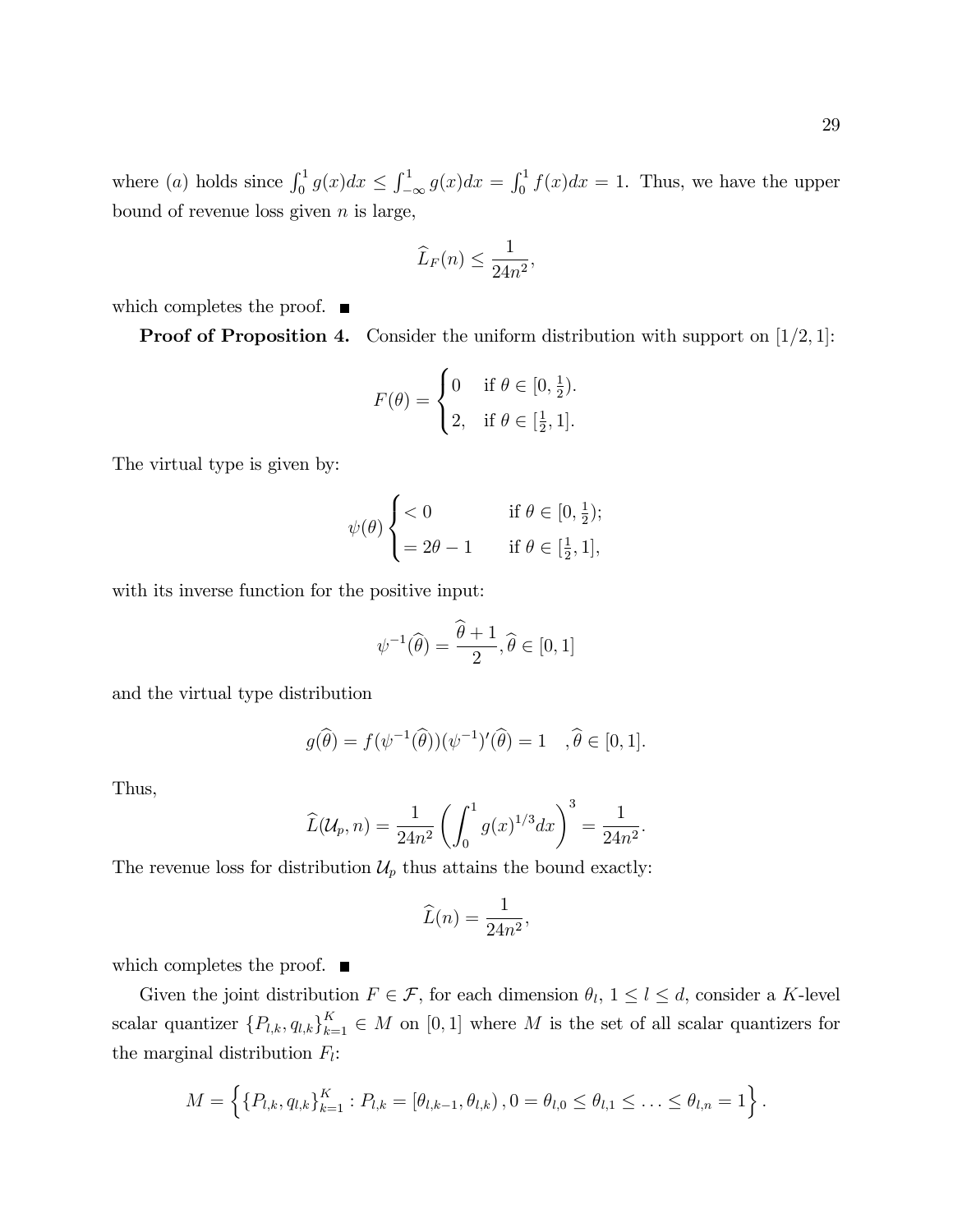We construct the corresponding d-dimensional  $K^d$ -region repeated scalar quantizer  $\{P_k', q_k'\}$  $K^d$  $_{k=1}$ in the type space  $[0, 1]^d$  as:

$$
\{P'_k\}_{k=1}^{K^d} = \{P_{1,k_1} \times \ldots \times P_{d,k_d} : k_l \in \{1, \ldots, K\}, 1 \le l \le d\},
$$
  

$$
\{q'_k\}_{k=1}^{K^d} = \left\{(q_{1,k_1}, \ldots, q_{d,k_d})^T : k_l \in \{1, \ldots, K\}, 1 \le l \le d\right\}.
$$

One can see that the set of regions  $\{P_k'\}$  $K_{k=1}^d$  are orthotopes, i.e., the Cartesian product of intervals in d dimensions. A simple upper bound on the welfare loss in multiple dimensions is the repeated scalar quantizer.

Given an identical type distribution  $F$ , with  $F<sub>l</sub>$  being the marginal distribution, the social welfare loss of the repeated scalar quantizer with  $n$  quantization levels each dimension is given by  $\sum_{l=1}^{d} L_{F_l}(n)$ .

Let the welfare loss of the optimal vector quantizer with  $n \cdot d$  quantization levels be  $L_F(n \cdot d, d)$ , then  $L_F(n \cdot d, d) \leq \sum_{l=1}^d L_{F_l}(n)$  since the repeated scalar quantizer is a special case of vector quantizer.

Moreover, the vector quantization gain for social welfare is defined by the ratio of the welfare loss induced by the repeated scalar quantizer to the welfare loss induced by the optimal vector quantizer, namely

$$
G_W = \frac{\sum_{l=1}^{d} L_{F_l}(n)}{L_F(n \cdot d, d)}.
$$
\n(29)

Denote by f and  $f_l$  the joint density function and the marginal density function, respectively. When the number  $n$  of items in each dimension becomes sufficiently large, the vector quantization gain can be decomposed as follows as, established by Lookabaugh and Gray (1989a), p. 1022:

$$
G_W \approx F(d) \times S(f_l, d) \times M(f_l, f, d), \tag{30}
$$

where  $F(d)$ ,  $S(f_l, d)$ , and  $M(f_l, f, d)$  are called the space-filling advantage, shape advantage, and dependence advantage, respectively.

Specifically, when  $d \geq 3$ , it is optimal to choose the admissible polytopes as close as possible to the  $d$ -dimensional sphere, leading to an asymptotic space-filling advantage,  $\lim_{d\to\infty} F(d) = \pi e/6$ , as established by Conway and Sloane (1985).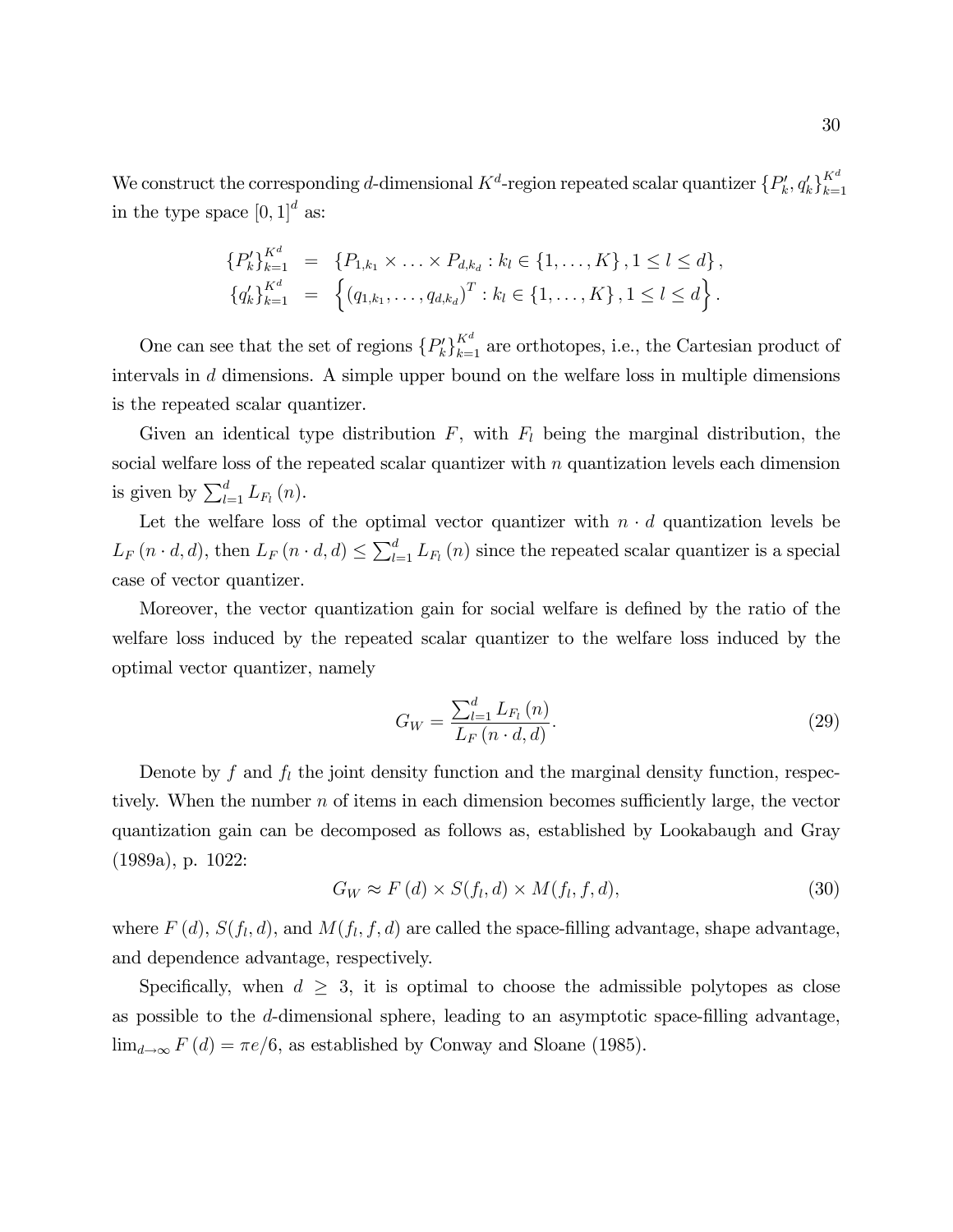Given the dimension d, the shape advantage  $S(f_l, d)$  depends solely on  $f_l$  (e.g., the uniform distribution does not provide any shape advantage):

$$
S\left(f_l, d\right) = \frac{\left[\int \left(f_l\left(\theta_l\right)\right)^{1/3} d\theta_l\right]^3}{\left[\int \left(f_l\left(\theta_l\right)\right)^{d/d+2} d\theta_l\right]^{d+2}}.
$$
\n(31)

The dependence advantage  $M(f_l, f, d)$  is determined by both f and  $f_l$ , (e.g., any independent and identical distribution does not provide any dependence advantage):

$$
M(f_l, f, d) = \frac{\left[\int (f_l(\theta_l))^{d/d+2} d\theta_l\right]^{d+2}}{\left[\int \ldots \int (f(\theta_1, \ldots, \theta_d))^{d/d+2} d\theta_1 \ldots d\theta_d\right]^{(d+2)/d}}.
$$
(32)

**Proof of Proposition 5.** The welfare loss is computed using the decomposition given by (30):

$$
L_{\mathcal{U}_b}(n, d) \approx \frac{d \times L_{\hat{\mathcal{U}}_b}(n)}{F(d) \times S\left(\hat{\mathcal{U}}_b, d\right) \times M\left(\hat{\mathcal{U}}_b, \mathcal{U}_b, d\right)}
$$
  
\n
$$
\overset{(a)}{\approx} \frac{d\left[\int_0^1 \hat{\mathcal{U}}_b(\theta)^{\frac{1}{3}} d\theta\right]^3}{24n^{\frac{2}{d}}} \times \frac{6}{\pi e} \times \frac{\left[\int_0^1 \cdots \int_0^1 \left(\frac{1}{V_+(d)}\frac{d}{d+2}\right) d\theta_1 \cdots d\theta_d\right]^{\frac{d+2}{d}}}{\left[\int_0^1 \hat{\mathcal{U}}_b(\theta)^{\frac{1}{3}} d\theta\right]^3}
$$
  
\n
$$
\approx \frac{d \times V_+(d)^{\frac{2}{d}}}{4\pi e n^{\frac{2}{d}}}
$$
  
\n
$$
\overset{(b)}{\approx} \frac{1}{8n^{\frac{2}{d}}},
$$

where  $\hat{\mathcal{U}}_b$  denotes the marginal distribution of  $\mathcal{U}_b$ , which need not be computed explicitly; (a) used the one-dimensional optimal high-rate non-uniform quantizer and  $(b)$  holds by Stirling's approximation.

**Proof of Proposition 6.** Under the assumption that both d and  $n^{1/d}$  are sufficiently large, let  $f(x)$  denotes the type probability density distribution. Then, by Gersho and Gray  $(2007)$ , pp. 339, generalizing the non-uniform high-rate quantizing result into d-dimension, the optimal quantization distortion is given by:

$$
D \ge \frac{d}{(d+2)n^{\frac{2}{d}}} \left(\frac{\pi^{\frac{d}{2}}}{\Gamma(\frac{d}{2}+1)}\right)^{-\frac{2}{d}} \left[\int_{\theta} f(\theta)^{\frac{d}{d+2}} d\theta\right]^{\frac{d+2}{d}} \tag{33}
$$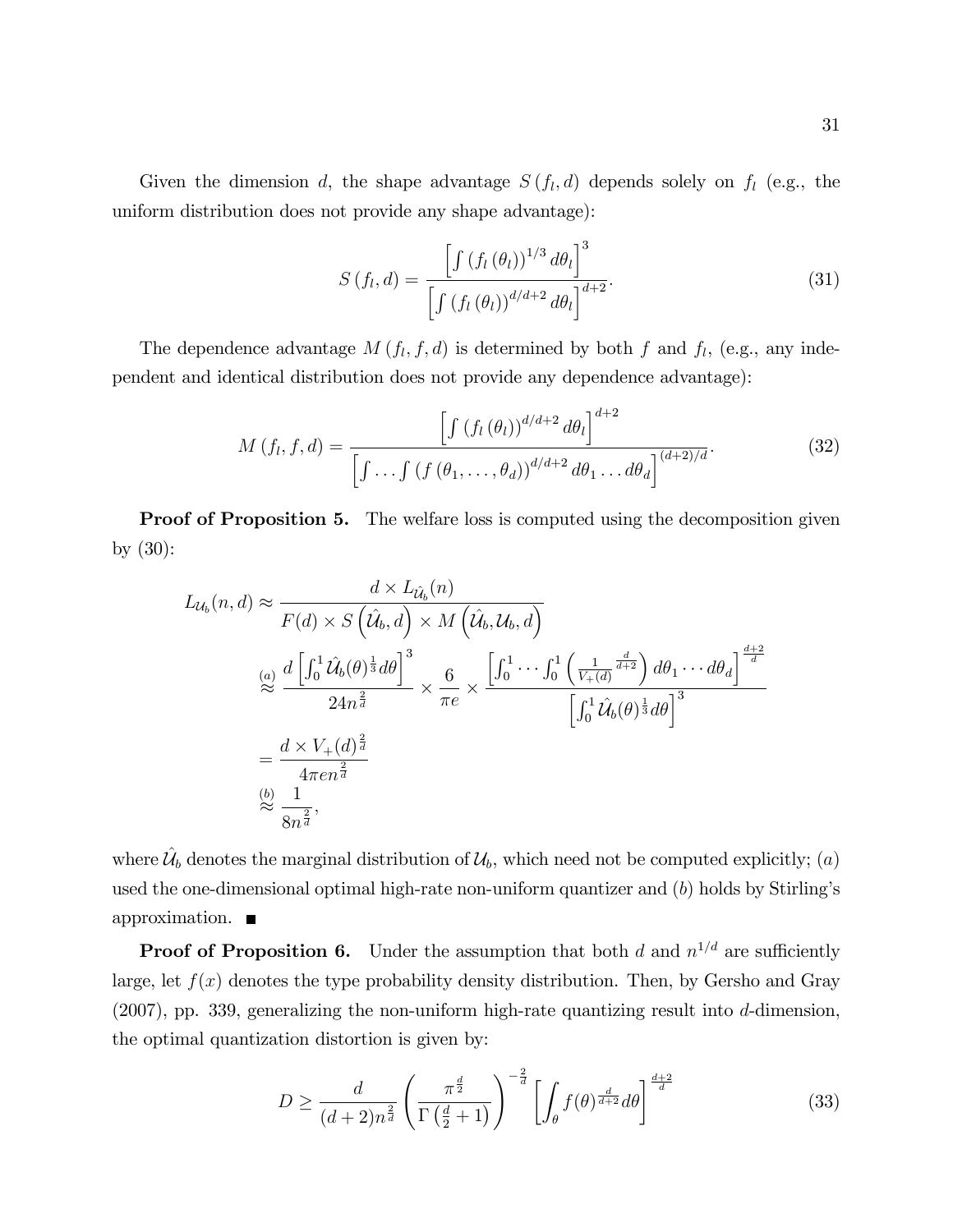where  $\Gamma(\cdot)$  is the common gamma function. The equality holds if n is sufficiently large, and the optimal high-rate non-uniform quantizer is used, denoted as  $D_{min}$ .

Thus, the welfare loss is upper bounded by

$$
L_F(n,d) = \frac{1}{2}D_{min} = \frac{d}{2(d+2)n^{\frac{2}{d}}} \left(\frac{\pi^{\frac{d}{2}}}{\Gamma(\frac{d}{2}+1)}\right)^{-\frac{2}{d}} \left[\int_{\theta} f(\theta)^{\frac{d}{d+2}} d\theta\right]^{\frac{d+2}{d}}
$$

Applying Hölder's inequality, we have

$$
\int_{\theta} f(\theta)^{\frac{d}{d+2}} d\theta \le \left( \int_{\theta} f(\theta) d\theta \right)^{\frac{d}{d+2}} \left( \int_{\theta} 1 d\theta \right)^{\frac{2}{d+2}}
$$

$$
\le \left( V_+(d) \right)^{\frac{2}{d+2}}
$$

where  $(a)$  holds, since given the separability condition the quantization space is at most the positive orthant of the d-dimension unit ball.

Thus, when  $d$  is sufficiently large the welfare loss is upper-bounded by

$$
L_F(n,d) \le \frac{d}{2(d+2)n^{\frac{2}{d}}} \left(\frac{\pi^{\frac{d}{2}}}{\Gamma(\frac{d}{2}+1)}\right)^{-\frac{2}{d}} \left(\frac{1}{2^d} \frac{\pi^{\frac{d}{2}}}{\Gamma(\frac{d}{2}+1)}\right)^{\frac{2}{d}}
$$
  
=  $\frac{d}{8(d+2)n^{\frac{2}{d}}}$   
 $\approx \frac{1}{8n^{\frac{2}{d}}},$ 

which completes the proof.  $\blacksquare$ 

**Proof of Lemma 1.** We define the cumulative density function of original type vector  $\theta = (r_{\theta}, \phi_{\theta})$  for polar coordinates to be

$$
F_T(r,\phi) = \Pr\{r_\theta \le r\},\,
$$

where  $\phi_1 \leq \phi_2$  denotes the inequality for all  $d-1$  components of vector  $\phi$ .

Since  $f(\theta)$  satisfies the separability condition, we have:

$$
F_T(r_\theta, \phi_\theta) = \int_0^{r_\theta} \int_{\phi \le \phi_\theta} f_T(r, \phi) d\phi dr
$$
  
= 
$$
\int_0^{r_\theta} f_r(r) dr \times \int_{\phi \le \phi_\theta} f_\phi(\phi) d\phi
$$
  
= 
$$
\Pr \{ r_\theta \le r \} \times \Pr \{ \phi_\theta \le \phi \} .
$$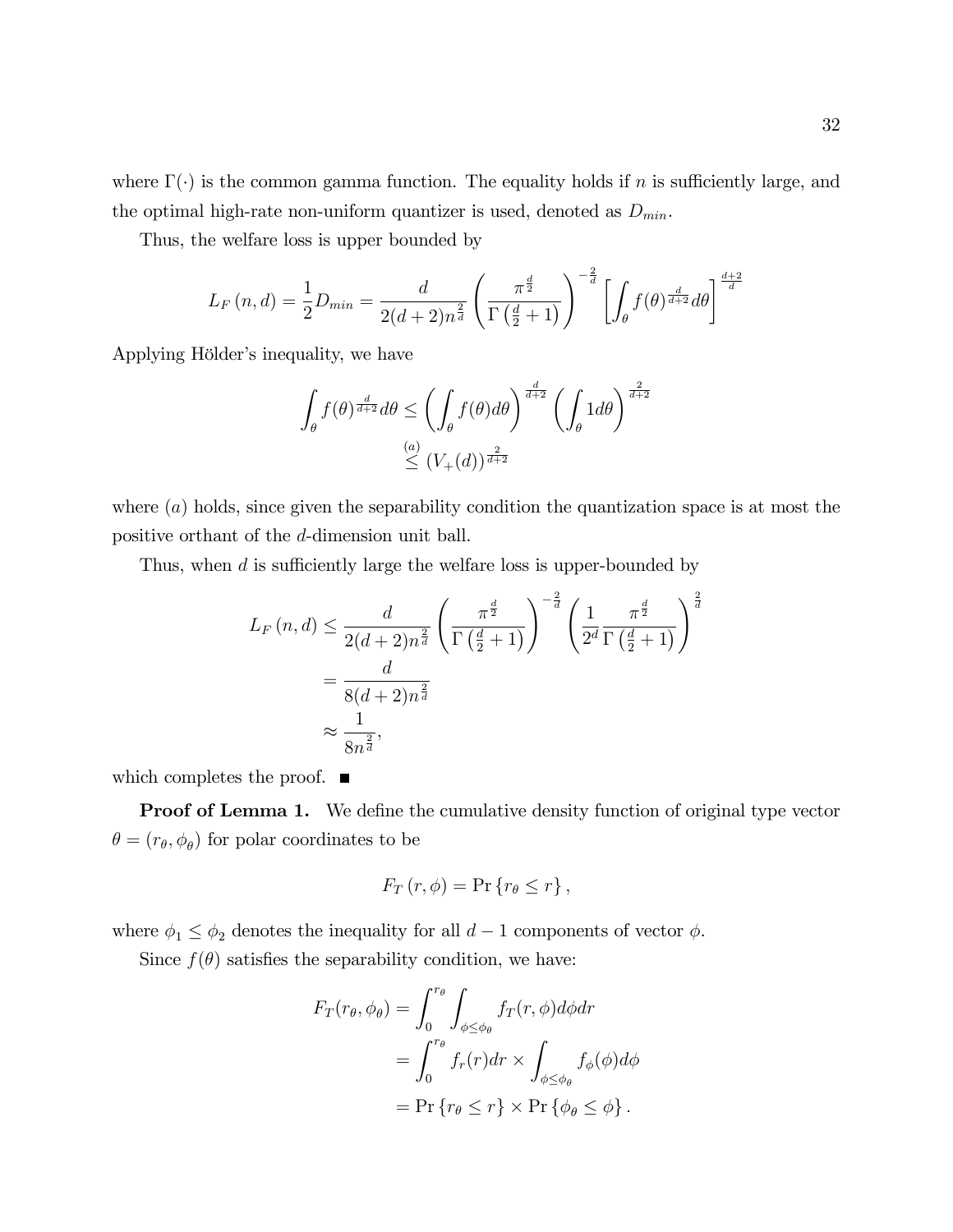33

Similarly, we define the cumulative density function of virtual type vector  $\hat{\theta} = (r_{\hat{\theta}}, \phi_{\hat{\theta}})$ for polar coordinates to be

$$
G_T(r,\phi) = \Pr\left\{r_{\widehat{\theta}} \le r, \phi_{\widehat{\theta}} \le \phi\right\},\,
$$

with

$$
G_T(r_{\widehat{\theta}}, \phi_{\widehat{\theta}}) = \int_0^{r_{\widehat{\theta}}} \int_{\phi \le \phi_{\widehat{\theta}}} g_T(r, \phi) d\phi dr.
$$

Because  $\theta = \phi(\theta) = h(\theta)\theta$ , with  $h(\theta) \in \mathbb{R}$ , we know that the virtual valuation transformation preserves the angle  $\hat{\boldsymbol{\phi}} = \boldsymbol{\phi}.$  Thus, we have

$$
\Pr\left\{r_{\widehat{\theta}}\leq rh(\theta),\phi_{\widehat{\theta}}\leq\phi\right\}=\Pr\left\{r_{\theta}\leq r,\phi_{\theta}\leq\phi\right\}.
$$

On the other hand, we know that  $h(\theta)$  only depends on  $\|\theta\|$  (namely r). Specifically,

$$
h(\theta) = 1 - \frac{\int_1^{+\infty} f_r(tr) f_{\phi}(\phi) t^{d-1} dt}{f_r(r) f_{\phi}(\phi)}
$$
  
= 
$$
1 - \frac{\int_1^{+\infty} f_r(tr) t^{d-1} dt}{f_r(r)}.
$$

Thus, we can denote  $h_r(r) = h(\theta)$  and then:

$$
G_T(rh_r(r), \phi) = \Pr \{ r_{\hat{\theta}} \le rh_r(r), \phi_{\hat{\theta}} \le \phi \}
$$
  
= 
$$
\Pr \{ r_{\theta} \le r, \phi_{\theta} \le \phi \}
$$
  
= 
$$
\Pr \{ r_{\theta} \le r \} \times \Pr \{ \phi_{\theta} \le \phi \}.
$$

Taking the derivative, we have

$$
\frac{\partial^2 G_T(r h_r(r), \phi)}{\partial r \partial \phi} = g_T(r h_r(r), \phi) \big( h_r(r) + r h'_r(r) \big).
$$

And thus

$$
g_T(r h_r(r), \phi) = \frac{f_r(r)}{(h_r(r) + r h'_r(r))} \times f_{\phi}(\phi).
$$

It follows that the virtual type distribution  $g_T(r, \phi)$  could be written as the product of two functions which solely depend on r and  $\phi$ , respectively. Thus, the virtual type distribution satisfies the separability condition.  $\blacksquare$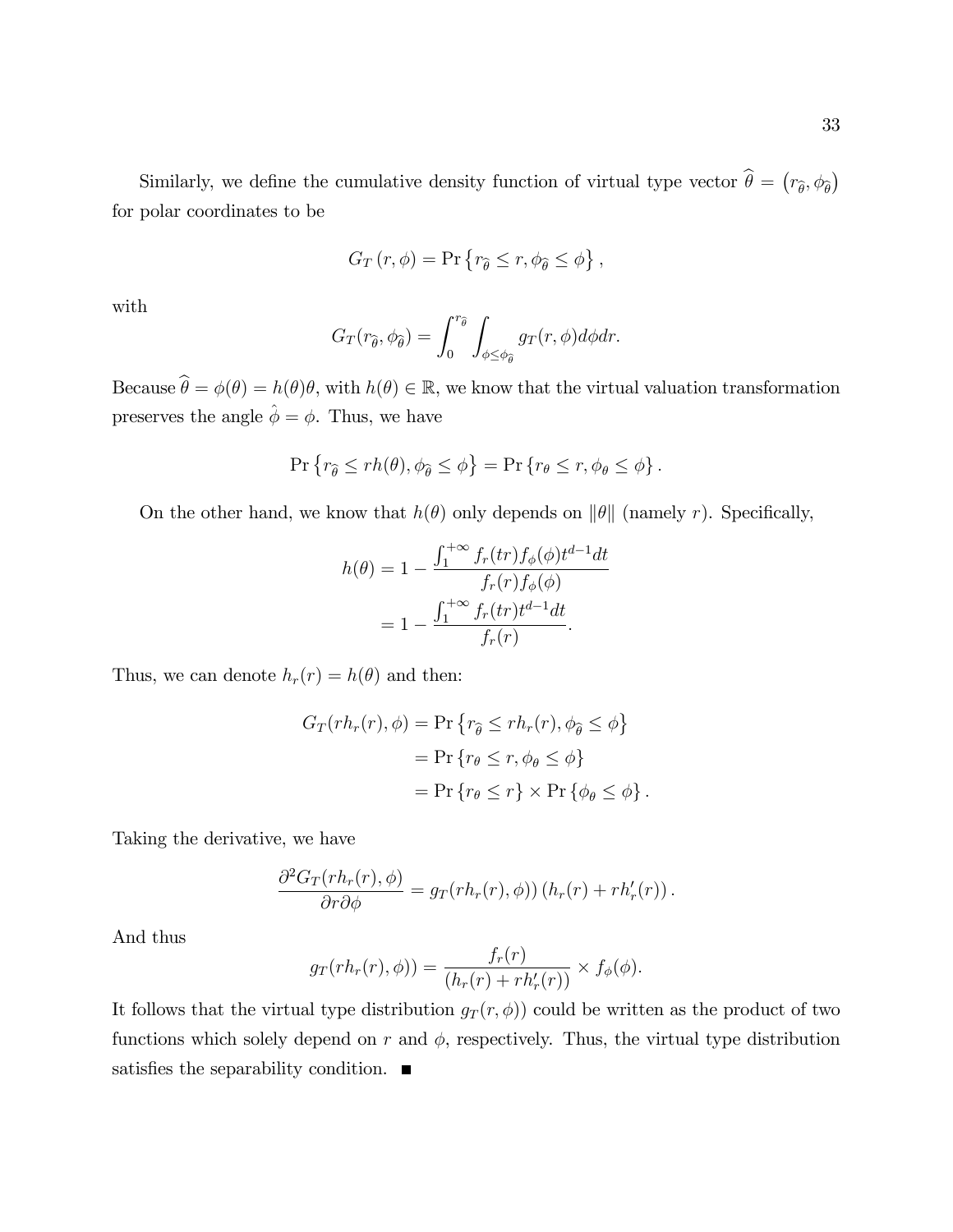**Proof of Proposition 8.** First, we show that  $f_b(\theta)$  is indeed a valid probability density distribution. For convenience of the integration, we denote by  $S(r)$  the area of a  $(d-1)$ -dimensional sphere with radius r in the positive orthant, namely

$$
S(r) = \frac{1}{2^d} \frac{2\pi^{d/2}}{\Gamma(d/2)} r^{d-1}
$$

Define the radius direction probability  $f_r(\cdot)$  such that  $f_r(\|\theta\|) = f_b(\theta)$ ; then we have

$$
\int_{\theta} f_b(\theta) d\theta = \int_0^1 f_r(r) S(r) dr
$$
\n
$$
= \int_{\left(\frac{2}{d+3}\right)^{\frac{2}{d+1}}}^1 \frac{(d+3)2^{d-1} \Gamma(d/2)}{2\pi^{d/2}} r^{\frac{1-d}{2}} \frac{1}{2^d} \frac{2\pi^{d/2}}{\Gamma(d/2)} r^{d-1} dr
$$
\n
$$
= \int_{\left(\frac{2}{d+3}\right)^{\frac{2}{d+1}}}^1 \frac{d+3}{2} r^{\frac{d-1}{2}} dr
$$
\n
$$
= 1
$$

which shows that  $f_b(\theta)$  is a valid probability density distribution. It is obvious that  $F_b \in$  $\mathcal{F}_S$ ; thus by Lemma 1 the virtual type distribution also satisfies the separability condition. Specifically corresponding to  $(20)$ ,

$$
\beta(\theta) = \int_{1}^{\infty} f_{b}(r\theta)r^{d-1}dr = \frac{\int_{\|\theta\|}^{1} f_{r}(t)t^{d-1}dt}{\|\theta\|^{d}}
$$
  
= 
$$
\begin{cases} \|\theta\|^{-d} \int_{\|\theta\|}^{1} At^{\frac{1-d}{2}}t^{d-1}dt = \frac{2A}{d+1}\|\theta\|^{-d} \left(1 - \|\theta\|^{\frac{d+1}{2}}\right) & , \text{ if } \left(\frac{2}{d+3}\right)^{\frac{2}{d+1}} \le \|\theta\| \le 1 \\ \|\theta\|^{-d} \int_{\left(\frac{2}{d+3}\right)^{\frac{2}{d+1}}}^{1} At^{\frac{1-d}{2}}t^{d-1}dt = \frac{2A}{d+3}\|\theta\|^{-d} & , \text{ if } \|\theta\| < \left(\frac{2}{d+3}\right)^{\frac{2}{d+1}} \end{cases}
$$

where  $A = \frac{(d+3)2^{d-1}\Gamma(d/2)}{2\pi^{d/2}}$  $\frac{2^{a-1} \Gamma(d/2)}{2\pi^{d/2}}$  is the coefficient in  $f_b(\theta)$ . Thus, we have

$$
h(\theta) = 1 - \frac{\beta(\theta)}{f_b(\theta)}
$$
  
= 
$$
\begin{cases} 1 - \frac{\frac{2A}{d+1} \|\theta\|^{-d} \left(1 - \|\theta\|^{\frac{d+1}{2}}\right)}{A \|\theta\|^{\frac{1-d}{2}}} = \frac{d+3}{d+1} - \frac{2}{d+1} \|\theta\|^{-\frac{d+1}{2}} , & \text{if } \left(\frac{2}{d+3}\right)^{\frac{2}{d+1}} \le \|\theta\| \le 1; \\ & < 0 & , \text{if } \|\theta\| < \left(\frac{2}{d+3}\right)^{\frac{2}{d+1}} . \end{cases}
$$

Let  $\underline{\theta} = \left(\frac{2}{d+3}\right)^{\frac{2}{d+1}}$ , since  $h(\theta) < 0$  when  $\|\theta\| < \underline{\theta}$ , and  $h(\theta) \ge 0$  when  $\|\theta\| \ge \underline{\theta}$ , we know that  $\underline{\theta}$  is indeed the radius threshold for a positive virtual valuation. The virtual type  $\psi(\theta)$ corresponding to positive  $h(\theta)$  is defined as

$$
\widehat{\theta} = \psi(\theta) = \left(\frac{d+3}{d+1} - \frac{2}{d+1} ||\theta||^{-\frac{d+1}{2}}\right)\theta, \quad \text{for } \underline{\theta} \le ||\theta|| \le 1.
$$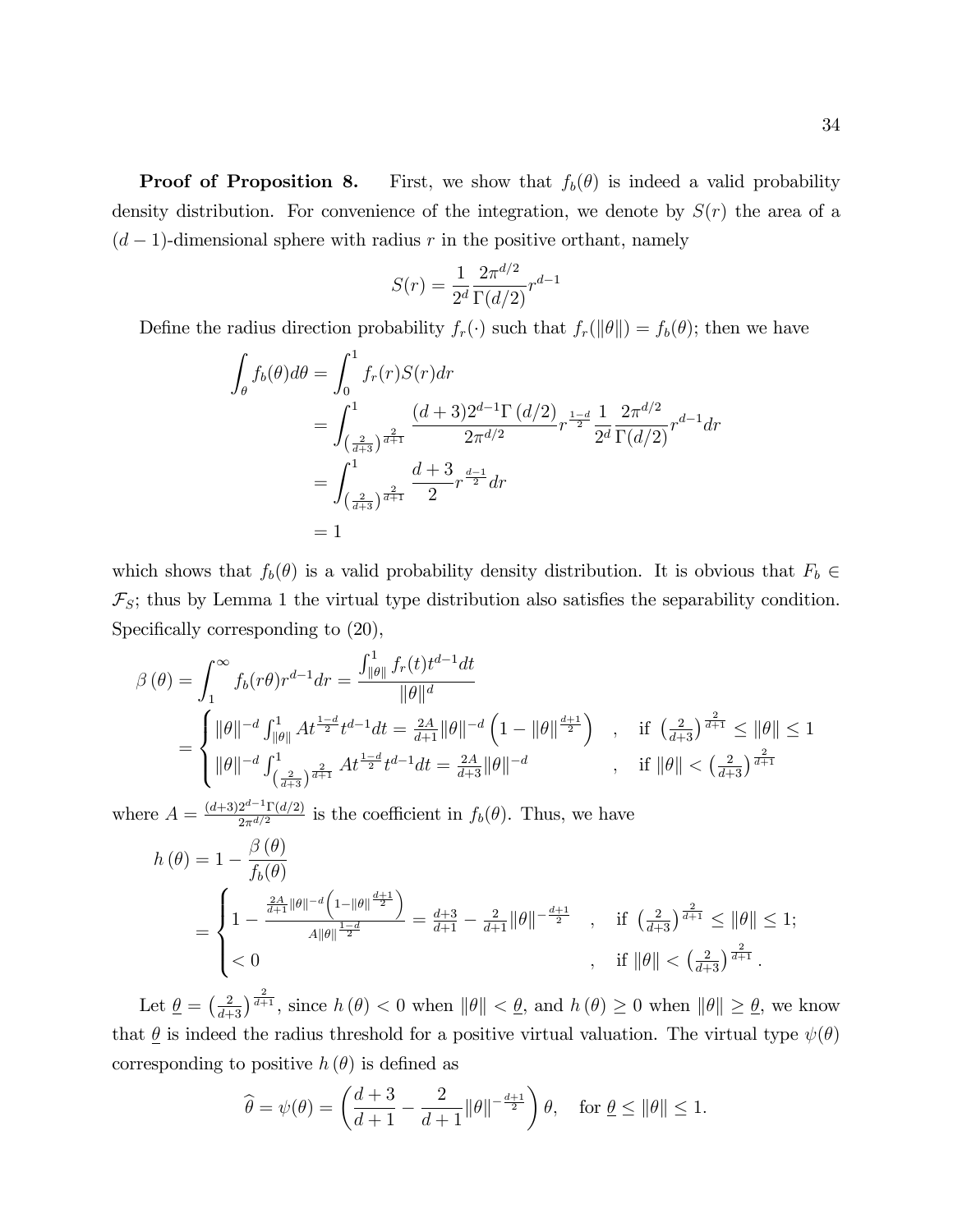Let  $g(\widehat{\theta})$  denote the distribution of virtual type  $\widehat{\theta}$ . Since  $\widehat{\theta}$  has the same angle as  $\theta$ , but a different magnitude, and  $f_b(\theta)$  only depends on the magnitude  $\|\theta\|$ , we know  $g(\widehat{\theta})$  only depends on  $\|\widehat{\theta}\|$ , i.e.,  $g(\widehat{\theta}) = g_r(\|\widehat{\theta}\|)$ .

Let

$$
G_R(r) = \Pr(\|\theta\| \le r)
$$

denote the probability that the virtual type magnitude is no more that  $r$ , with  $r \in [0, 1]$ . Similarly, define

$$
F_R(r) = \Pr(||\theta|| \le r).
$$

We then have

$$
F_R(r) = \Pr(||\theta|| \le r)
$$
  
=  $\Pr(\frac{d+3}{d+1} ||\theta|| - \frac{2}{d+1} ||\theta||^{-\frac{d-1}{2}} \le \frac{d+3}{d+1}r - \frac{2}{d+1}r^{-\frac{d-1}{2}})$   
=  $G_R(\psi_r(r)),$  (34)

where

$$
\psi_r(r) = \frac{d+3}{d+1}r - \frac{2}{d+1}r^{-\frac{d-1}{2}}.
$$

On the other hand, we could calculate  $G_R(\psi_r(r))$  and  $F_R(r)$  separately for  $r \geq \underline{\theta}$ , where

$$
F_R(r) = \int_0^r f_r(t)S(t)dt
$$
  
=  $\frac{A}{2^d} \frac{2\pi^{d/2}}{\Gamma(d/2)} \int_{\underline{\theta}}^r t^{-\frac{d-1}{2}} t^{d-1} dt$   
=  $\frac{d+3}{d+1} r^{\frac{d+1}{2}} - \frac{2}{d+1}$ ,

and

$$
G_R(\psi_r(r)) = \int_0^{\psi_r(r)} g_r(t)S(t)dt.
$$

Thus by  $(34)$ ,

$$
\int_0^{\psi_r(r)} g_r(t)S(t)dt = \frac{d+3}{d+1}r^{\frac{d+1}{2}} - \frac{2}{d+1}.
$$

Taking the derivative of both sides, we have

$$
g_r(\psi_r(r))S(\psi_r(r))\psi'_r(r) = \frac{d+3}{2}r^{\frac{d-1}{2}}.
$$
\n(35)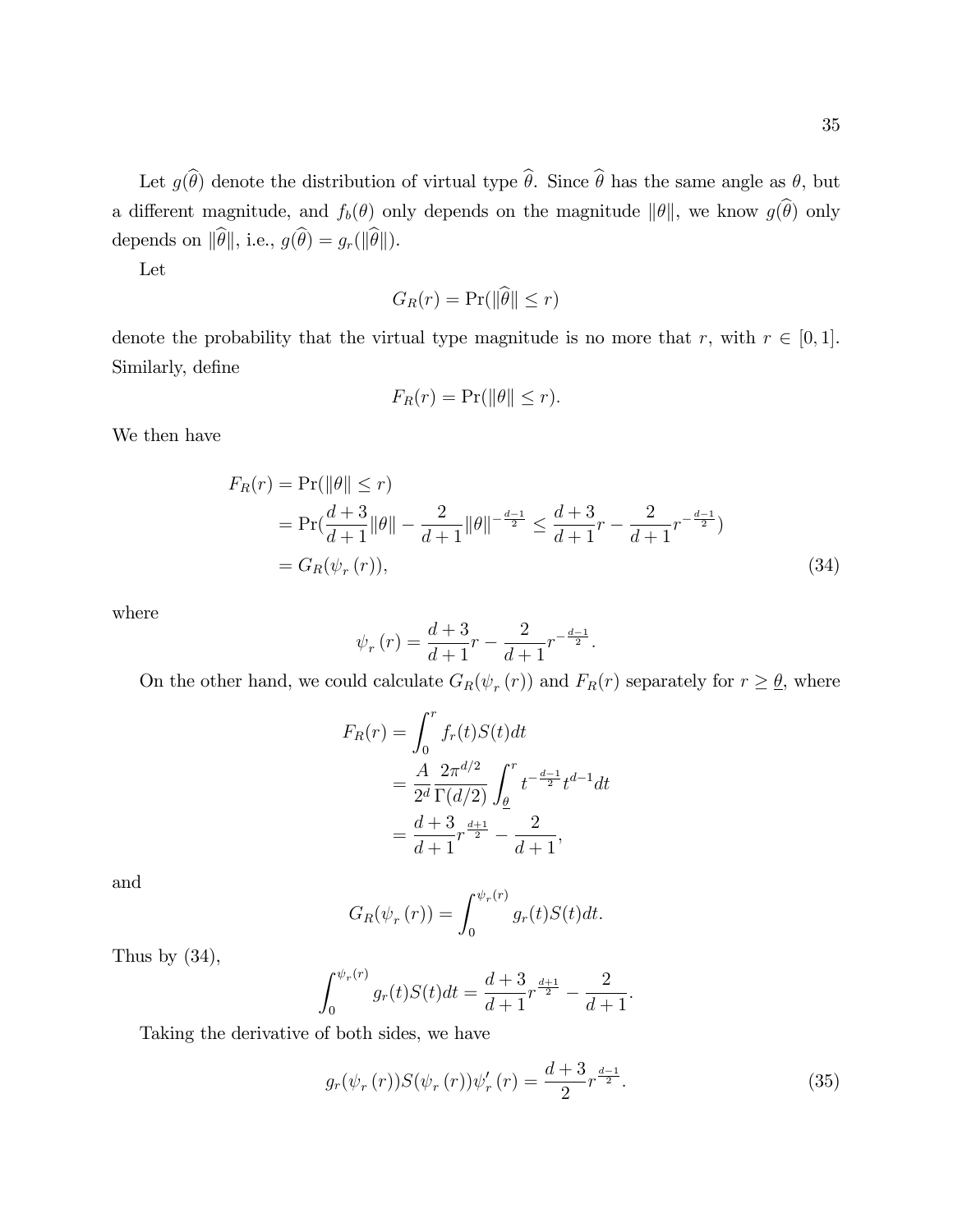Recall that the minimum quantization distortion for a multidimensional variable  $\widehat{\theta}$  achieved with the high-rate non-uniform quantizer is given by

$$
D_{min} = \frac{1}{n^{2/d}} \frac{d}{d+2} \left(\frac{2\pi^{d/2}}{d\Gamma(d/2)}\right)^{-\frac{2}{d}} \left[\int_{\widehat{\theta}} g(\widehat{\theta})^{\frac{d}{d+2}} d\widehat{\theta}\right]^{\frac{d+2}{d}}.
$$

Given the correspondence in  $(24)$ , we can compute the revenue loss as:

$$
\begin{split} \widehat{L}_{F_b}\left(n,d\right) &= \frac{1}{2}D_{min} \\ &= \frac{1}{n^{2/d}}\frac{d}{2(d+2)}\left(\frac{2\pi^{d/2}}{d\Gamma(d/2)}\right)^{-\frac{2}{d}}\left[\int_0^1 g_r(\hat{r})^{\frac{d}{d+2}}S(\hat{r})d\hat{r}\right]^{\frac{d+2}{d}}. \end{split}
$$

The integral term can be further written as

$$
\int_0^1 g_r(\hat{r})^{\frac{d}{d+2}} S(\hat{r}) d\hat{r} = \int_{\underline{\theta}}^1 g_r(\psi_r(r))^{\frac{d}{d+2}} S(\psi_r(r)) \psi'_r(r) dr
$$
  

$$
\stackrel{(a)}{=} \int_{\underline{\theta}}^1 \left(\frac{d+3}{2} r^{\frac{d-1}{2}}\right)^{\frac{d}{d+2}} S(\psi_r(r))^{\frac{2}{d+2}} (\psi'_r(r))^{\frac{2}{d+2}} dr
$$
  

$$
= \left(\frac{1}{2^d} \frac{2\pi^{d/2}}{\Gamma(d/2)}\right)^{\frac{2}{d+2}} M,
$$

where  $(a)$  holds by  $(35)$  and

$$
M = \int_{\left(\frac{2}{d+3}\right)^{\frac{2}{d+1}}}^1 \left(\frac{d+3}{2}r^{\frac{d-1}{2}}\right)^{\frac{d}{d+2}} \left(\frac{d+3}{d+1}r - \frac{2}{d+1}r^{-\frac{d-1}{2}}\right)^{\frac{2(d-1)}{d+2}} \left(\frac{d+3}{d+1} + \frac{d-1}{d+1}r^{-\frac{d+1}{2}}\right)^{\frac{2}{d+2}} dr
$$

Thus, we have

$$
\widehat{L}_{F_b}(n,d) = \frac{1}{n^{2/d}} \frac{d}{2(d+2)} \left(\frac{2\pi^{d/2}}{d\Gamma(d/2)}\right)^{-\frac{2}{d}} \left(\frac{1}{2^d} \frac{2\pi^{d/2}}{\Gamma(d/2)}\right)^{\frac{2}{d}} M^{\frac{d+2}{d}}
$$
\n
$$
= \frac{1}{8n^{2/d}} \frac{d}{d+2} d^{\frac{2}{d}} M^{\frac{d+2}{d}}.
$$
\n(36)

Note that all terms in (36) are computable and one can take this as an accurate lower bound of  $\widehat{L}(n, d)$ . Nevertheless, we now make the necessary approximation to (36) and show that it asymptotically approaches the upper bound  $1/8n^{2/d}$ , given by Proposition 7.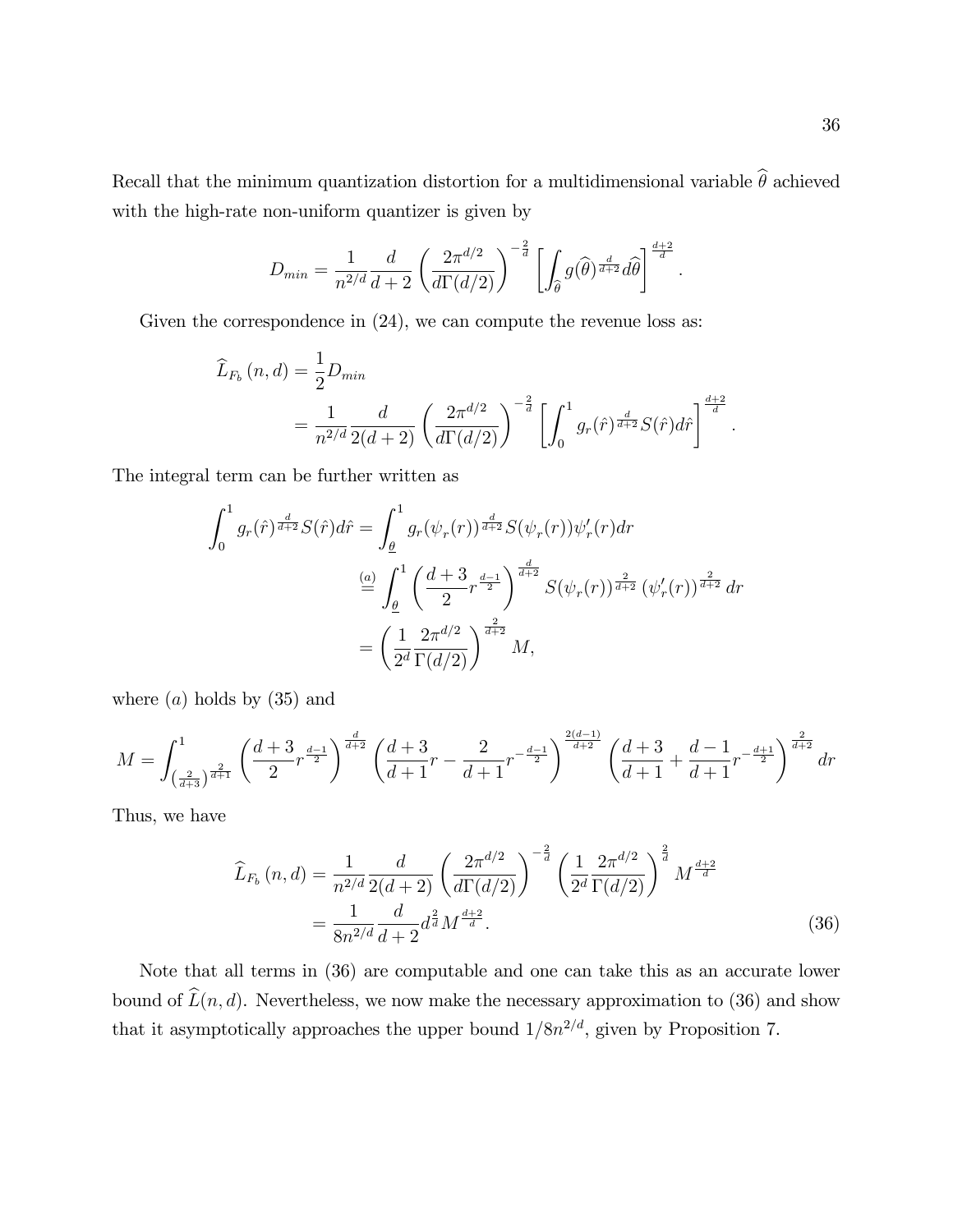Provided  $d$  is sufficiently large, we can approximate  $M$  to be

$$
M \approx \int_{\frac{\theta}{2}}^{1} \frac{d}{2} r^{\frac{d}{2}} \left( r - \frac{2}{d} r^{-\frac{d}{2}} \right)^2 \left( 1 + r^{-\frac{d}{2}} \right)^{\frac{2}{d}} dr
$$
  
\n
$$
\approx \int_{\frac{\theta}{2}}^{1} \frac{d}{2} r^{\frac{d}{2}} \left( r - \frac{2}{d} r^{-\frac{d}{2}} \right)^2 dr
$$
  
\n
$$
\approx \int_{\frac{\theta}{2}}^{1} \frac{d}{2} r^{\frac{d}{2}} \left[ r^2 + \frac{4}{d^2} r^{-d} - \frac{4}{d} r^{-\frac{d}{2}} \right] dr
$$
  
\n
$$
\approx \int_{\frac{\theta}{2}}^{1} \frac{d}{2} r^{\frac{d}{2}} dr + \int_{\frac{\theta}{2}}^{1} \frac{2}{d} r^{-\frac{d}{2}} dr + \int_{\frac{\theta}{2}}^{1} 2 dr
$$
  
\n
$$
\approx \int_{\frac{\theta}{2}}^{1} \frac{d}{2} r^{\frac{d}{2}} dr
$$
  
\n
$$
= \frac{d}{d+3}
$$

where (b) holds since  $\left(1 + r^{-\frac{d}{2}}\right)^{\frac{2}{d}} \approx 1$  given d is large. (c) holds since  $\int_{\underline{\theta}}^1$ 2  $\frac{2}{d}r^{-\frac{d}{2}}dr \approx 0$  and  $\int_{\underline{\theta}}^1 2 dr \approx 0.$ 

Thus, the revenue loss can be approximated as

$$
\widehat{L}_{F_b}(n,d) \approx \frac{1}{8n^{2/d}} \frac{d}{d+2} d^{\frac{2}{d}} \left(\frac{d}{d+3}\right)^{\frac{d+2}{d}}
$$

$$
\approx \frac{1}{8n^{2/d}},
$$

which completes the proof.  $\blacksquare$ 

### Proposition 9 (Welfare Loss for Multi-dimensional Uniform Distribution)

Given d and  $n^{\frac{1}{d}}$  are large, for the d-dimensional uniform distribution U (i.e.,  $\theta_l$  are i.i.d. uniformly distributed on [0, 1] for  $l = 1, \dots, d$ , we have

$$
L_{\mathcal{U}}\left(n,d\right) \approx \frac{d}{4\pi en^{\frac{2}{d}}}.
$$

**Proof.** Following the decomposition given by  $(30)$ , we know that the welfare loss for the multidimensional uniform distribution can be calculated as

$$
L_{\mathcal{U}}(K^d, d) = \frac{d \times \frac{1}{24K^2}}{G_W},
$$

where  $K = \lfloor n^{\frac{1}{d}} \rfloor$ , and

$$
G_W \approx SF \times S \times DP \approx \frac{\pi e}{6} \times 1 \times 1,
$$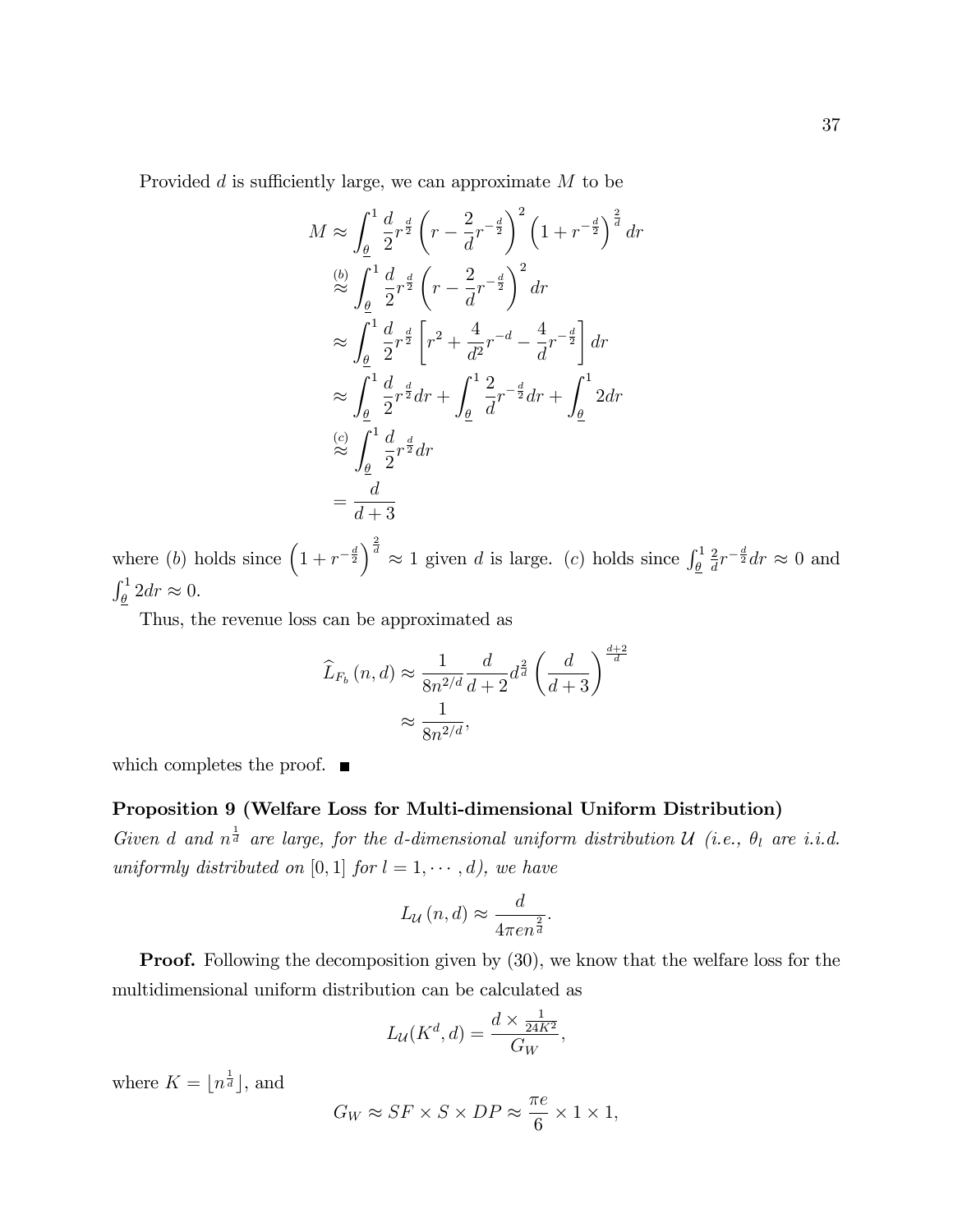38

thus,

$$
L_{\mathcal{U}}(K^d, d) = \frac{d}{24K^2} \times \frac{6}{\pi e} = \frac{d}{4\pi eK^2}.
$$

We then have that given d and  $n^{\frac{1}{d}}$  are sufficiently large,

$$
L_{\mathcal{U}}(n,d) \approx \frac{d}{4\pi en^{\frac{2}{d}}},
$$

which completes the proof.  $\blacksquare$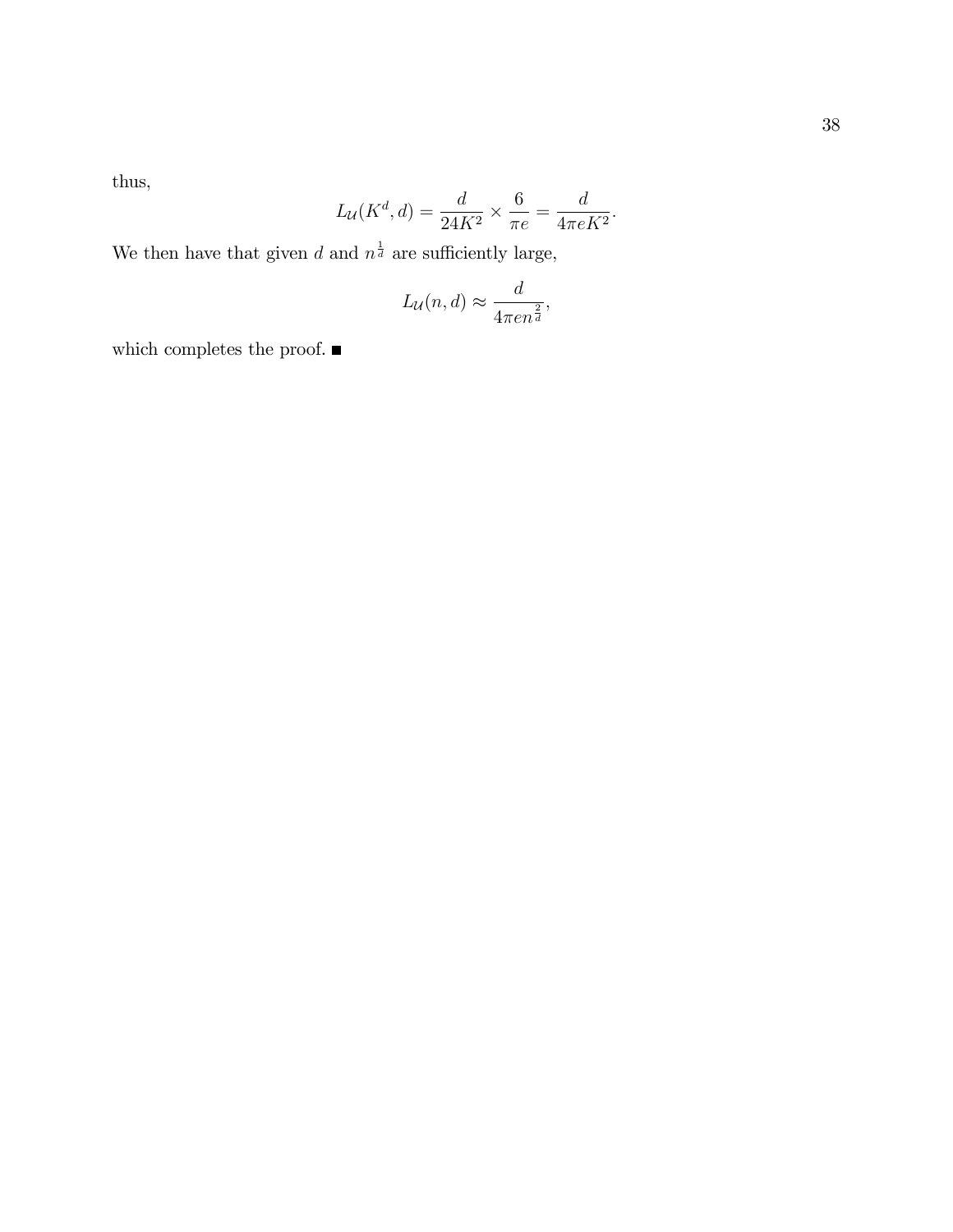## References

ARMSTRONG, M. (1996): "Multiproduct Nonlinear Pricing," *Econometrica*, 64, 51–76.

- BERGEMANN, D., AND M. PESENDORFER (2007): "Information Structures in Optimal Auctions," Journal of Economic Theory, 137, 580–609.
- BERGEMANN, D., J. SHEN, Y. XU, AND E. YEH  $(2012a)$ : "Mechanism Design with Limited Information: The Case of Nonlinear Pricing," in *Game Theory for Networks*, ed. by R. Jain, and R. Kannan, vol. 75 of Lecture Notes of the Institute for Computer Sciences, Social Informatics and Telecommunications Engineering, pp.  $1-10$ , Berlin. Springer Verlag.
	- $(2012b)$ : "Multi-Dimensional Mechanism Design with Limited Information," in Proceedings of the 13th ACM Conference on Electronic Commerce, EC<sup> $\cdot$ </sup> 12, pp. 162–179, New York, NY. ACM.
- BERGEMANN, D., J. SHEN, Y. XUN, AND E. YEH (2015): "Nonlinear Pricing with Finite Information," Discussion paper, Yale University.
- BLUMENSON, L. (1960): "A Derivation of N-Dimensional Spherical Coordinates," American Mathematical Monthly.
- BLUMROSEN, L., N. NISAN, AND I. SEGAL (2007): "Auctions with Severly Bounded Communication," Journal of Artifical Intelligence Research, 28, 233–266.
- CONWAY, J., AND N. SLOANE (1985): "A Lower Bound on the Average Error of Vector Quantizers," IEEE Tansactions on Information Theory, 31, 106–109.
- DEREICH, S., AND C. VORMOOR (2011): "The high resolution vector quantization problem with Orlicz norm distortion," Journal of Theoretical Probability,  $24(2)$ , 517–544.
- Gersho, A., and R. Gray (2007): Vector Quantization and Signal Compression. Kluwer Academic Press, Amsterdam.
- HOPPE, H., B. MOLDOVANU, AND E. OZDENOREN (2010): "Coarse Matching with Incomplete Information," Economic Theory, 47, 73–104.
- Kos, N. (2012): "Communication and Efficiency in Auctions," *Games and Economic Be*havior, 75, 232–249.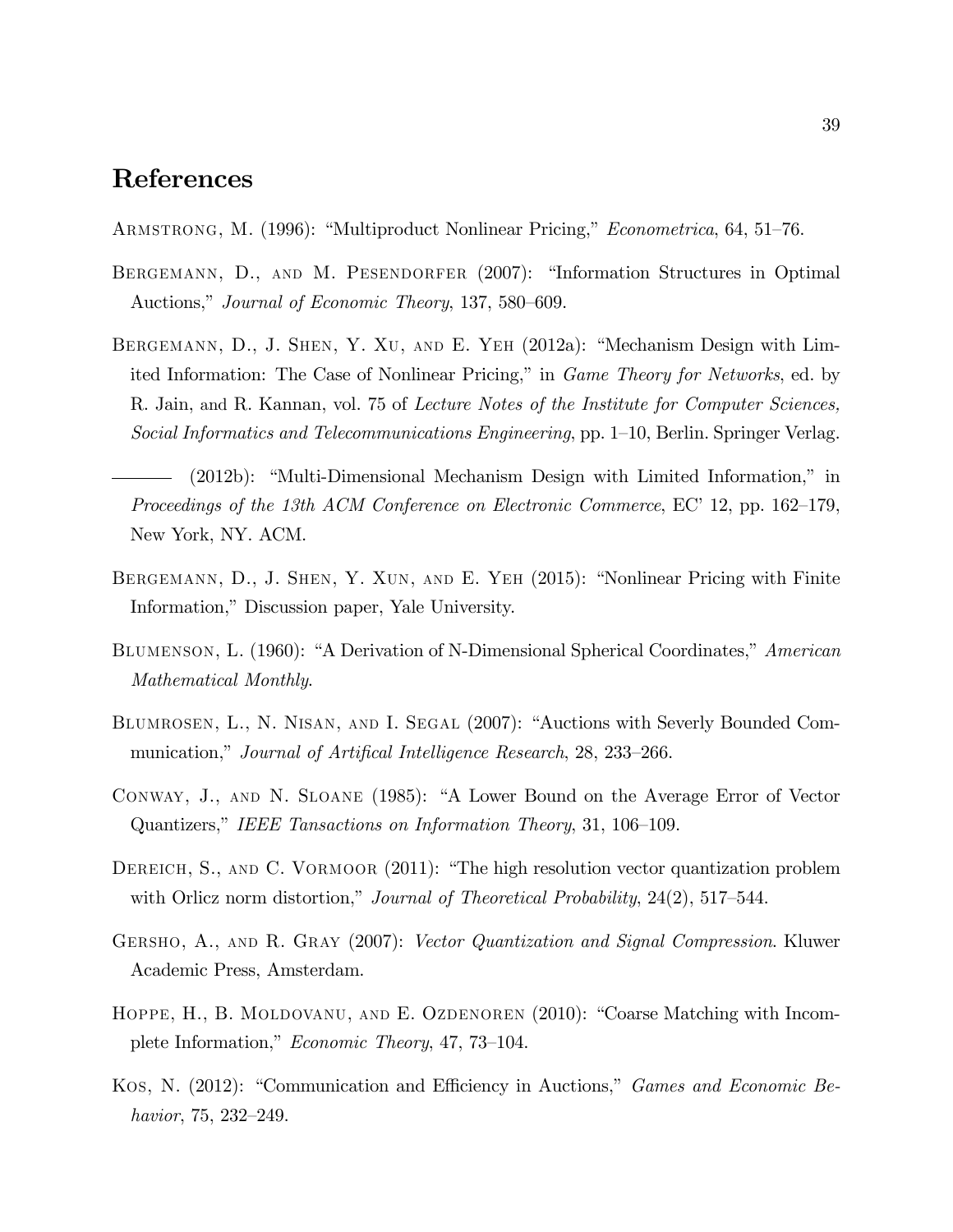- LI, J., N. CHADDHA, AND R. M. GRAY (1999): "Asymptotic performance of vector quantizers with a perceptual distortion measure," IEEE Transactions on Information Theory,  $45(4)$ ,  $1082-1091$ .
- LLOYD, S. (1957): "Least Squares Quantization in PCM," Bell Laboratories Technical Note.
- $-$  (1982): "Least Square Quantization in PCM," IEEE Transactions in Information  $Theory, 28, 127–135.$
- LOOKABAUGH, T., AND R. GRAY (1989a): "High Resolution Quantization Thoery and the Vector Quantizer Advantage," IEEE Transaction on Information Theory, 35, 1020–1033.
- LOOKABAUGH, T. D., AND R. M. GRAY  $(1989b)$ : "High-resolution quantization theory and the vector quantizer advantage," IEEE Transactions on Information Theory,  $35(5)$ ,  $1020 - 1033.$
- MADARASZ, K., AND A. PRAT  $(2017)$ : "Sellers with Misspecified Models," Review of Economic Studies, 84, 790–815.
- MASKIN, E., AND J. RILEY (1984): "Monopoly with Incomplete Information," RAND Journal of Economics, 15, 171–196.
- MAX, J. (1960): "Quantizing for Minimum Distortion," IEEE Transaction on Information Theory,  $6, 7-12$ .
- MCAFEE, P.  $(2002)$ : "Coarse Matching," *Econometrica*, 70, 2025–2034.
- Mussa, M., AND S. ROSEN (1978): "Monopoly and Product Quality," Journal of Economic  $Theory, 18, 301–317.$
- MYERSON, R. (1979): "Incentive Compatibility and the Bargaining Problem," *Economet* $rica, 47, 61–73.$
- ROCHET, J., AND P. CHONE (1998): "Ironing, Sweeping and Multidimensional Screening,"  $Econometrica, 66, 783–826.$
- ROCHET, J., AND L. STOLE  $(2003)$ : "The Economics of Multidimensional Screening," in Advances in Economics and Econometrics: Theory and Applications - Eight World Congress, pp. 150–197, Cambridge. Cambridge University Press.